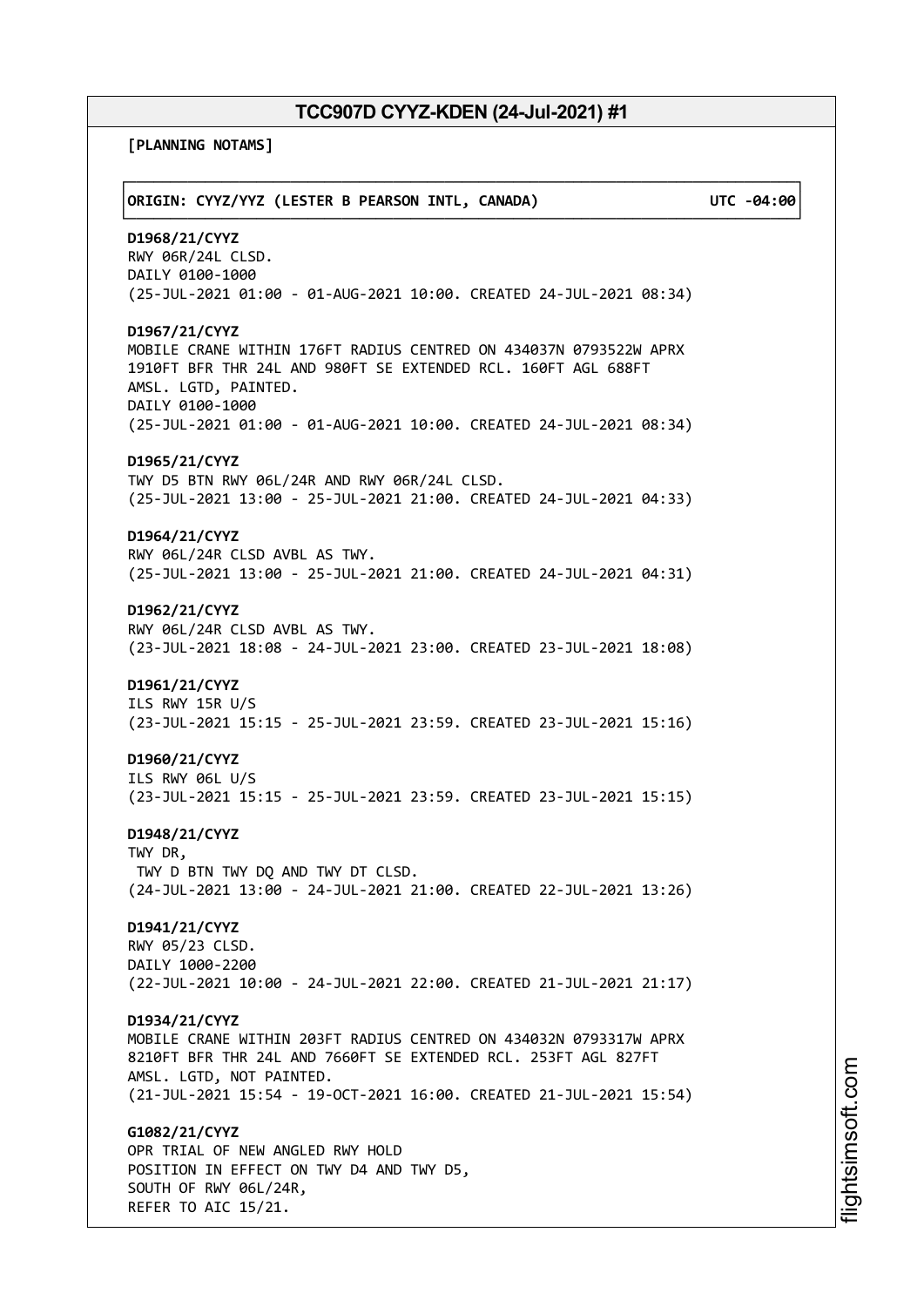(21-JUL-2021 03:54 - 20-OCT-2021 23:00. CREATED 21-JUL-2021 03:54) **D1909/21/CYYZ**

ALL SID AND DEP PROC: RWY 24R: REQUIRES MIN CLIMB GRADIENT OF 210 FT/NM TO 2300FT MSL. DEPARTURE CLIMB RATE V/V (FPM) GROUND SPEED 90 120 140 160 180 200 250 300 210 FT/NM 320 420 490 560 630 700 880 1050 (19-JUL-2021 12:38 - 14-OCT-2021 18:00 EST. CREATED 19-JUL-2021 12:38)

# **D1908/21/CYYZ**

ALL SID AND DEP PROC: RWY 24L: REQUIRES MIN CLIMB GRADIENT OF 230 FT/NM TO 2300FT MSL. DEPARTURE CLIMB RATE V/V (FPM) GROUND SPEED 90 120 140 160 180 200 250 300 230 FT/NM 350 460 540 620 690 770 960 1150 (19-JUL-2021 12:37 - 14-OCT-2021 18:00 EST. CREATED 19-JUL-2021 12:37)

### **D1850/21/CYYZ**

THR 23 DISPLACED 200 FT BEYOND PUB DTHR DUE OBST 1100 FT NE OF PUB DTHR 23, 38 FT AGL 592 MSL. MARKED BY ORANGE MARKERS AND WING BAR LGT EITHER SIDE OF RWY. DECLARED DIST WITH RWY 23 LDG LENGTH REDUCED:: RWY 05: TORA 10775 TODA 11435 ASDA 10775 LDA 10640 RWY 23: TORA 10775 TODA 12104 ASDA 10775 LDA 10090 (14-JUL-2021 21:45 - 12-OCT-2021 04:00. CREATED 14-JUL-2021 21:45)

#### **D1815/21/CYYZ**

TWY D CLSD BTN TWY E AND RWY 06L/24R (10-JUL-2021 04:26 - 20-AUG-2021 22:00. CREATED 10-JUL-2021 04:26)

#### **D1812/21/CYYZ**

A340-500/600, B777-300, AND A380 DISCRETIONARY OVERSTEERING REQUIRED AT ALL INTERSECTIONS.

DISCRETIONARY OVERSTEERING REQUIRED FOR ACFT WITH WINGSPANS 38M/124FT(B757) OR GREATER: RWY 06L ONTO TWY E, TWY D3 AND TWY D5. RWY 24R ONTO TWY D3, TWY E, TWY D4 AND TWY D/D6 SOUTHBOUND. (09-JUL-2021 19:57 - 09-OCT-2021 18:00. CREATED 09-JUL-2021 19:57)

# **D1805/21/CYYZ**

MOBILE CRANE WITHIN 254FT RADIUS CENTRED ON 434027N 0794018W APRX 1580FT BFR DTHR 05 AND 1390FT NW EXTENDED RCL. 150FT AGL 731FT AMSL. NOT LGTD, NOT PAINTED. MON-SAT 1000-2000 (12-JUL-2021 10:00 - 30-SEP-2021 20:00. CREATED 09-JUL-2021 18:22)

# **D1735/21/CYYZ**

ILS RWY 23 APCH: ILS/DME MINIMA: ALL CAT TO READ: 808 (250) 1 RVR 50 TCH TO READ 43 FT INSTEAD OF 53 FT (05-JUL-2021 18:43 - 29-SEP-2021 18:00 EST. CREATED 05-JUL-2021 18:43)

**D1734/21/CYYZ** RNAV(GNSS) Z RWY 23, RNAV (GNSS) X RWY 23 APCH: LPV AND LNAV/VNAV MINIMA: NOT AUTH PUBLISHED DIST/ALT TABLE NOT VALID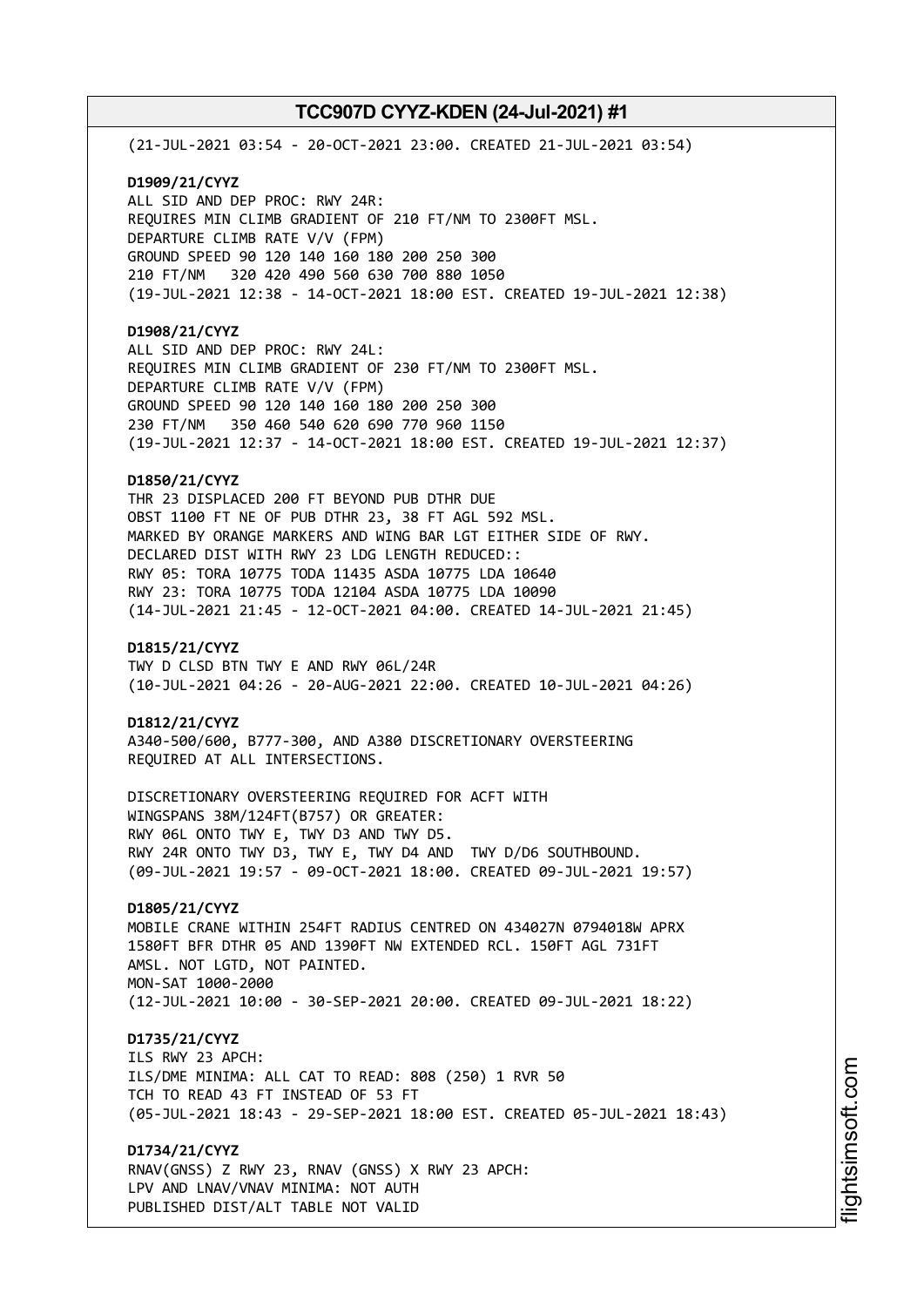PUBLISHED CONSTANT DESCENT ANGLE NOT VALID (05-JUL-2021 18:42 - 29-SEP-2021 18:00 EST. CREATED 05-JUL-2021 18:42) **D1732/21/CYYZ** AMEND PUBLICATIONS: MULTIPLE CRANES WITHIN 254FT RADIUS CENTRED ON 434126N 0793422W APRX 7620FT BFR DTHR 24R AND 1410FT SE EXTENDED RCL. 169FT AGL 710FT AMSL. LGTD, NOT PAINTED. (05-JUL-2021 17:53 - PERM. CREATED 05-JUL-2021 17:53) **G0894/21/CYYZ** QUEENSWAY (TORONTO/LBP INTL) NDB ZYZ 368KHZ U/S (30-JUN-2021 15:03 - 13-AUG-2021 23:59 EST. CREATED 30-JUN-2021 15:03) **D1667/21/CYYZ** CRANES IN AREA BOUNDED BY 434044N 0793950W - 434055N 0793935W - 434054N 0793933W - 434052N 0793932W - 434049N 0793937W - 434047N 0793943W - 434043N 0793948W - 434044N 0793950W (CENTRE APRX 1.38NM WNW TORONTO/LESTER B. PEARSON INTL AD) 75FT AGL, 649FT AMSL. LGTD. PAINTED. MON-SAT 1000-2200 (26-JUN-2021 20:06 - 10-AUG-2021 22:00. CREATED 26-JUN-2021 20:05) **D1619/21/CYYZ** ILS RWY 23 APCH: LOC/DME MINIMA TO READ: 1020 (462) 1 RVR 50 RNAV (GNSS) Z RWY 23, RNAV (GNSS) X RWY 23 APCH: LNAV MINIMA TO READ: 1020 (463) 1 RVR 50 (23-JUN-2021 11:34 - 21-SEP-2021 21:00 EST. CREATED 23-JUN-2021 11:34) **D1490/21/CYYZ** RNAV (GNSS) Z RWY 15R APCH: LNAV/VNAV MINIMA: NOT AUTH LNAV MINIMA TO READ: 1040 (489) 1 RVR 50 DIST/ALT TABLE: LAST ALT TO READ 1.4/1040 INSTEAD OF 1.2/980 (10-JUN-2021 18:02 - 28-JUL-2021 22:30 EST. CREATED 10-JUN-2021 18:02) **D1307/21/CYYZ** TWY F BTN TWY V AND TWY D CLSD. (26-MAY-2021 11:30 - 18-AUG-2021 22:00. CREATED 26-MAY-2021 11:31) **D1289/21/CYYZ** TWY C4, TWY C2 BTN TWY D AND TWY E, TWY C BTN TWY C4 AND TWY E, TWY D4 BTN TWY D AND RWY 06L/24R CLSD. (26-MAY-2021 10:30 - 18-AUG-2021 22:00. CREATED 24-MAY-2021 12:48) **D0975/21/CYYZ** DRILLING RIGS AREA BOUNDED BY 434042N 793952W-434051N 793947W-434056N 793941W-434057N 793939W-434055N 793935W-434042N 793952W CENTRED APRX 2400 FT NNE THR 05, 75FT AGL 649FT AMSL. LGTD, PAINTED (29-APR-2021 12:46 - 29-JUL-2021 23:00. CREATED 29-APR-2021 12:46)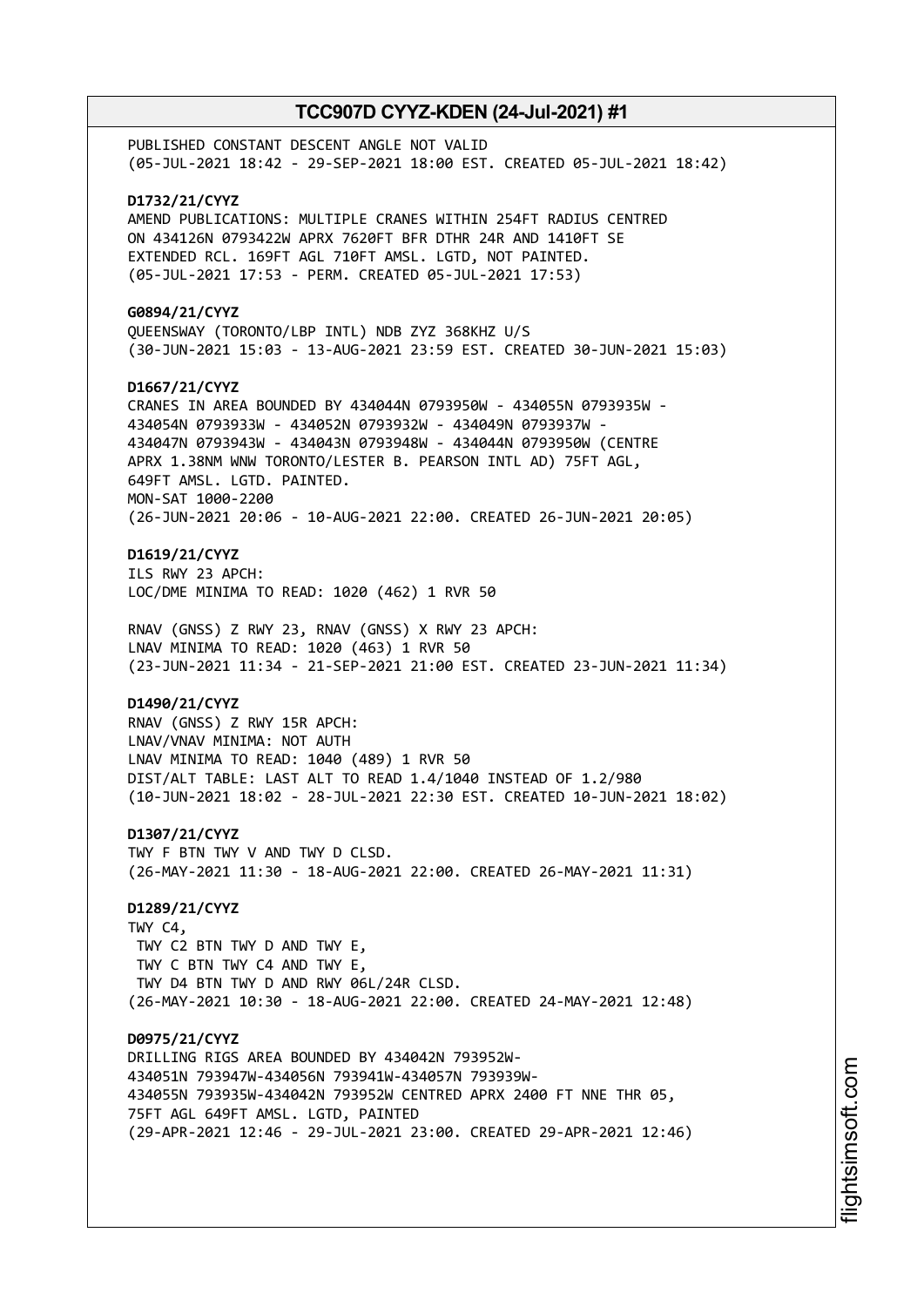# ┌──────────────────────────────────────────────────────────────────────────────┐ │**DESTINATION: KDEN/DEN (DENVER INTL, UNITED STATES) UTC -06:00**│ └──────────────────────────────────────────────────────────────────────────────┘ **1/4426/KDEN** DEN SID DENVER INTL, DENVER, CO. PIKES TWO DEPARTURE... PUEBLO TRANSITION NA EXCEPT FOR ACFT EQUIPPED WITH SUITABLE RNAV SYSTEM WITH GPS. BINKE TRANSITION, ALAMOSA TRANSITION DME REQUIRED EXCEPT FOR ACFT EQUIPPED WITH SUITABLE RNAV SYSTEM WITH GPS, PUB VORTAC OUT OF SERVICE. (24-JUL-2021 07:28 - 24-AUG-2021 07:28 EST. CREATED 24-JUL-2021 07:29) **07/521/KDEN** DEN RWY 34L FICON 5/5/5 100 PCT WET OBS AT 2107240448. (24-JUL-2021 04:49 - 25-JUL-2021 04:49. CREATED 24-JUL-2021 04:49) **07/517/KDEN** DEN APRON ALL FICON WET OBS AT 2107240446. (24-JUL-2021 04:46 - 25-JUL-2021 04:46. CREATED 24-JUL-2021 04:46) **07/508/KDEN** DEN APRON CONCOURSE C NORTH PURPLE TXL CLSD TO ACFT WINGSPAN MORE THAN 79FT BTN GATE C51 AND TWY K (23-JUL-2021 18:31 - 15-SEP-2021 23:59. CREATED 23-JUL-2021 18:31) **07/483/KDEN** DEN TWY D3 NORTH EDGE IRREGULAR SFC (22-JUL-2021 17:32 - 05-AUG-2021 23:59. CREATED 22-JUL-2021 17:32) **07/478/KDEN** DEN TWY Z4 CLSD (22-JUL-2021 14:15 - 19-AUG-2021 23:59. CREATED 22-JUL-2021 14:15) **07/477/KDEN** DEN TWY Z BTN TWY G AND TWY Z3 CLSD (22-JUL-2021 14:14 - 19-AUG-2021 23:59. CREATED 22-JUL-2021 14:14) **07/476/KDEN** DEN SVC TAR/SSR U/S (28-JUL-2021 14:00 - 28-JUL-2021 19:00. CREATED 22-JUL-2021 13:35) **07/451/KDEN** DEN TWY M BTN DEICE PAD SC SOUTH ACCESS AND TWY A CLSD (21-JUL-2021 17:00 - 14-AUG-2021 23:59. CREATED 21-JUL-2021 16:26) **07/446/KDEN** DEN APRON DEICE PAD SC SPOT 2 CLSD (21-JUL-2021 13:28 - 14-AUG-2021 23:59. CREATED 21-JUL-2021 13:28) **07/445/KDEN** DEN APRON DEICE PAD SC SPOT 1 CLSD (21-JUL-2021 13:27 - 14-AUG-2021 23:59. CREATED 21-JUL-2021 13:27) **07/423/KDEN** DEN RWY 08/26 SAFETY AREA IRREGULAR SFC N EDGE BTN TWY R6 AND TWY R7 (20-JUL-2021 16:19 - 03-AUG-2021 23:59. CREATED 20-JUL-2021 16:19)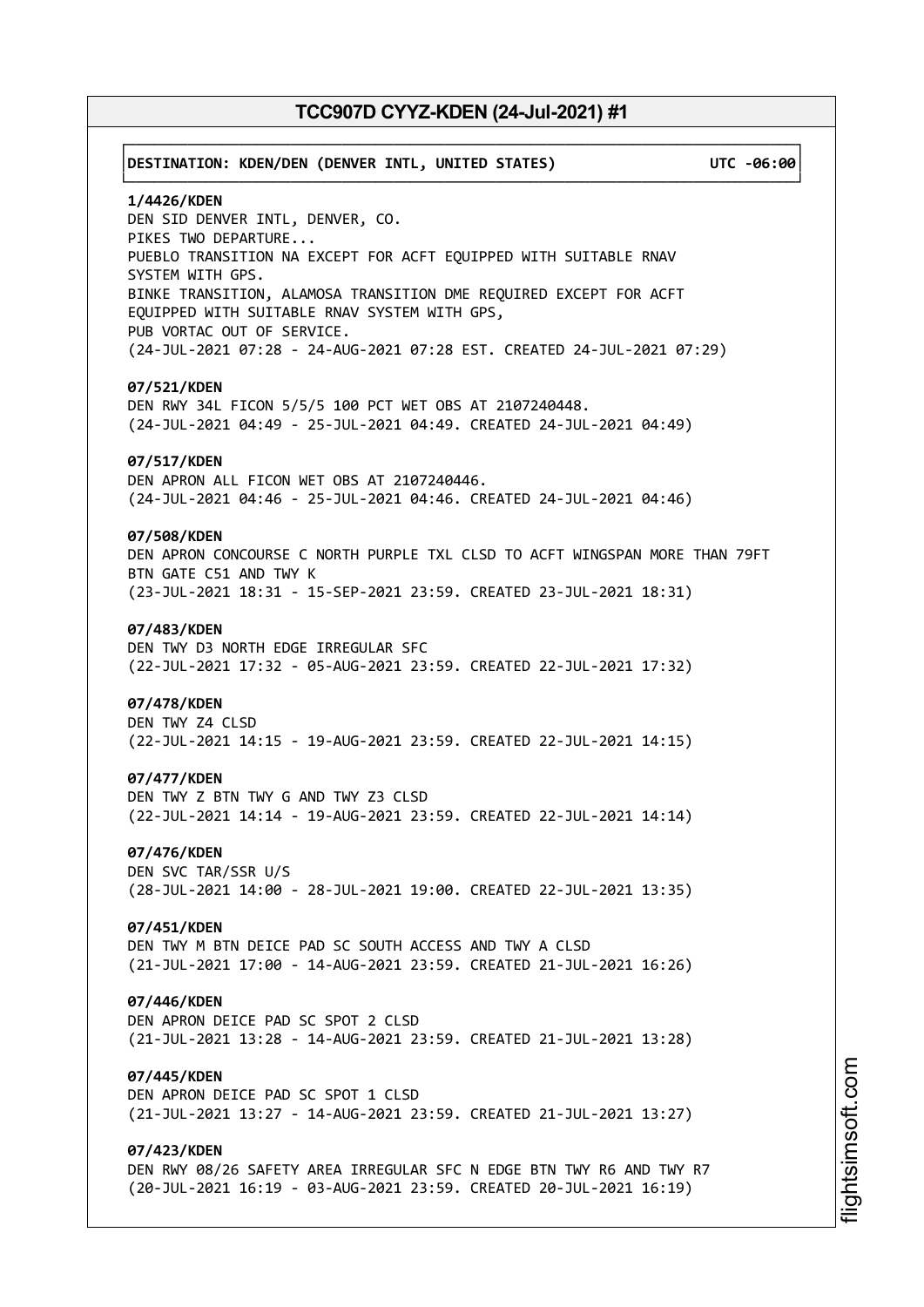**1/1807/KDEN** DEN IAP DENVER INTL, DENVER, CO. RNAV (RNP) Z RWY 34R, ORIG-C... RNP 0.10 DA 5906/ HAT 552 ALL CATS, VISIBILITY ALL CATS RVR 6000. RNP 0.20 DA 6037/ HAT 683 ALL CATS, VISIBILITY ALL CATS 1 1/2. RNP 0.30 DA 6074/ HAT 720 ALL CATS, VISIBILITY ALL CATS 1 5/8. CHANGE INOP NOTE TO READ: FOR INOPERATIVE ALSF, INCREASE RNP 0.10 ALL CATS VISIBILITY TO 1 5/8 MILE, RNP 0.20 AND RNP0.30 ALL CATS VISIBILITY TO 2 MILES. TEMPORARY CRANES 5695 MSL BEGINNING 3778FT SE OF RWY 34R (2019-ANM-1220/1221/1222/1223-NRA), TEMPORARY CRANE 5620 MSL 1.10NM SE OF RWY 34R (2018-ANM-307-NRA), TEMPORARY CRANES 5625 MSL BEGINNING 3778FT SE OF RWY 34R (2020-ANM-1605/1606/1607/1608-NRA), CRANES UP TO 5260 MSL 6685FT SE OF RWY 34R (2020-ANM-2198/2199/2200/2201-NRA). 2107191133-2112151133EST (PERM. CREATED 19-JUL-2021 11:33)

### **1/1799/KDEN**

DEN IAP DENVER INTL, DENVER, CO. ILS OR LOC RWY 34R, AMDT 3A... S-LOC 34R MDA 5860/HAT 586 ALL CATS, VISIBILITY CATS C/D 1 1/4 SM. VDP NA. CHANGE CHART NOTE TO READ: FOR INOPERATIVE ALSF, INCREASE S-LOC 34R CAT C/D VISIBILITY TO 1 3/4 SM. TEMPORARY CRANES UP TO 5549 MSL 1.86NM S OF RWY 34R (2020-ANM-1853 THRU 1871-NRA), TEMPORARY CRANES UP TO 5473 MSL BEGINNING 4453FT NE OF RWY 34R (2021-ANM-1980/1981/1982/1983-NRA). 2107191115-2112151115EST (PERM. CREATED 19-JUL-2021 11:16)

### **1/1796/KDEN**

DEN IAP DENVER INTL, DENVER, CO. ILS OR LOC RWY 8, AMDT 5A... S-ILS 8\*\* DA 5788/HAT 434 ALL CATS. VISIBILITY ALL CATS RVR 4000. S-LOC 8 MDA 5820/HAT 466 ALL CATS, VISIBILITY CATS A/B RVR 4000, CATS C/D RVR 5000. VDP AT I-FUI 1.07 DME; DISTANCE VDP TO THLD 1.25 MILES. DISREGARD NOTE: \*\* RVR 1800 AUTHORIZED WITH USE OF FD OR AP OR HUD TO DA. CHANGE INOP NOTE TO READ: FOR INOPERATIVE MALSR, INCREASE S-LOC 8 CAT A/B VISIBILITY TO RVR 5500 AND CAT C/D VISIBILITY TO 1 3/8. TEMPORARY CRANES UP TO 5503 MSL BEGINNING 4420FT W OF RWY 8 (2019-ANM-293 THRU 295-NRA), TEMPORARY CRANES UP TO 5503 MSL BEGINNING 4220FT W OF RWY 8 (2021-ANM-1339/1340/1341/1342-NRA), TEMPORARY CRANES UP TO 5473 MSL BEGINNING 3916FT W OF RWY 8 (2021-ANM-1980/1981/1982/1983-NRA). 2107191111-2112151111EST (PERM. CREATED 19-JUL-2021 11:13)

#### **1/1797/KDEN**

DEN IAP DENVER INTL, DENVER, CO. RNAV (GPS) Y RWY 8, AMDT 1C... LPV DA# NA ALL CATS. LNAV MDA 5820/ HAT 466 ALL CATS, VISIBILITY CATS A/B RVR 4000, CATS C/D RVR 5000. VDP 1.13 NM TO RW08. CHANGE INOP NOTE TO READ: FOR INOPERATIVE MALSR, INCREASE LNAV CAT C/D VISIBILITY TO 1 3/8 MILE. DISREGARD NOTE: #RVR 1800 AUTHORIZED WITH USE OF FD OR AP OR HUD TO DA. TEMPORARY CRANES UP TO 5503 MSL BEGINNING 4420FT W OF RWY 8 (2019-ANM-293 THRU 295-NRA), TEMPORARY CRANES UP TO 5503 MSL BEGINNING 4220FT W OF RWY 8 (2021-ANM-1339/1340/1341/1342-NRA), TEMPORARY CRANES UP TO 5473 MSL BEGINNING 3916FT W OF RWY 8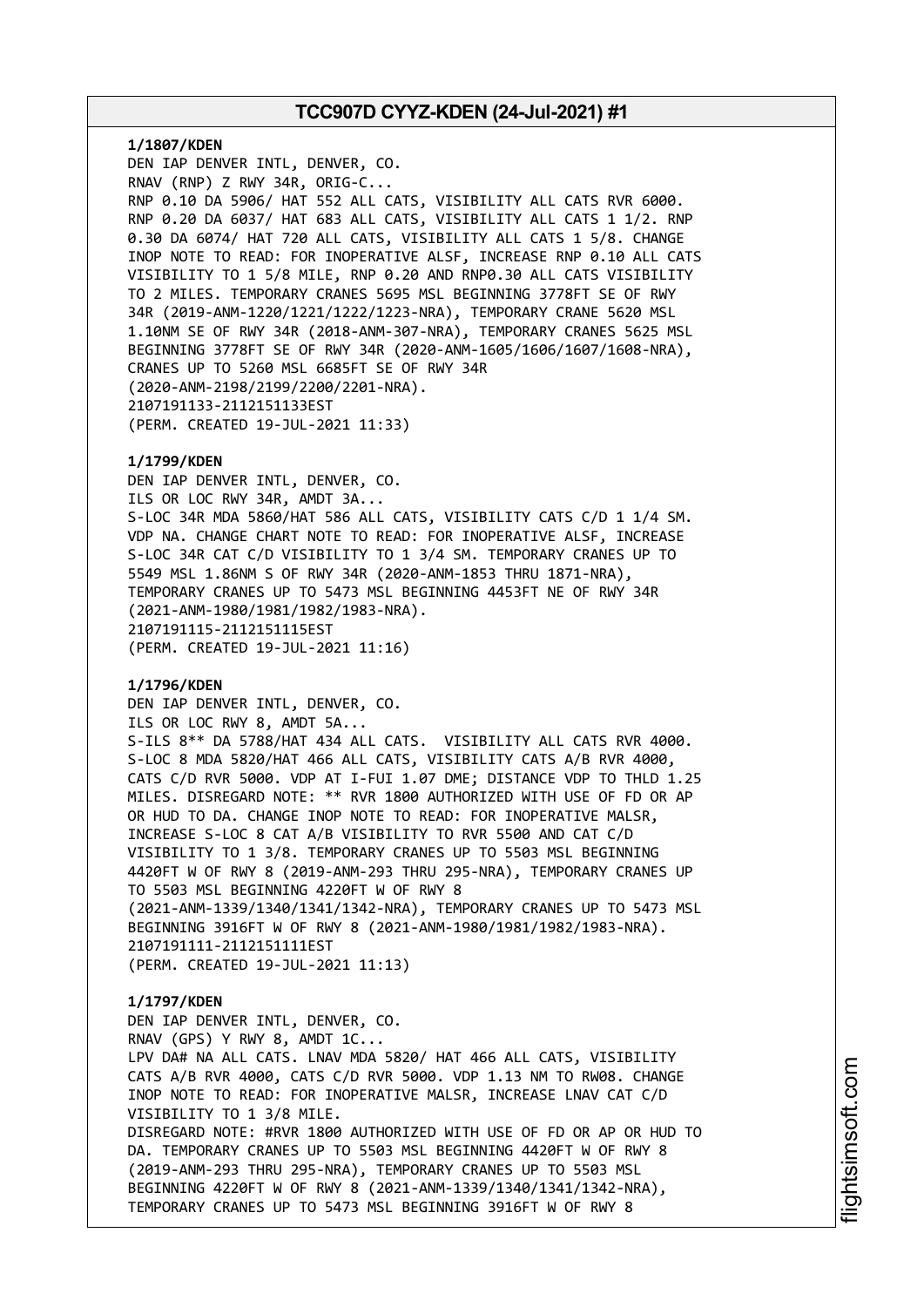(2021-ANM-1980/1981/1982/1983-NRA). 2107191111-2112151111EST (PERM. CREATED 19-JUL-2021 11:13) **07/392/KDEN** DEN RWY 16R/34L CL MARKINGS N 4000FT OBSC 2107182110-2107242359 (PERM. CREATED 18-JUL-2021 21:10) **07/359/KDEN** DEN OBST RIG (ASN 2018-ANM-2015-NRA) 395218N1043709W (2.6NM ENE DEN) 5389FT (105FT AGL) FLAGGED AND LGTD (23-JUL-2021 13:30 - 28-JUL-2021 22:30. CREATED 16-JUL-2021 14:34) **07/353/KDEN** DEN TWY CS SPOT 6W CLR BAR LGT U/S (16-JUL-2021 05:36 - 15-SEP-2021 23:59. CREATED 16-JUL-2021 05:36) **07/325/KDEN** DEN OBST CRANE (ASN 2020-ANM-1553-NRA) 395112N1044052W (0.6NM SW DEN) 5475FT (100FT AGL) LGTD DLY 0300-1100 (22-JUL-2021 03:00 - 29-JUL-2021 11:00. CREATED 15-JUL-2021 14:37) **07/311/KDEN** DEN TWY F7 NORTH EDGE IRREGULAR SFC (15-JUL-2021 00:46 - 31-AUG-2021 23:59. CREATED 15-JUL-2021 00:46) **07/298/KDEN** DEN OBST RIG (ASN 2013-ANM-1152-NRA) 395245N1043544W (3.7NM ENE DEN) 5391FT (105FT AGL) FLAGGED AND LGTD (19-JUL-2021 13:30 - 24-JUL-2021 22:30. CREATED 14-JUL-2021 16:21) **07/297/KDEN** DEN OBST RIG (ASN 2020-ANM-2342-NRA) 395311N1043560W (3.7NM ENE DEN) 5366FT (105FT AGL) FLAGGED AND LGTD (21-JUL-2021 13:30 - 24-JUL-2021 22:30. CREATED 14-JUL-2021 16:19) **07/263/KDEN** DEN TWY J CL LGT U/S (13-JUL-2021 09:38 - 15-SEP-2021 23:59. CREATED 13-JUL-2021 09:38) **07/192/KDEN** DEN TWY CS CL LGT BTN TWY L AND TWY G U/S (09-JUL-2021 15:31 - 15-SEP-2021 23:59. CREATED 09-JUL-2021 15:31) **07/191/KDEN** DEN TWY K BTN TWY CN AND TWY BN CLSD (09-JUL-2021 15:30 - 15-SEP-2021 23:59. CREATED 09-JUL-2021 15:30) **07/190/KDEN** DEN TWY CS BTN TWY L AND TWY K CLSD (09-JUL-2021 15:27 - 15-SEP-2021 23:59. CREATED 09-JUL-2021 15:28) **1/4829/KDEN** DEN IAP DENVER INTL, DENVER, CO. RNAV (GPS) Y RWY 17R, AMDT 1C... LPV DA NA ALL CATS. CHANGE NOTE TO READ: FOR INOPERATIVE MALSR, INCREASE LNAV/VNAV ALL CATS VISIBILITY TO 1 1/2 MILE AND LNAV CAT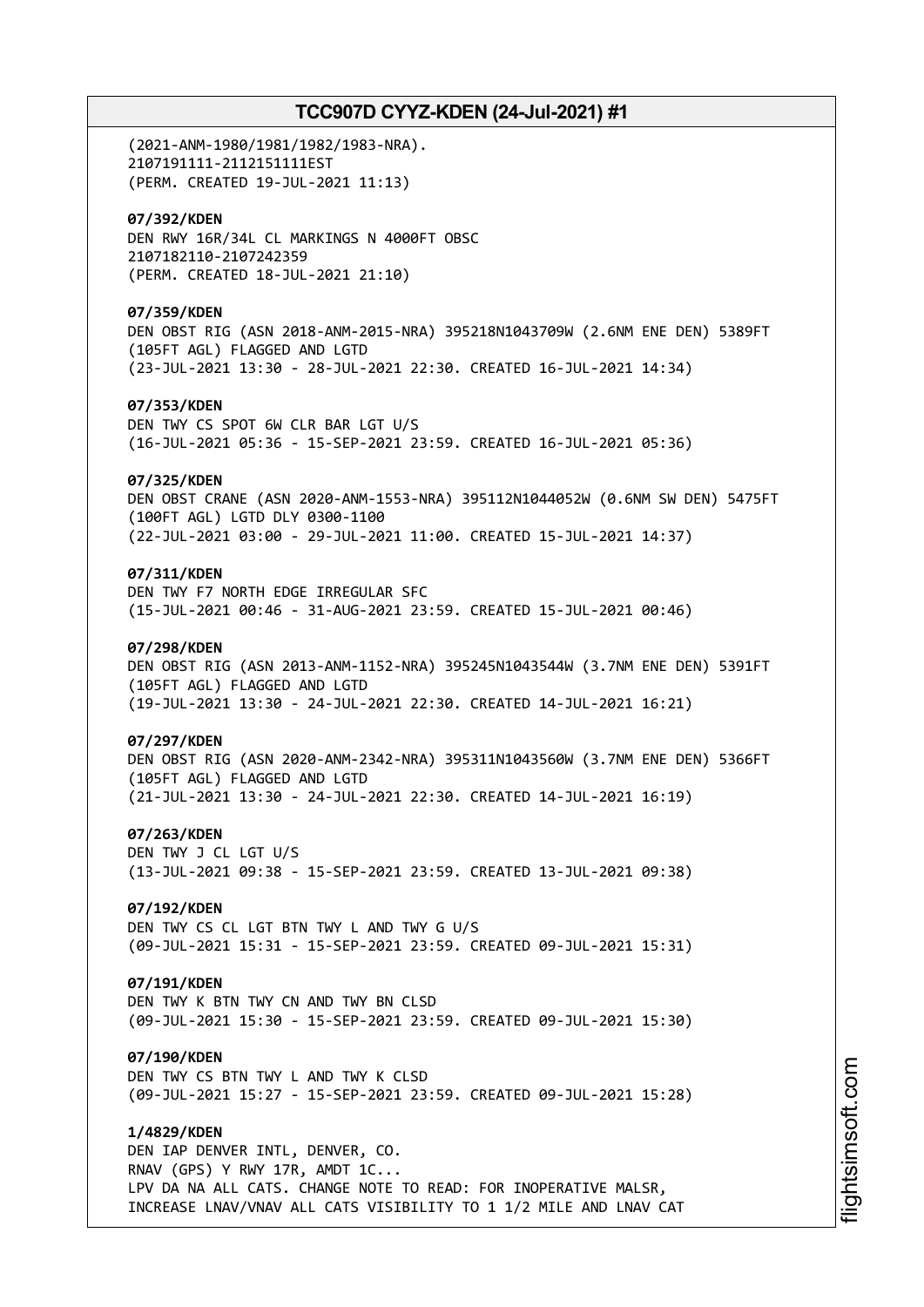C/D TO 1 1/2 MILE. TEMPORARY CRANES UP TO 5605 MSL BEGINNING 1501FT SW OF RWY 17R (2017-ANM-1601/1602/1603/1604/1698/1699/1700/1701-NRA). 2107061933-2108301933EST (PERM. CREATED 06-JUL-2021 19:34)

**1/4828/KDEN** DEN IAP DENVER INTL, DENVER, CO. ILS OR LOC RWY 17R, AMDT 3B... S-ILS 17R, DA 5719/HAT 327 ALL CATS, VISIBILITY ALL CATS RVR 2600. S-LOC 17R, MDA 5880/HAT 488 ALL CATS, VISIBILITY CATS C/D RVR 5000. VDP AT I-ACX 1.18 DME; DISTANCE TO THLD 1.35NM. CHANGE NOTE TO READ: FOR INOP ALS, INCREASE S-ILS 17R VISIBILITY ALL CATS TO RVR 5000 AND S-LOC 17R CATS C/D VISIBILITY TO 1 3/8 SM. TEMPORARY CRANES UP TO 5605 MSL BEGINNING 1501FT SW OF RWY 17R (2017-ANM-1601/1602/1603/1604/1698/1699/1700/1701-NRA). 2107061933-2108301933EST (PERM. CREATED 06-JUL-2021 19:34)

**1/4805/KDEN** DEN IAP DENVER INTL, DENVER, CO. ILS OR LOC RWY 34L, AMDT 2B... S-LOC 34L MDA 5700/HAT 373 ALL CATS. VISIBILITY CATS C/D RVR 3500. 2107061920-2307061920EST (PERM. CREATED 06-JUL-2021 19:22)

**1/3687/KDEN** DEN IAP DENVER INTL, DENVER, CO. RNAV (RNP) Z RWY 17R, ORIG-C... RNP 0.10 DA 5876/HAT 484 ALL CATS. VISIBILITY ALL CATS RVR 5000. FOR INOPERATIVE MALSR, INCREASE RNP 0.10 ALL CATS VISIBILITY TO 1 3/8 MILE AND RNP 0.30 ALL CATS VISIBILITY TO 1 5/8 MILE. TEMPORARY CRANES 5665 MSL BEGINNING 1768FT W OF RWY 17R (2019-ANM-2257 THRU 2260-NRA),, TEMPORARY CRANES, UP TO 5605 MSL BEGINNING 1501FT SW OF RWY 17R (2017-ANM-1601/1602/1603/1604/1698/1699/1700/1701-NRA). 2107021305-2108151305EST (PERM. CREATED 02-JUL-2021 13:05)

**1/1288/KDEN** DEN IAP DENVER INTL, DENVER, CO. RNAV (RNP) Z RWY 34L, ORIG-C... RNP 0.10 DA 5837/ HAT 510 ALL CATS, VISIBILITY ALL CATS RVR 5500. RNP 0.20 DA 5956/ HAT 629 ALL CATS, VISIBILITY ALL CATS 1 3/8. RNP 0.30 DA 5994/ HAT 667 ALL CATS, VISIBILITY ALL CATS 1 1/2. CHANGE INOP NOTE TO READ: FOR INOPERATIVE ALSF, INCREASE RNP 0.10 ALL CATS VISIBILITY TO 1 3/8 SM, RNP 0.20 ALL CATS VISIBILITY TO 1 3/4 SM, AND RNP 0.30 ALL CATS VISIBILITY TO 1 7/8 SM. TEMPORARY CRANES 5625 MSL BEGINNING 4315FT E OF RWY 34L (2020-ANM-1605/1606/1607/1608-NRA). 2106111306-2201101306EST (PERM. CREATED 11-JUN-2021 13:07)

**1/1289/KDEN** DEN IAP DENVER INTL, DENVER, CO. RNAV (GPS) Y RWY 34L, AMDT 2C... LNAV/VNAV DA 5895/ HAT 568 ALL CATS, VISIBILITY ALL CATS 1 1/4. LNAV MDA 5880/ HAT 553 ALL CATS, VISIBILITY CAT C/D RVR 5500. VDP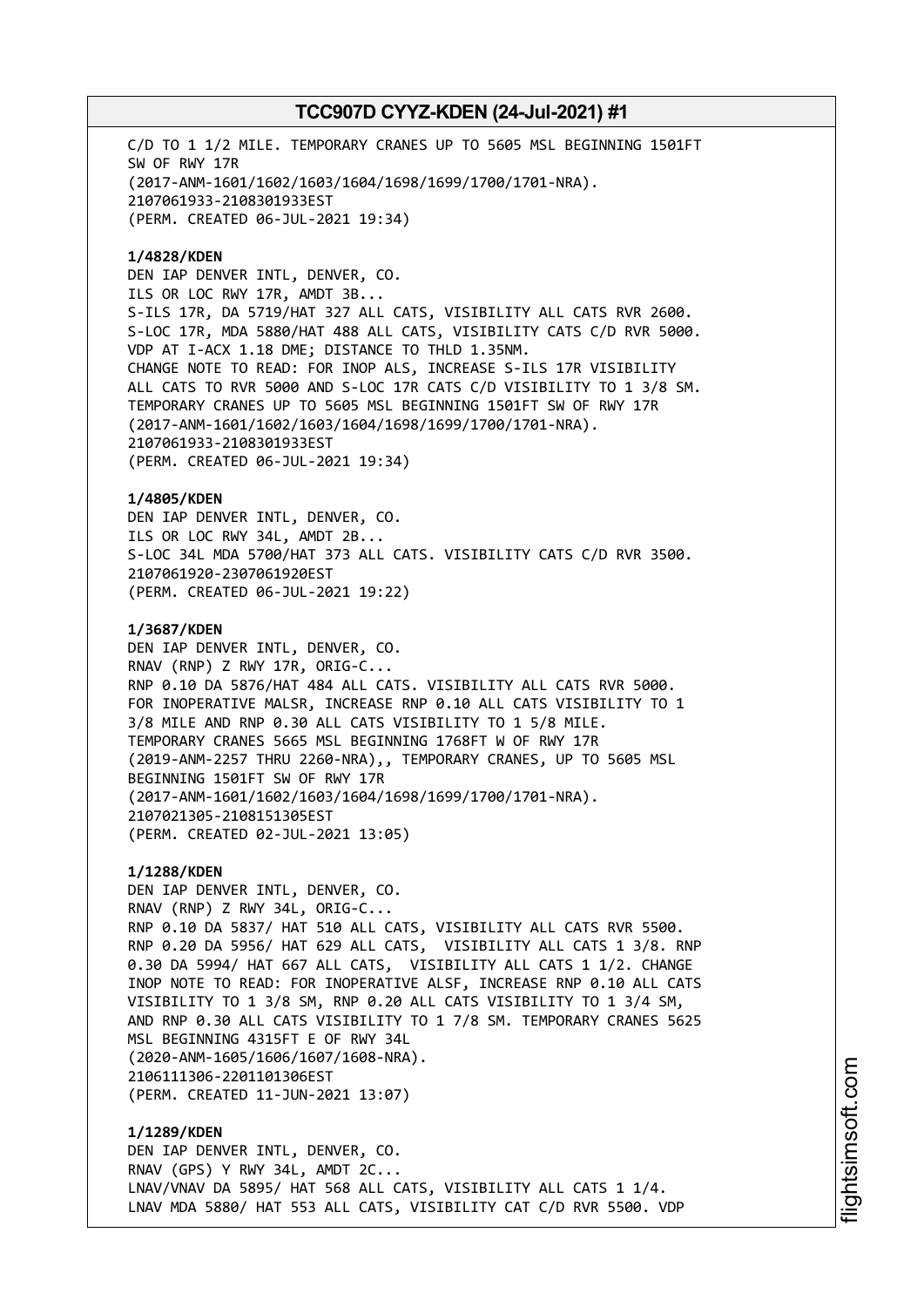1.51NM TO RW 34L. TEMPORARY CRANES UP TO 5503 MSL BEGINNING 1.04NM SW OF RWY 34L (2020-ANM-555/556/557/558-NRA), TEMPORARY CRANES 5538 MSL 1.26NM SE OF RWY 34L (2020-ANM-1853 THRU 1860-NRA), TEMPORARY CRANES 5625 MSL BEGINNING 4315FT E OF RWY 34L (2020-ANM-1605/1606/1607/1608-NRA). 2106111306-2201101306EST (PERM. CREATED 11-JUN-2021 13:07) **1/1281/KDEN** DEN IAP DENVER INTL, DENVER, CO. ILS OR LOC RWY 17L, AMDT 4A... S-LOC 17L MDA 5640/HAT 301 ALL CATS. VDP NA. TEMPORARY RIG 5376 MSL 1.38NM N OF RWY 17L (2020-ANM-2772-NRA). 2106111209-2205011208EST (PERM. CREATED 11-JUN-2021 12:09) **1/1252/KDEN** DEN SID DENVER INTL, DENVER, CO. DENVER TWO DEPARTURE... PIKES TWO DEPARTURE... PLAINS ONE DEPARTURE... ROCKIES FIVE DEPARTURE... YELLOWSTONE FOUR DEPARTURE... NOTE: RWY 07, DEPARTURE NA. MULTIPLE TEMPORARY CRANES BEGINNING 2594FT FROM DER , 225 FT LEFT OF CENTERLINE, ON CENTERLINE AND 1116FT RIGHT OF CENTERLINE, UP TO 200FT AGL/5549FT MSL (2020-ANM-1871, 1870, 1869, 1868, 1867, 1866, 1865, 1864, 1863, 1862, 1861, 1860, 1859, 1856, 1857, 1856, 1855, 1854, 1853-NRA). TEMPORARY CRANES BEGINNING 2594FT FROM DER , 225 FT LEFT OF CENTERLINE, ON CENTERLINE AND 1116FT RIGHT OF CENTERLINE, UP TO 200FT AGL/5549FT MSL (2020-ANM-1853 THRU 1871-NRA). ALL OTHER DATA REMAINS AS PUBLISHED. (11-JUN-2021 12:03 - 15-DEC-2021 12:03 EST. CREATED 11-JUN-2021 12:03) **1/1251/KDEN** DEN IAP DENVER INTL, DENVER, CO. RNAV (GPS) Y RWY 25, AMDT 1B... LPV DA 5896/HAT 491 ALL CATS, VISIBILITY RVR 5000 ALL CATS. LNAV/VNAV DA 5837/ HAT 482 ALL CATS, VISIBILITY ALL CATS RVR 4000. LNAV MDA 5920/ HAT 565 ALL CATS, VISIBILITY CATS C/D 1 1/4 SM. CHANGE INOP NOTE TO READ: FOR INOPERATIVE MALSR, INCREASE LPV VISIBILITY ALL CATS TO 1 3/8 SM, INCREASE LNAV/VNAV ALL CATS VISIBILITY TO 1 3/8 SM, LNAV CATS A/B VISIBILITY TO 1 SM, CATS C/D TO 1 5/8 SM. DISREGARD NOTE: # RVR 1800 AUTHORIZED WITH USE OF FD OR AP OR HUD TO DA. ADD NOTE: PROCEDURE NA AT NIGHT. TEMPORARY CRANES BEGINNING UP TO 5544 MSL BEGINNING 3005FT E OF RWY 25 (2020-ANM-1853 THRU 1871-NRA), TEMPORARY CRANES 5620 MSL 3688FT NE OF RWY 25 (2018-ANM-307/309/310-NRA). TEMPORARY CRANES 5538 MSL 2569FT S OF RWY 25 (2020-ANM-1853 THRU 1860-NRA), TEMPORARY CRANES 5625 MSL BEGINNING 4634FT N OF RWY25 (2020-ANM-1605/1606/1607/1608-NRA), TEMPORARY CRANES UP TO 5620 MSL 4225FT NE OF RWY 25

(2020-ANM-2198/2199/2200/2201-NRA). 2106111203-2112151203EST

(PERM. CREATED 11-JUN-2021 12:03)

**1/1254/KDEN**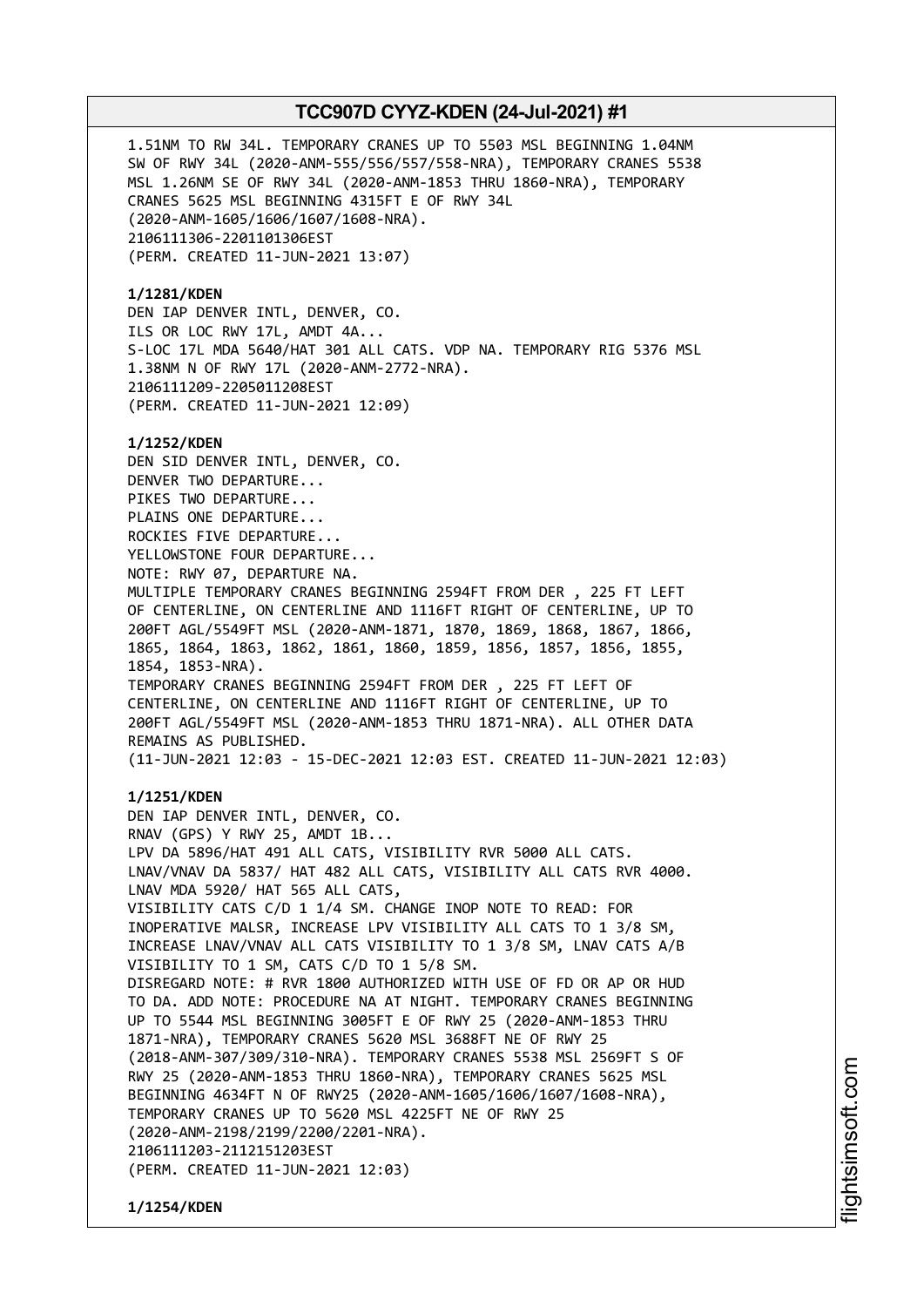DEN IAP DENVER INTL, DENVER, CO. ILS OR LOC RWY 25, AMDT 3A... S-ILS 25\*\* DA 5846/HAT 491 ALL CATS, VISIBILITY ALL CATS RVR 5000. S-LOC 25 MDA 5860/HAT 505 ALL CATS, VISIBILITY ALL CATS RVR 5000. CHANGE INOP NOTE TO READ: FOR INOPERATIVE MALSR, INCREASE S-ILS 25 VISIBILITY ALL CATS TO 1 3/8 SM, INCREASE S-LOC 25 CAT C AND D VISIBILITY TO 1 3/8 SM. DISREGARD NOTE: \*\*RVR 1800 AUTHORIZED WITH USE OF FD OR AP OR HUD TO DA. ADD NOTE: PROCEDURE NA AT NIGHT. TEMPRARY CRANES UP TO 5544FT MSL BEGINNING 3005FT E OF RWY 25 (2020-ANM-1853 THRU 1871-NRA), TEMPORARY CRANES 5620 MSL 3688FT NE OF RWY 25 (2018-ANM-307/309-NRA). TEMPORARY CRANE 5538 MSL 2569FT S OF RWY 25 (2020-ANM-1853 THRU 1860-NRA), TEMPORARY CRANES 5625 MSL BEGINNING 4634FT N OF RWY25 (2020-ANM-1605/1606/1607/1608-NRA), TEMPORARY CRANES UP TO 5620FT MSL BEGINNING 4225FT NE OF RWY 25 (2020-ANM-2198/2199/2200/2201-NRA). 2106111203-2112151203EST (PERM. CREATED 11-JUN-2021 12:03) **06/201/KDEN** DEN OBST CRANE (ASN 2020-ANM-1853-NRA) 395001N1044058W (1.7NM SSW DEN) 5538FT (200FT AGL) FLAGGED AND LGTD (10-JUN-2021 20:34 - 31-JUL-2021 23:59. CREATED 10-JUN-2021 20:34) **06/028/KDEN** DEN TWY Z CL LGT U/S (01-JUN-2021 17:25 - 08-SEP-2021 06:00. CREATED 01-JUN-2021 17:25) **05/711/KDEN** DEN TWY BN EDGE LGT BTN TWY K AND TWY L NOT STD (31-MAY-2021 03:47 - 31-AUG-2021 23:59. CREATED 31-MAY-2021 03:48) **05/652/KDEN** DEN TWY G BTN TWY CN AND TWY WC WIP CONST LGTD AND BARRICADED (27-MAY-2021 16:08 - 18-AUG-2021 23:59. CREATED 27-MAY-2021 16:08) **05/651/KDEN** DEN TWY F CL LGT BTN TWY ZN AND TWY F7 NOT STD (27-MAY-2021 16:06 - 18-SEP-2021 23:59. CREATED 27-MAY-2021 16:06) **05/596/KDEN** DEN APRON DEICE PAD WA SPOT 6 CLSD (25-MAY-2021 14:07 - 31-AUG-2021 23:59. CREATED 25-MAY-2021 14:07) **05/479/KDEN** DEN TWY ZN CL LGT BTN TWY F AND TWY G U/S (19-MAY-2021 07:53 - 30-JUL-2021 23:59. CREATED 19-MAY-2021 07:53) **05/478/KDEN** DEN TWY WC CL LGT BTN TWY G AND TWY F U/S (19-MAY-2021 07:51 - 30-JUL-2021 23:59. CREATED 19-MAY-2021 07:51) **1/6645/KDEN**

DEN IAP DENVER INTL, DENVER, CO. RNAV (RNP) Z RWY 16R, ORIG-C... RNP 0.30 DA 5695/ HAT 369 ALL CATS. TEMPORARY CRANE 5535 MSL 4903FT SE OF RWY 16R (2019-ANM-448/449/450/451-NRA). 2105171721-2110101721EST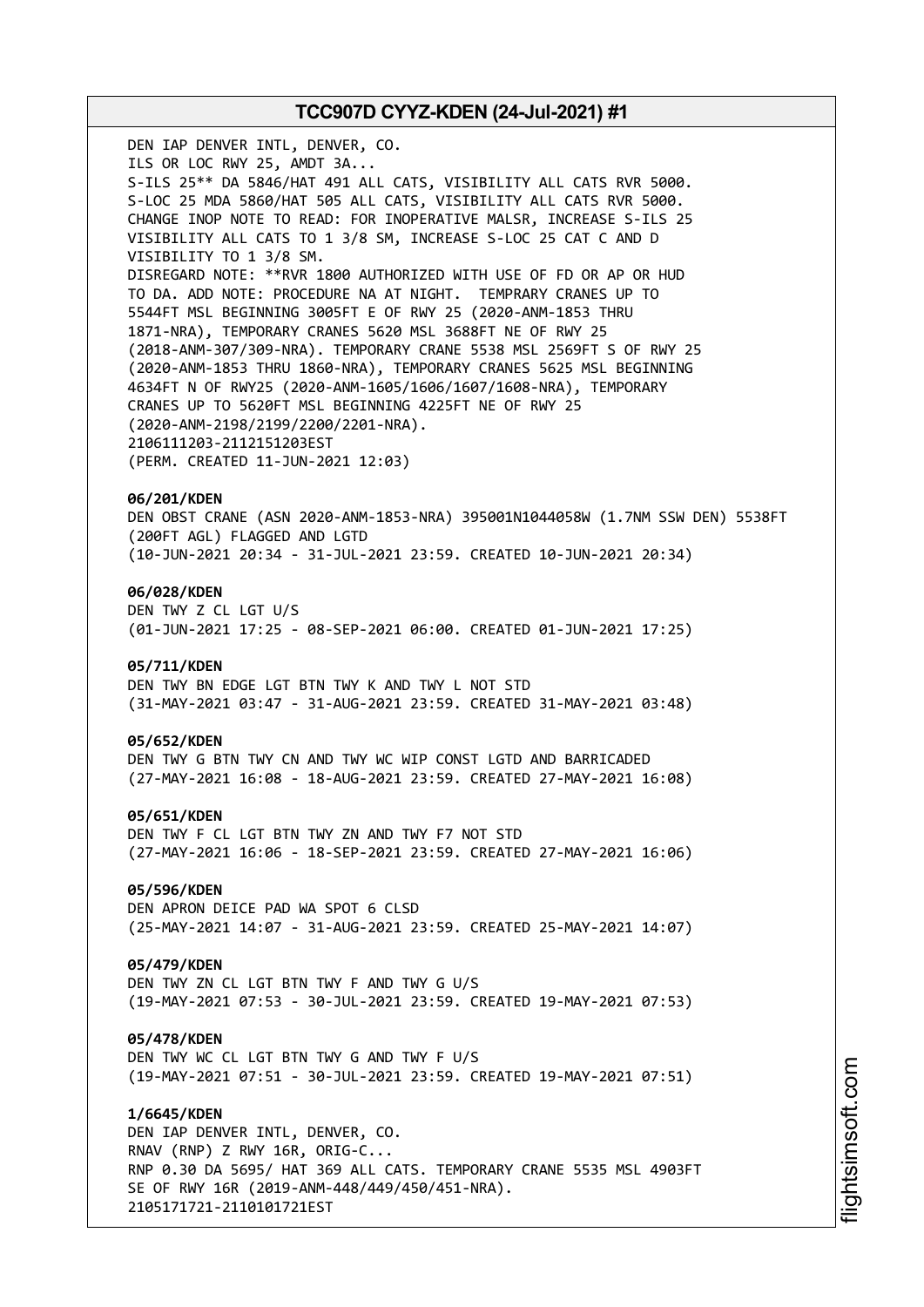(PERM. CREATED 17-MAY-2021 17:21) **05/425/KDEN** DEN TWY Z BTN TWY F AND TWY G CLSD (17-MAY-2021 13:00 - 18-SEP-2021 06:00. CREATED 17-MAY-2021 13:14) **05/424/KDEN** DEN TWY DS BTN TWY F AND TWY G CLSD (17-MAY-2021 13:00 - 18-SEP-2021 06:00. CREATED 17-MAY-2021 13:14) **05/422/KDEN** DEN TWY ZS BTN TWY F AND TWY G CLSD (17-MAY-2021 13:00 - 18-SEP-2021 06:00. CREATED 17-MAY-2021 13:13) **05/423/KDEN** DEN TWY DN BTN TWY F AND TWY G CLSD (17-MAY-2021 13:00 - 18-SEP-2021 06:00. CREATED 17-MAY-2021 13:13) **05/421/KDEN** DEN TWY F12, F10, F9, F8, F6, F4, F3, F2, F1, TWY WC BTN TWY D AND TWY F, TWY WE BTN TWY F AND TWY D, TWY WD BTN TWY D AND RWY 16L/34R, TWY F BTN TWY F7 AND TWY F12 CLSD (17-MAY-2021 13:00 - 18-SEP-2021 06:00. CREATED 17-MAY-2021 13:12) **05/420/KDEN** DEN TWY F BTN TWY CN AND TWY ZN CLSD (17-MAY-2021 13:00 - 17-SEP-2021 06:00. CREATED 17-MAY-2021 13:11) **05/418/KDEN** DEN RWY 16L/34R CLSD (17-MAY-2021 13:00 - 18-SEP-2021 06:00. CREATED 17-MAY-2021 12:16) **05/238/KDEN** DEN RWY 16L ALS U/S (17-MAY-2021 14:00 - 15-SEP-2021 23:00. CREATED 10-MAY-2021 14:42) **05/237/KDEN** DEN RWY 16L PAPI U/S (17-MAY-2021 14:00 - 15-SEP-2021 23:00. CREATED 10-MAY-2021 14:41) **05/236/KDEN** DEN RWY 34R ALS U/S (17-MAY-2021 14:00 - 15-SEP-2021 23:00. CREATED 10-MAY-2021 14:00) **05/235/KDEN** DEN RWY 34R PAPI U/S (17-MAY-2021 14:00 - 15-SEP-2021 23:00. CREATED 10-MAY-2021 14:00) **05/231/KDEN** DEN NAV ILS RWY 16L U/S (17-MAY-2021 13:00 - 15-SEP-2021 23:00. CREATED 10-MAY-2021 13:01) **05/230/KDEN** DEN NAV ILS RWY 34R U/S (17-MAY-2021 13:00 - 15-SEP-2021 23:00. CREATED 10-MAY-2021 13:01) **05/229/KDEN** DEN RWY 16L RVR U/S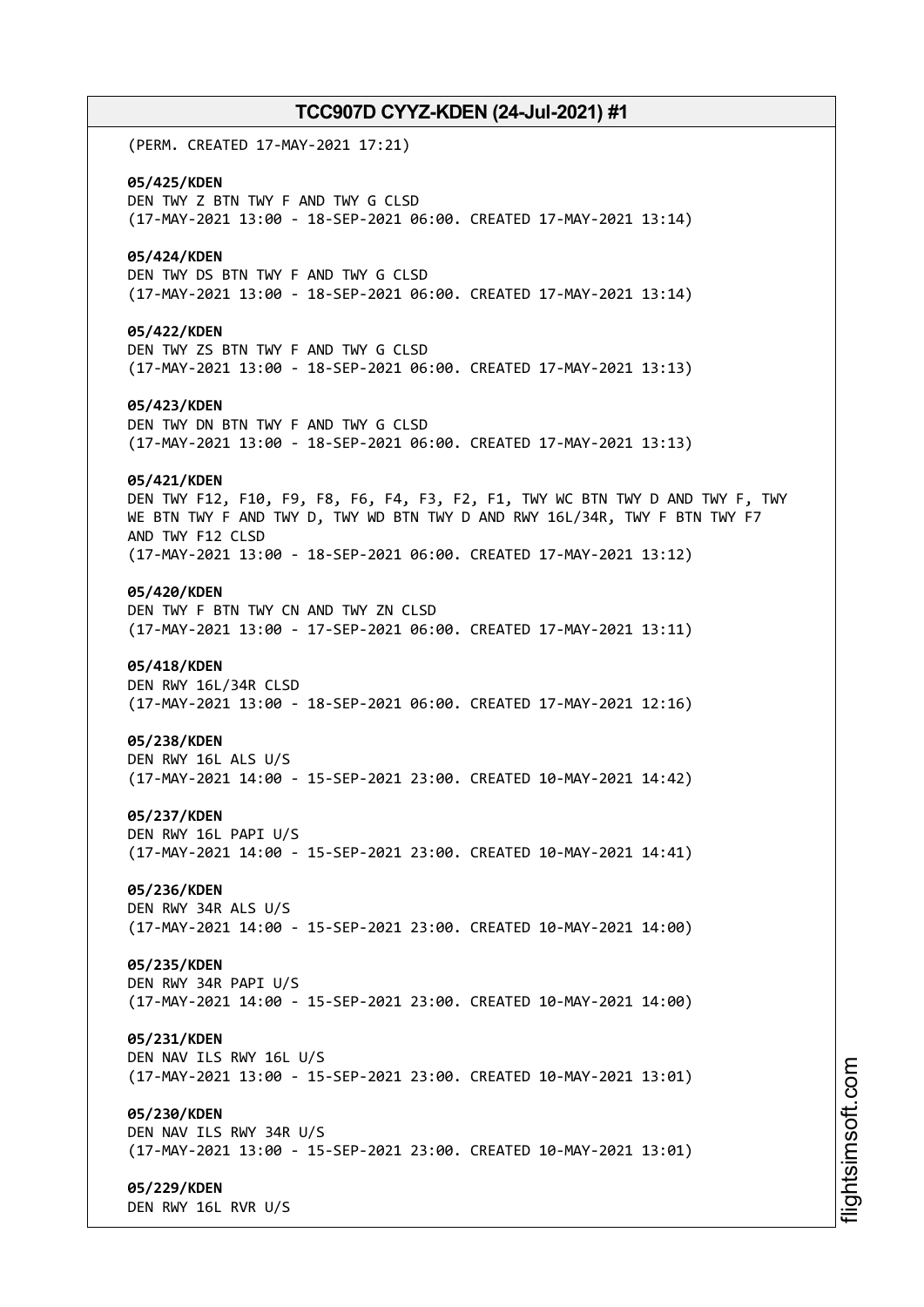(17-MAY-2021 13:00 - 15-SEP-2021 23:00. CREATED 10-MAY-2021 13:01) **05/228/KDEN** DEN RWY 34R RVR U/S (17-MAY-2021 13:00 - 15-SEP-2021 23:00. CREATED 10-MAY-2021 13:01) **1/7432/KDEN** DEN IAP DENVER INTL, DENVER, CO. RNAV (GPS) Y RWY 34R, AMDT 2B... LNAV/VNAV DA 5993/HAT 639 ALL CATS, VISIBILITY ALL CATS 1 3/8 SM. LNAV MDA 6000/ HAT 646 ALL CATS, VISIBILITY CATS C/D 1 3/8 SM. VDP 1.82 NM TO RW34R. ADD NOTE: FOR ALS INOP INCREASE LNAV/VNAV VISIBILITY ALL CATS TO 1 3/4 SM, INCREASE LNAV VISIBILITY CATS C/D TO 1 7/8 SM. TEMPORARY CRANES 3778FT S OF RWY 34R, 320FT AGL/ 5695FT MSL (2019-ANM-1221-NRA), 1.10 NM SE OF RWY 34R, 205FT AGL/5620FT MSL (2018-ANM-307-NRA). 2104291212-2112091212EST (PERM. CREATED 29-APR-2021 12:13) **04/646/KDEN** DEN SVC CONCOURSE RAMP C S RAMP CTL 131.175 DECOMMISSIONED (05-MAY-2021 08:00 - PERM. CREATED 28-APR-2021 21:41) **04/647/KDEN** DEN SVC CONCOURSE RAMP C S RAMP CTL 131.300 COMMISSIONED (05-MAY-2021 08:00 - PERM. CREATED 28-APR-2021 21:41) **04/020/KDEN** BJC OBST CRANE (ASN 2020-ANM-454-NRA) 395439N1050605W (0.7NM E BJC) 5774FT (200FT AGL) NOT LGTD (06-APR-2021 14:04 - 01-SEP-2021 23:59. CREATED 06-APR-2021 14:04) **02/015/KDEN** DEN TWY K BTN TWY BN AND CONCOURSE B COMMUTER HORSESHOE APN CLSD (02-FEB-2021 14:00 - 16-SEP-2021 05:59. CREATED 02-FEB-2021 13:06) **01/554/KDEN** DEN OBST CRANE (ASN 2020-ANM-1601-NRA) 395136N1043955W (0.4NM ESE DEN) 5602FT (235FT AGL) FLAGGED AND LGTD (28-JAN-2021 21:10 - 20-NOV-2021 23:59. CREATED 28-JAN-2021 21:10) **01/553/KDEN** DEN OBST CRANE (ASN 2020-ANM-1606-NRA) 395117N1044053W (0.6NM SW DEN) 5625FT (250FT AGL) FLAGGED AND LGTD (28-JAN-2021 21:05 - 21-NOV-2021 23:59. CREATED 28-JAN-2021 21:05) **01/552/KDEN** DEN OBST CRANE (ASN 2019-ANM-1220-NRA) 395112N1044053W (0.6NM SW DEN) 5695FT (320FT AGL) FLAGGED AND LGTD (28-JAN-2021 21:03 - 22-JAN-2022 23:59. CREATED 28-JAN-2021 21:03) **12/130/KDEN** DEN OBST CRANE (ASN 2019-ANM-2163-NRA) 395123N1044231W (1.7NM W DEN) 5428FT (115FT AGL) FLAGGED AND LGTD (08-DEC-2020 16:36 - 20-FEB-2022 06:59. CREATED 08-DEC-2020 16:39) **11/385/KDEN**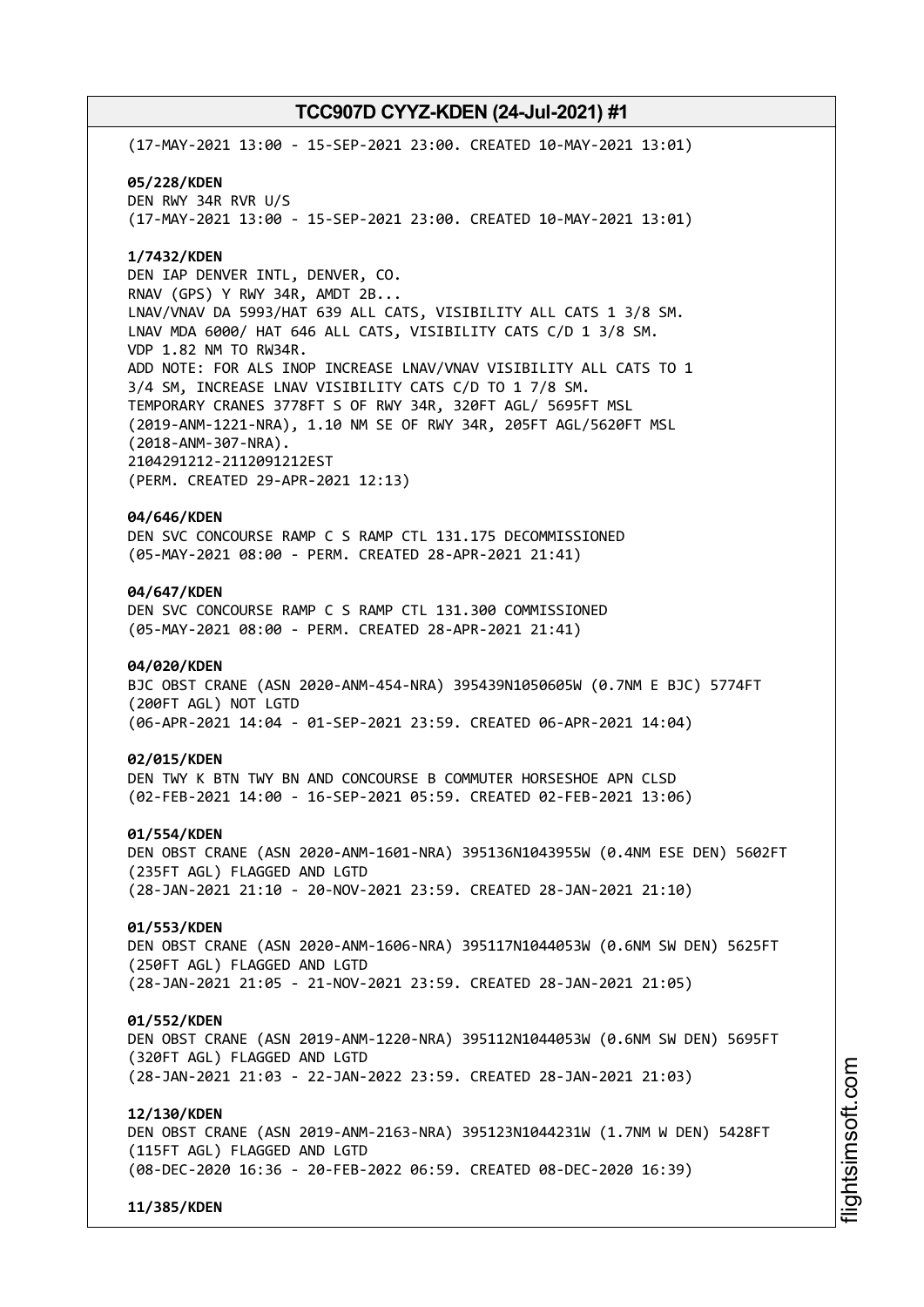DEN APRON CONCOURSE B SOUTH GREEN TXL CLSD TO ACFT WINGSPAN MORE THAN 135FT (20-NOV-2020 19:59 - PERM. CREATED 20-NOV-2020 19:59) **10/260/KDEN** DEN RWY 16L RTHL U/S (14-OCT-2020 12:39 - 07-JAN-2025 20:00 EST. CREATED 14-OCT-2020 12:39) **10/084/KDEN** DEN OBST RIG (ASN 2020-ANM-1784-NRA) 395332N1044057W (1.9NM NNW DEN) 5450FT (100FT AGL) FLAGGED AND LGTD (05-OCT-2020 12:00 - 20-JAN-2022 23:59. CREATED 03-OCT-2020 18:08) **09/644/KDEN** DEN OBST CRANE (ASN 2019-ANM-448-NRA) 395331N1044046W (1.8NM N DEN) 5535FT (185FT AGL) FLAGGED AND LGTD (25-SEP-2020 19:19 - 25-SEP-2021 23:00. CREATED 25-SEP-2020 19:19) **07/188/KDEN** DEN OBST RIG (ASN 2020-ANM-81-NRA) 394934N1044040W (2.1NM S DEN) 5473FT (100FT AGL) FLAGGED AND LGTD (10-JUL-2020 21:19 - 12-AUG-2021 23:59. CREATED 10-JUL-2020 21:19) ┌──────────────────────────────────────────────────────────────────────────────┐ │**ALTERNATE: KCOS/COS (CITY OF COLORADO SPRINGS MUN, UNITED STATES) UTC -06:00**│ └──────────────────────────────────────────────────────────────────────────────┘

#### **1/4432/KCOS**

COS IAP CITY OF COLORADO SPRINGS MUNI, COLORADO SPRINGS, CO. ILS OR LOC RWY 17L, AMDT 3C... ILS OR LOC RWY 35L, AMDT 39... ILS OR LOC RWY 35R, AMDT 2A... NDB RWY 35L, AMDT 27A... ILS RWY 17L (SA CAT I AND II), AMDT 3C... ILS RWY 35L (SA CAT II), AMDT 39... DME REQUIRED EXCEPT FOR ACFT EQUIPPED WITH SUITABLE RNAV SYSTEM WITH GPS, PUB VORTAC OUT OF SERVICE. (24-JUL-2021 07:28 - 24-AUG-2021 07:28 EST. CREATED 24-JUL-2021 07:29)

# **07/069/KCOS**

COS OBST TOWER LGT (ASR 1025252) 384846.00N1044853.00W (5.4NM W COS) 6090.9FT (206.0FT AGL) U/S (24-JUL-2021 01:29 - 09-AUG-2021 01:28. CREATED 24-JUL-2021 01:29)

### **07/063/KCOS**

COS OBST TOWER LGT (ASR 1024649) 384310.80N1044319.30W (5.3NM S COS) 5928.1FT (308.1FT AGL) U/S (21-JUL-2021 23:56 - 05-AUG-2021 23:55. CREATED 21-JUL-2021 23:56)

### **07/059/KCOS**

COS OBST CRANE (ASN 2021-ANM-76-OE) 384745N1044339W (1.4NM WSW COS) 6209FT (195FT AGL) FLAGGED AND LGTD (18-JUL-2021 19:11 - 18-DEC-2021 01:00. CREATED 18-JUL-2021 19:11)

#### **1/1164/KCOS**

COS IAP CITY OF COLORADO SPRINGS MUNI, COLORADO SPRINGS, CO. RNAV (RNP) Z RWY 35L, AMDT 1A...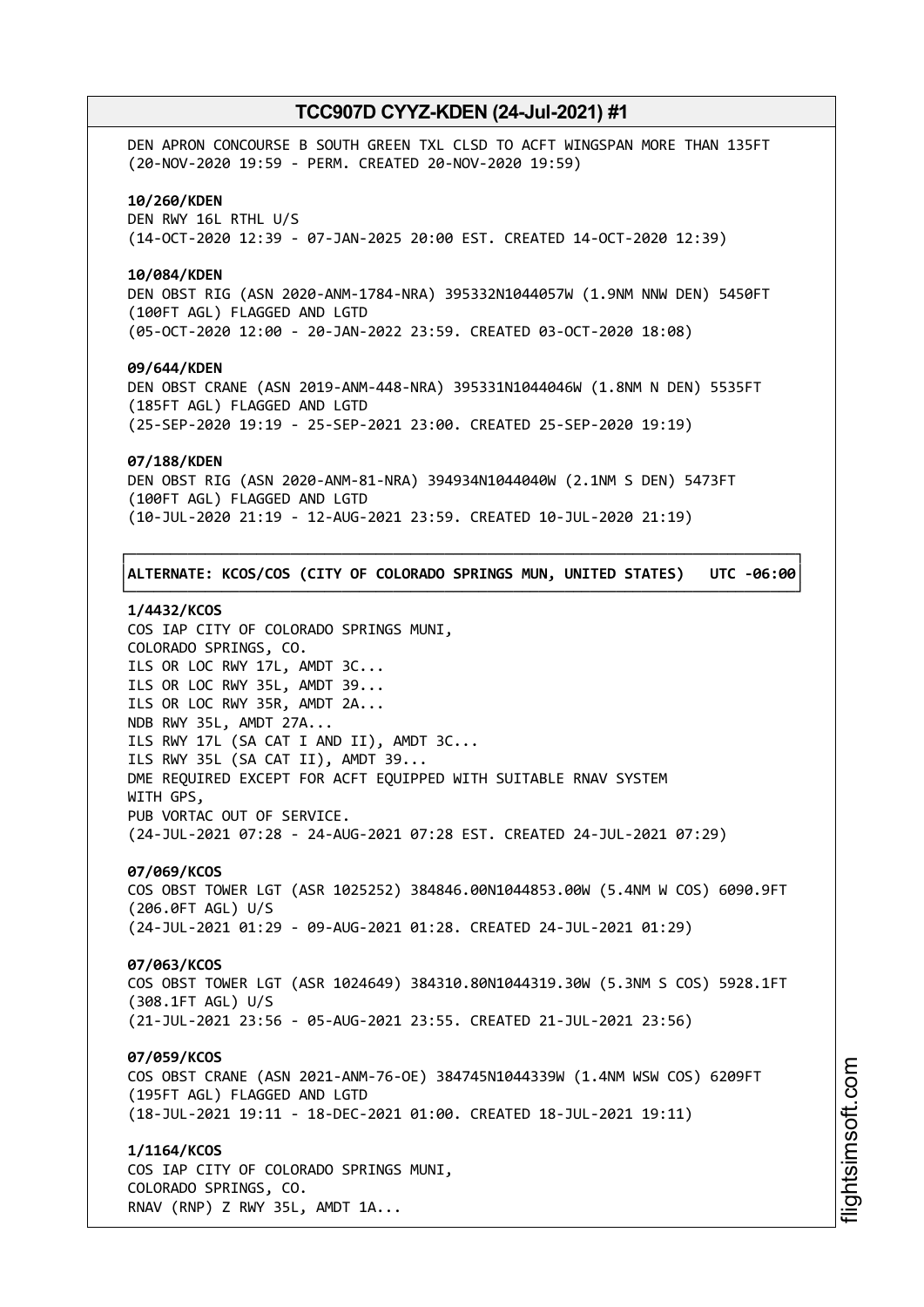RNP 0.15 DA 6415/HAT 340 ALL CATS, VISIBILITY ALL CATS 1/2. RNP 0.30 DA 6448/HAT 373 ALL CATS, VISBILITY ALL CATS 5/8. CHANGE INOP NOTE TO READ: FOR INOP MALSR INCREASE RNP 0.15 AND RNP 0.30 VISIBILITY ALL CATS TO 1 SM. TEMPORARY CRANES 6209FT MSL BEGINNING 3395FT W OF RWY 35L (2021-ANM-75/76/78-OE). 2107161611-2201011611EST (PERM. CREATED 16-JUL-2021 16:11)

**1/1163/KCOS** COS IAP CITY OF COLORADO SPRINGS MUNI, COLORADO SPRINGS, CO. RNAV (GPS) Y RWY 35L, AMDT 1B... LNAV/VNAV DA 6420/HAT 345 ALL CATS, VISIBILITY ALL CATS 5/8. LNAV MDA 6540/HAT 465 ALL CATS, VISIBILITY CATS C/D 1. VDP 1.33 NM TO RW35L. CHANGE INOP NOTE TO READ: FOR INOP MALSR INCREASE LNAV/VNAV VISIBILITY ALL CATS TO 1 SM, INCREASE LNAV VISIBILITY CATS A/B TO 1 SM, CATS C/D VISBILITY TO 1 3/8 SM. TEMPORARY CRANES 6209 MSL BEGINNING 3395FT W OF RWY 35L (2021-ANM-75/76/78-OE). 2107161611-2201011611EST (PERM. CREATED 16-JUL-2021 16:11)

### **07/033/KCOS**

COS TWY A1, B1 CLSD TO AIR CARRIERS (08-JUL-2021 17:07 - 10-AUG-2021 23:59. CREATED 08-JUL-2021 17:07)

# **07/028/KCOS**

COS OBST CRANE (ASN 2020-ANM-3156-NRA) 384655N1044127W (1.5NM SSE COS) 6221FT (135FT AGL) FLAGGED AND LGTD (06-JUL-2021 13:06 - 10-SEP-2021 23:59. CREATED 06-JUL-2021 13:06)

#### **06/130/KCOS**

COS TWY A3, C3 EDGE MARKINGS NOT STD (28-JUN-2021 20:52 - 10-AUG-2021 13:00. CREATED 28-JUN-2021 20:52)

#### **06/129/KCOS**

COS RWY 17R/35L CLSD (28-JUN-2021 20:46 - 10-AUG-2021 13:00. CREATED 28-JUN-2021 20:46)

#### **06/128/KCOS**

COS TWY G BTN RWY 17R/35L AND TWY C3 CLSD (28-JUN-2021 20:44 - 10-AUG-2021 13:00. CREATED 28-JUN-2021 20:44)

# **06/127/KCOS**

COS TWY C1, C2, C5, C6, C7, TWY C BTN TWY H AND TWY C7 CLSD (28-JUN-2021 20:43 - 10-AUG-2021 13:00. CREATED 28-JUN-2021 20:43)

#### **06/126/KCOS**

COS TWY A5, A6, A7, TWY A BTN SOUTH GA TXL AND TWY A7, TWY A2 BTN RWY 17R/35L AND TWY A, TWY A4 BTN RWY 17R/35L AND TWY A CLSD (28-JUN-2021 20:43 - 10-AUG-2021 13:00. CREATED 28-JUN-2021 20:43)

### **06/085/KCOS**

COS TWY E2 SFC PAINTED HLDG PSN SIGNS FOR RWY 17L/35R FADED (24-JUN-2021 20:22 - 30-SEP-2021 23:00 EST. CREATED 24-JUN-2021 20:22)

#### **06/067/KCOS**

COS OBST CRANE (ASN 2020-ANM-2424-NRA) 384641N1044146W (1.7NM S COS) 6351FT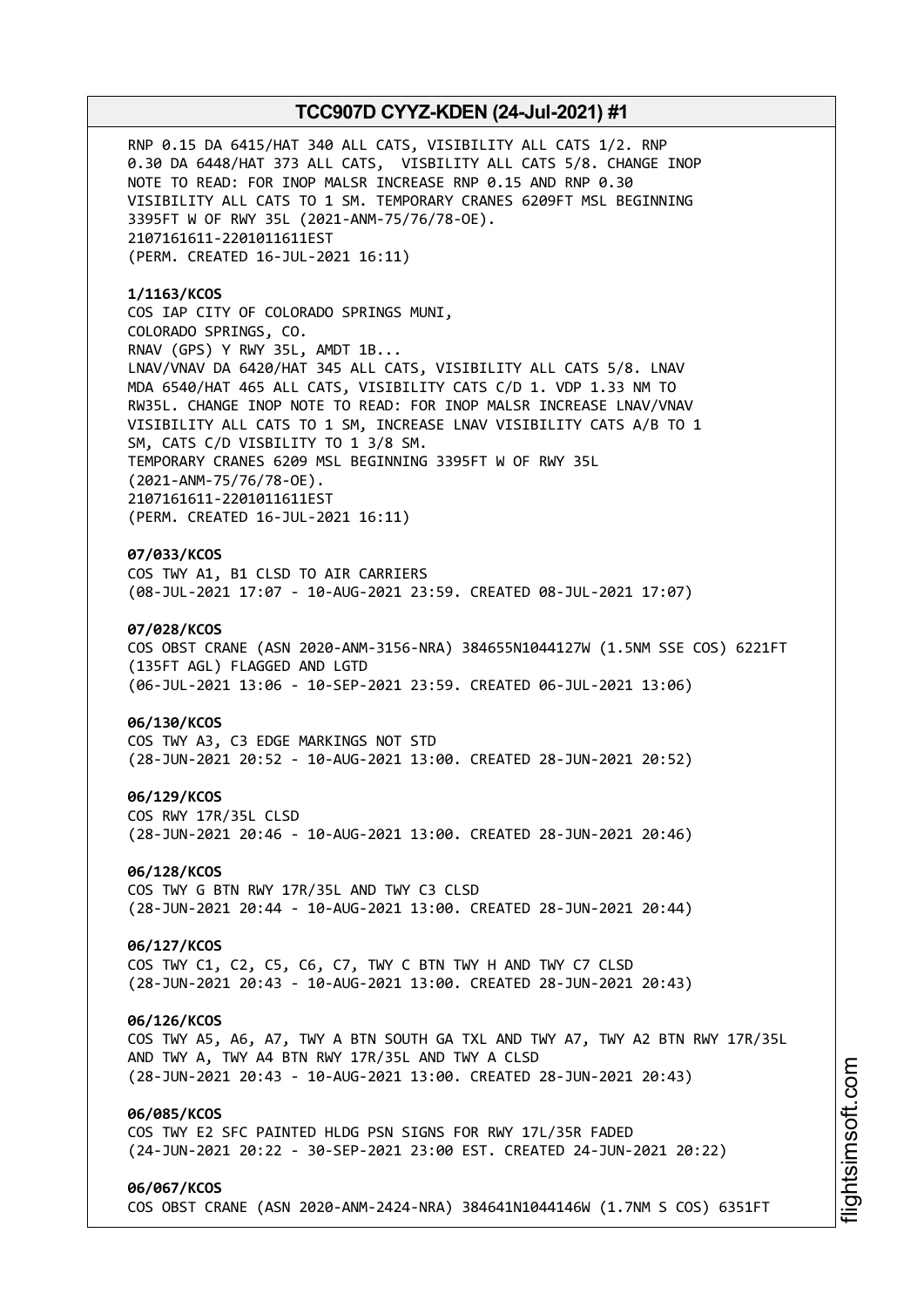(300FT AGL) FLAGGED AND LGTD (14-JUN-2021 16:53 - 01-NOV-2021 06:00. CREATED 14-JUN-2021 16:53) **05/072/KCOS** COS RWY 35L ALS U/S (11-MAY-2021 14:00 - 23-AUG-2021 23:00. CREATED 11-MAY-2021 02:05)

# **05/071/KCOS**

COS RWY 35L PAPI U/S (11-MAY-2021 14:00 - 23-AUG-2021 23:00. CREATED 11-MAY-2021 01:58)

#### **05/070/KCOS**

COS NAV ILS RWY 35L PETEY LOM U/S (11-MAY-2021 14:00 - 23-AUG-2021 23:00. CREATED 11-MAY-2021 01:55)

### **05/069/KCOS**

COS NAV ILS RWY 35L OM U/S (11-MAY-2021 14:00 - 23-AUG-2021 23:00. CREATED 11-MAY-2021 01:53)

#### **05/068/KCOS**

COS NAV ILS RWY 35L U/S (11-MAY-2021 14:00 - 23-AUG-2021 23:00. CREATED 11-MAY-2021 01:50)

┌──────────────────────────────────────────────────────────────────────────────┐

└──────────────────────────────────────────────────────────────────────────────┘

### │**CZYZ (TORONTO FIR/UIR)** │

**M1927/21/CZYZ** ADVISORY AREA CYA513(P) PORT COLBORNE ACT. PARAJUMPS WILL TAKE PLACE ABOVE CYA513(P) SFC-14000FT AMSL (24-JUL-2021 12:00 - 25-JUL-2021 02:00. CREATED 24-JUL-2021 00:32)

### **M1926/21/CZYZ**

PARAJUMPS ACT WILL TAKE PLACE WITHIN 1NM RADIUS CENTRED ON 431800N 795800W (DUNDAS, APRX 8NM N CYHM, APRX 2NM SW CWD3) SFC-13000FT AMSL (24-JUL-2021 12:00 - 25-JUL-2021 01:00. CREATED 24-JUL-2021 00:31)

**M1925/21/CZYZ** ADVISORY AREA CYA509(P) COOKSTOWN ACT. PARAJUMPS ABV CYA509(P) SFC-18000FT AMSL (24-JUL-2021 12:00 - 25-JUL-2021 02:00. CREATED 24-JUL-2021 00:30)

**G1111/21/CZYZ** COVID-19: CREWS/PASSENGERS REQUIREMENTS ALL FOREIGN MIL AND STATE ACFT WITH STOP OVERS IN CANADA TO CTC +OVERFLIGHT(AT)FORCES.GC.CA OR CALL (204) 227-7498 PRIOR TO FILING FLT PLAN SFC-UNL (23-JUL-2021 16:36 - 30-SEP-2021 04:00 EST. CREATED 23-JUL-2021 16:36)

**H2236/21/CZYZ** GPS INTERFERENCE EXER CENTERED ON 440854N 0753216W (APRX 30NM SE GANANOQUE(HELI)) 120NM RADIUS AT FL400-UNL 120NM RADIUS AT FL250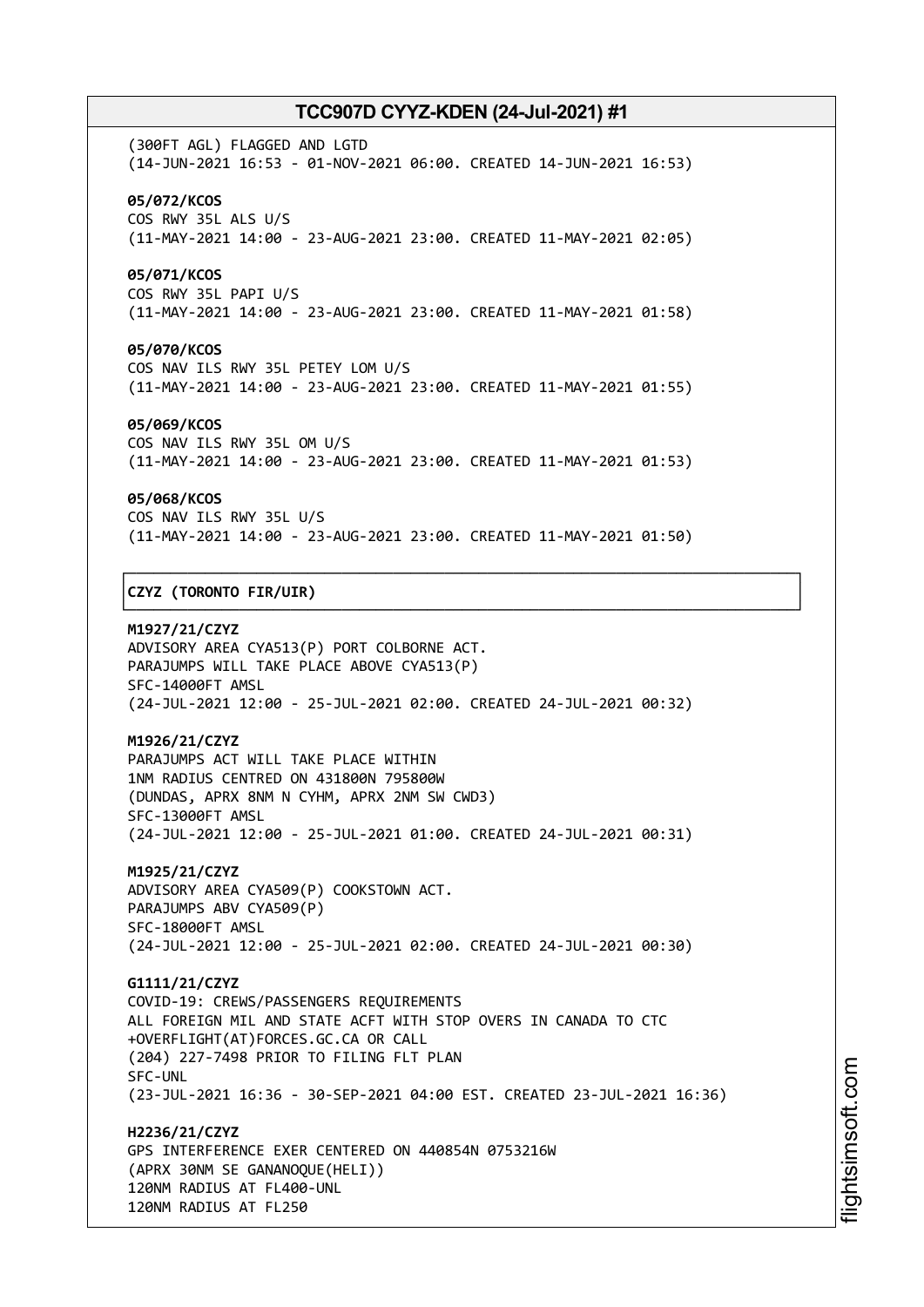109NM RADIUS AT 10000FT AMSL 82NM RADIUS AT 4000FT AGL 32NM RADIUS AT 50FT AGL GNSS SIGNAL MAY BE PERIODICALLY INTERRUPTED. INFORM ATC OF ANY ADVERSE IMPACT. DAILY 1100-1700 (26-JUL-2021 11:00 - 30-JUL-2021 17:00. CREATED 23-JUL-2021 12:36)

### **G1105/21/CZYZ**

GPS INTERFERENCE EXER CENTERED ON 440854N 0753216W (APRX 30NM SE GANANOQUE(HELI)) 120NM RADIUS AT FL400-UNL 120NM RADIUS AT FL250 109NM RADIUS AT 10000FT AMSL 82NM RADIUS AT 4000FT AGL 32NM RADIUS AT 50FT AGL GNSS SIGNAL MAY BE PERIODICALLY INTERRUPTED. INFORM ATC OF ANY ADVERSE IMPACT. DAILY 1100-1700 (26-JUL-2021 11:00 - 30-JUL-2021 17:00. CREATED 23-JUL-2021 12:30)

# **M1899/21/CZYZ**

COEHILL DME VIE 115.1MHZ/CH98X UNMONITORED (22-JUL-2021 23:29 - 26-JUL-2021 23:59. CREATED 22-JUL-2021 23:29)

### **G1096/21/CZYZ**

PARACHUTE ACT WILL TAKE PLACE WITHIN 3NM RADIUS CENTRED ON 425737N 794718W (AT CAYUGA EAST AD) SFC-13500FT AMSL JULY 22 1400-0130, JULY 23-25 1230-0130, JULY 26-27 1400-2359 (22-JUL-2021 14:00 - 27-JUL-2021 23:59. CREATED 22-JUL-2021 13:20)

# **G1063/21/CZYZ**

COVID-19: FLIGHT RESTRICTIONS PURSUANT TO SECTION 5.1 OF THE AERONAUTICS ACT, THE MINISTER OF TRANSPORT IS OF THE OPINION IT IS NECESSARY FOR AVIATION SAFETY AND THE PROTECTION OF THE PUBLIC, TO PROHIBIT THE OPS OF ACFT INVOLVED IN SKED AND NON SKED INTL COMMERCIAL AIR SVC FM INDIA, FOR THE TRANSPORT OF PASSENGERS ON AN INBOUND FLT TO CANADA. THIS PROHIBITION FURTHER APPLIES TO OPS OF ACFT INVOLVED IN PRIVATE AND CHARTER AIR SVC. THIS PROHIBITION DOES NOT APPLY TO ACFT OPERATED IN THE FLW CIRCUMSTANCES: - CARGO FLT - MEDEVAC FLT - FERRY FLT - FLIGHT CREW REPATRIATION FLT - TECHNICAL STOPS WHERE PASSENGERS DO NOT DISEMBARK, OR - AT ALTERNATE AP IDENTIFIED IN A FLT PLAN TO ADDRESS WX, OR - ACFT SAFETY SITUATIONS, OR - FLT EN ROUTE TO CANADA AT THE TIME THIS NOTICE TAKES EFFECT - IN THE CASE WHERE SPECIAL AUTH HAS BEEN GRANTED BY TRANSPORT CANADA: 1-613-992-6853. SFC-UNL (19-JUL-2021 18:30 - 22-AUG-2021 03:59. CREATED 19-JUL-2021 18:30)

**G1061/21/CZYZ** COVID-19: FLIGHT RESTRICTIONS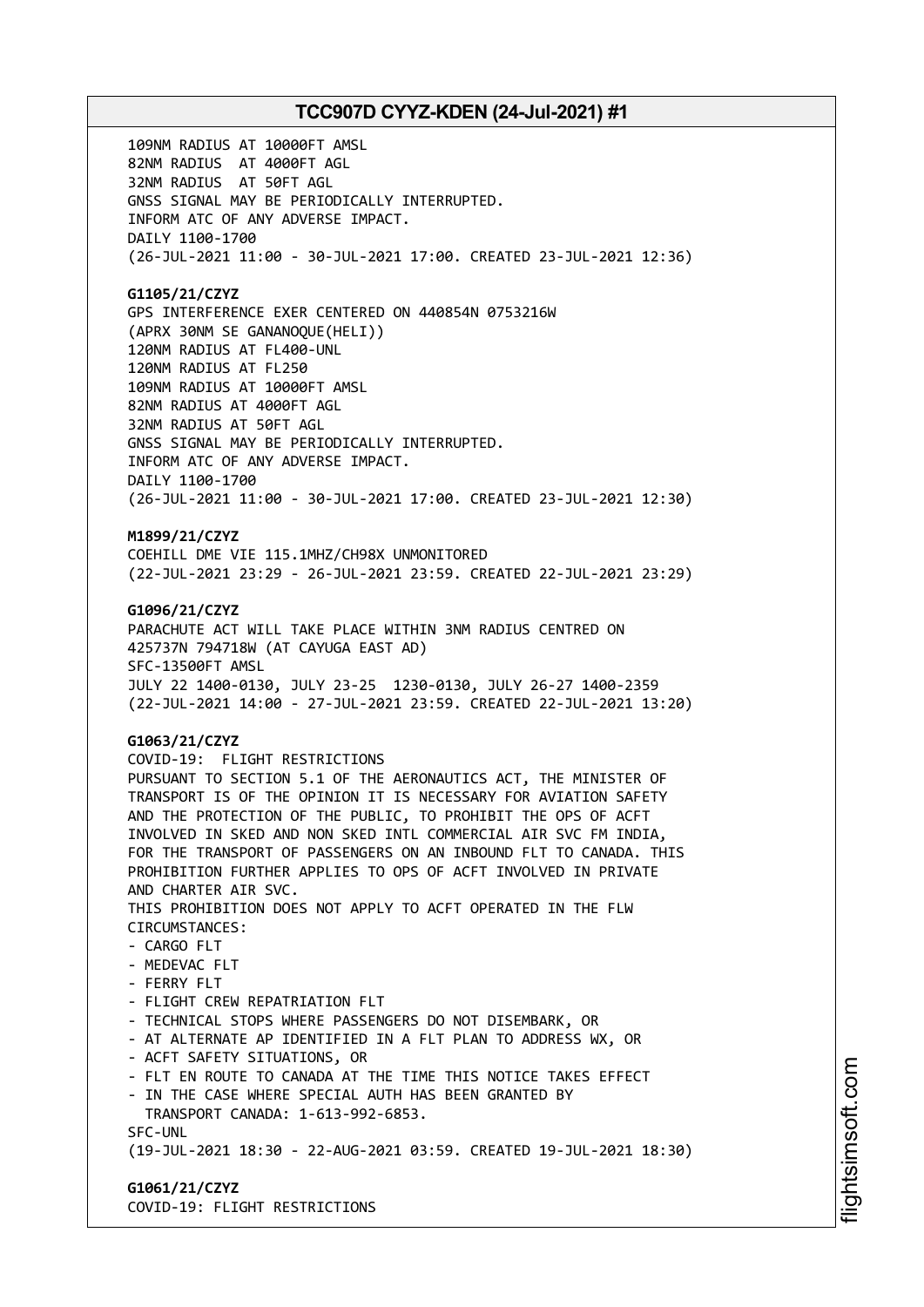UNTIL FURTHER NOTICE, WITH THE INTENT TO PREVENT THE SPREAD OF COVID-19 THROUGHOUT CANADA, ALL COMMERCIAL AIR SVC, PRIVATE OPR (CAR SUBPART 604) AND FOREIGN BUSINESS AVIATION, THAT ARE TRANSPORTING PASSENGERS TO CANADA MUST COMPLY WITH THE PROVISIONS OF THE INTERIM ORDER RESPECTING CERTAIN REQUIREMENTS FOR CIVIL AVIATION DUE TO COVID-19, ISSUED BY THE MINISTER OF TRANSPORT AND CURRENTLY IN FORCE. THIS INCLUDES A REQUIREMENT PASSENGERS TO WEAR FACE MASKS AND PROVIDE EVIDENCE OF A NEGATIVE RESULT FOR A COVID-19 MOLECULAR TEST PRIOR TO BOARDING. IN ADDITION TO ABV, AND PURSUANT TO SECTION 5.1 OF THE AERONAUTICS ACT, ALL COMMERCIAL AIR SVC, PRIVATE OPR (CAR SUBPART 604) AND FOREIGN BUSINESS AVIATION, THAT ARE TRANSPORTING PASSENGERS TO CANADA MUST, FOR THE PURPOSE OF DISEMBARKING PASSENGERS, LAND AT ONE OF THE FOLLOWING AP: - AEROPORT INTL DE MONTREAL-TRUDEAU - CALGARY INTL AIRPORT - TORONTO-PEARSON INTL AIRPORT - VANCOUVER INTL AIRPORT THIS RESTRICTION DOES NOT APPLY TO ACFT OPERATED IN THE FLW CIRCUMSTANCES: - DIRECT FLT FM SAINT-PIERRE-ET-MIQUELON - MEDEVAC FLT - FERRY AND CREW REPATRIATION FLT - CARGO FLIGHTS CARRYING ONLY AIRCREW OR AIRLINE EMPLOYEES - TECHNICAL STOPS WHERE PASSENGERS DO NOT DISEMBARK - AT ALTERNATE AP IDENTIFIED IN A FLT PLAN TO ADDRESS WX - ACFT SAFETY SITUATIONS, OR - IN THE CASE WHERE SPECIAL AUTH HAS BEEN GRANTED BY TRANSPORT CANADA: 1-888-857-4003. SFC-UNL (19-JUL-2021 15:59 - 09-AUG-2021 04:00. CREATED 19-JUL-2021 15:59) **M1845/21/CZYZ** PARAJUMPS ACT WILL TAKE PLACE WITHIN 3NM RADIUS CENTRED ON 442845N 0800045W (WASAGA BEACH, APRX 3NM NW EDENVALE AD) SFC-12500FT AMSL SR-SS (17-JUL-2021 13:21 - 16-OCT-2021 23:59. CREATED 17-JUL-2021 13:21) **W2015/21/CZYZ** [US DAFIF AND/OR FLIP CHANGE] US DOD DAFIF AND KDTW LOC RWY 27L AND ILS RWY 27L AND RNAV (GPS) RWY 27L; WPT JUSTT (N4212 W08304); CHG COORDS TO N421211.34 W0830548.47. REST DATA UNCHG. (15-JUL-2021 17:23 - 12-AUG-2021 00:01. CREATED 15-JUL-2021 17:24) **W2014/21/CZYZ** [US DAFIF AND/OR FLIP CHANGE] US DOD DAFIF AND KDTW LOC RWY 27R AND ILS RWY 27R AND RNAV (GPS) RWY 27R; WPT AERIC (N4213 W08304); CHG COORDS TO N421316.14 W0830550.46. REST DATA UNCHG. (15-JUL-2021 17:22 - 12-AUG-2021 00:01. CREATED 15-JUL-2021 17:22) **W2013/21/CZYZ** [US DAFIF AND/OR FLIP CHANGE] US DOD DAFIF AND KDTW LOC RWY 27R AND ILS RWY 27R AND RNAV (GPS) RWY 27R; WPT HONOR (N4213 W08254); CHG COORDS TO N421323.22 W0825722.67. REST DATA UNCHG. (15-JUL-2021 17:20 - 12-AUG-2021 00:01. CREATED 15-JUL-2021 17:20)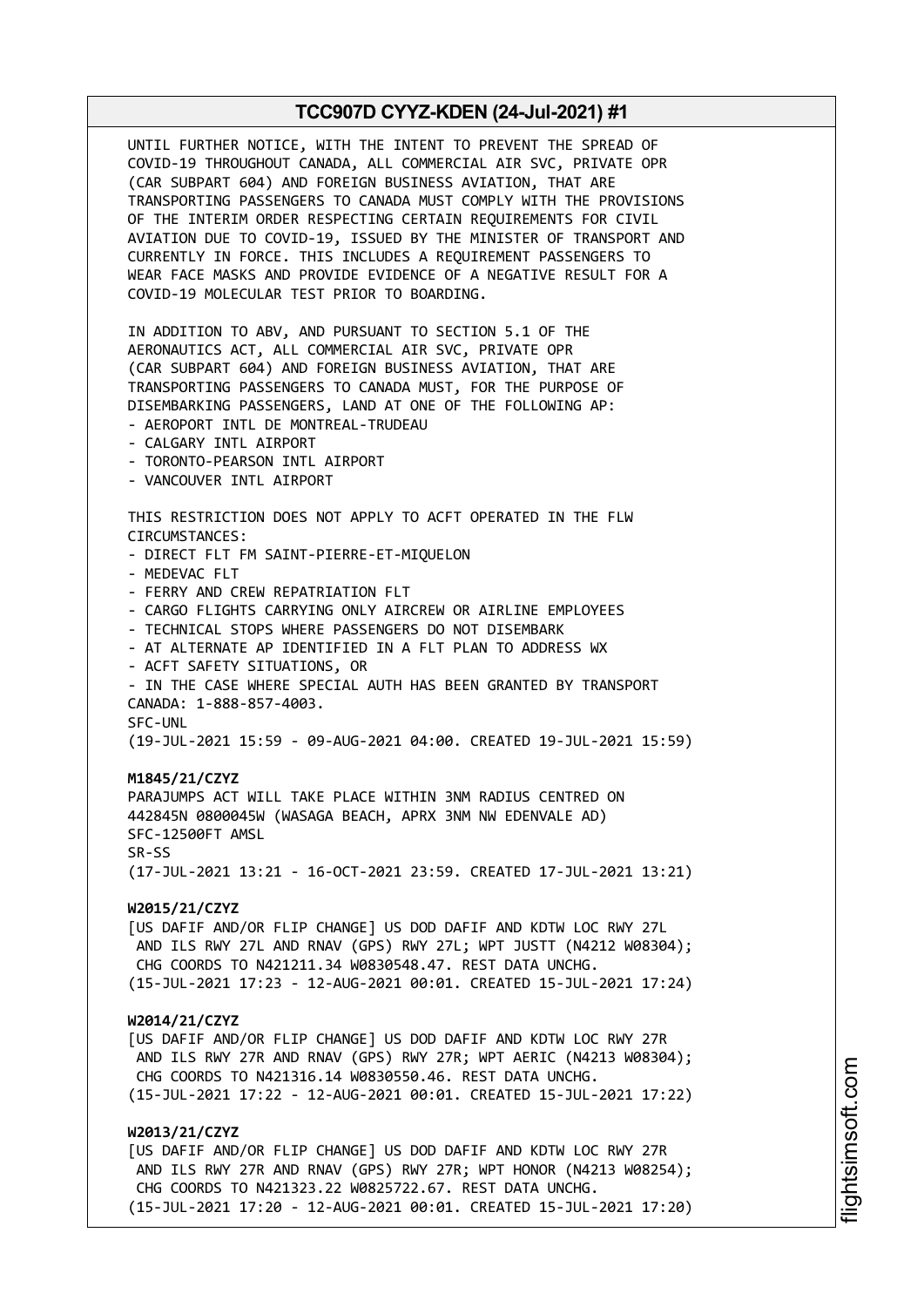### **W2012/21/CZYZ**

[US DAFIF AND/OR FLIP CHANGE] US DOD DAFIF AND KDTW LOC RWY 27R AND ILS RWY 27R AND RNAV (GPS) RWY 27R; WPT FRNDS (N4213 W08250); CHG COORDS TO N421326.53 W0825308.76. REST DATA UNCHG. (15-JUL-2021 17:19 - 12-AUG-2021 00:01. CREATED 15-JUL-2021 17:19)

#### **W2011/21/CZYZ**

[US DAFIF AND/OR FLIP CHANGE] US DOD DAFIF AND KDTW LOC RWY 27L AND ILS RWY 27L AND RNAV (GPS) RWY 27L; WPT HEYYY (N4212 W08250); CHG COORDS TO N421221.64 W0825306.98. REST DATA UNCHG. (15-JUL-2021 17:18 - 12-AUG-2021 00:01. CREATED 15-JUL-2021 17:18)

#### **W2010/21/CZYZ**

[US DAFIF AND/OR FLIP CHANGE] US DOD DAFIF AND KDTW LOC RWY 27L AND ILS RWY 27L AND RNAV (GPS) RWY 27L; WPT DONYA (N4212 W08254); CHG COORDS TO N421218.36 W0825720.82. REST DATA UNCHG.

# (15-JUL-2021 17:16 - 12-AUG-2021 00:01. CREATED 15-JUL-2021 17:17)

# **H2158/21/CZYZ**

AMEND VFR NAV CHARTS (VNC): TORONTO (A5000 39TH EDITION) AND MONTREAL (A5002 32ND EDITION): MIL HELI LOW ALT TRANSIT ROUTES BTN PETAWAWA (CYWA), OTTAWA/DWYER HILL (CYDH), AND OTTAWA/MACDONALD-CARTIER INTL (CYOW) REFER TO AIP SUPP 40/21

(15-JUL-2021 12:36 - PERM. CREATED 15-JUL-2021 12:36)

### **G1034/21/CZYZ**

AMEND VFR NAV CHARTS (VNC): TORONTO (A5000 39TH EDITION) AND MONTREAL (A5002 32ND EDITION): MIL HELI LOW ALT TRANSIT ROUTES BTN PETAWAWA (CYWA), OTTAWA/DWYER HILL (CYDH), AND OTTAWA/MACDONALD-CARTIER INTL (CYOW) REFER TO AIP SUPP 40/21 (15-JUL-2021 12:22 - PERM. CREATED 15-JUL-2021 12:22)

#### **G1017/21/CZYZ**

NOTICE OF TRIAL TO REMOVE FLT PLANNING REQUIREMENTS OF EASTBOUND NORTH AMERICAN RTE (NAR) SYSTEM:

ALL FLT OPR WITHIN THE NORTH ATLANTIC ORGANIZED TRACK STRUCTURE (OTS) ARE NOT REQUIRED TO FILE THE ASSOCIATED NAR LISTED ON THE DAILY ZBW NORTH ATLANTIC ADVISORY OR THE NAT OTS MESSAGE. ASSOCIATED NAR ARE REFERENCED UNDER THE (JFK DEP) SECTION OF THE ADVISORY.

DEP MUST STILL COMPLY WITH ANY DEP RTE, STRUCTURES, AND/OR RESTRICTIONS FM THE DEP AP. OPTIMIZED ROUTINGS CAN ONLY BEGIN FM POINTS WITHIN ZBW AIRSPACE, THE MONCTON FIR, OR BOTH. ONCE INSIDE ZBW AIRSPACE/MONCTON FIR, RANDOM ROUTINGS TO THE OEP ARE PERMITTED. FLT PATHS OF ACFT PARTICIPATING IN THE TRIAL MUST REMAIN AT OR NORTH OF A LINE VITOL-LOMPI. PLEASE REFER TO DAILY ZBW NORTH ATLANTIC ADVISORY FOR SPECIFIC INFO AND STATUS OF THIS TRIAL.

THIS TRIAL MAY BE DISCONTINUED AT ANY TIME, BASED ON OPR IMPACT.

DISPATCHERS SHALL INCLUDE (NO NARS EAST TRIAL) IN THE REMARKS SECTION OF FLT PLANS FOR PARTCIPATING ACFT.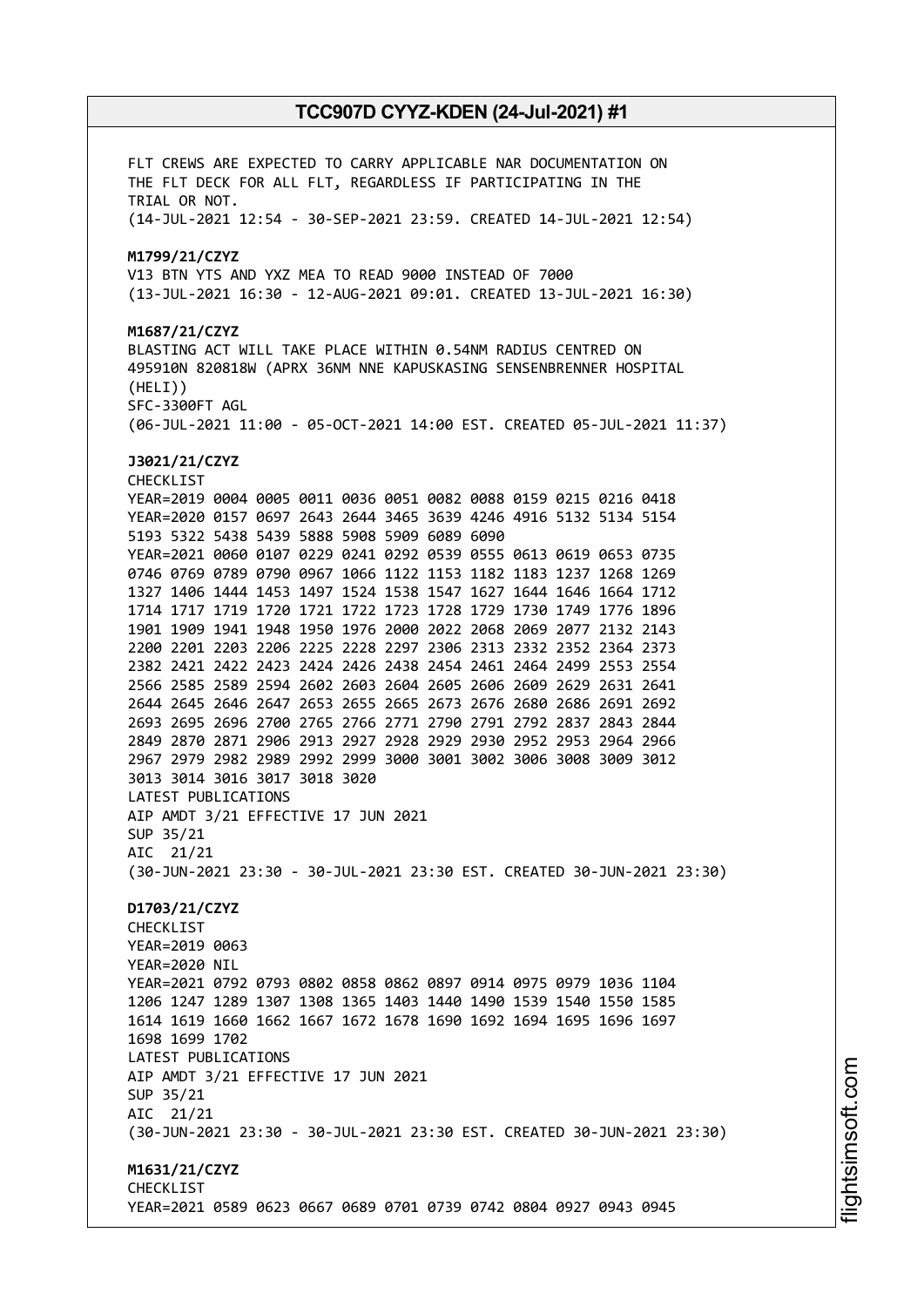0987 1009 1073 1116 1118 1176 1235 1294 1300 1310 1329 1331 1378 1459 1460 1495 1496 1527 1538 1540 1567 1570 1571 1572 1573 1574 1577 1582 1583 1584 1607 1609 1613 1614 1616 1617 1618 1619 1620 1623 1625 1627 1628 1629 1630 LATEST PUBLICATIONS AIP AMDT 3/21 EFFECTIVE 17 JUN 2021 SUP 35/21 AIC 21/21 (30-JUN-2021 23:30 - 30-JUL-2021 23:30 EST. CREATED 30-JUN-2021 23:30)

**G0804/21/CZYZ** HANDGLIDING ACT WILL TAKE PLACE WITHIN 2NM RADIUS CENTRED ON 435450N 0790756W (APRX 4.7NM ENE TORONTO/MARKHAM STOUFFVILLE (HELI)) SR-SS SFC-2000FT AGL (19-JUN-2021 15:31 - 17-SEP-2021 16:00 EST. CREATED 19-JUN-2021 15:31)

#### **G0778/21/CZYZ**

LASER LGT OPS DISPLAY WILL TAKE PLACE 421637N 0830527W (APRX 6NM W CYQG AD) , GREEN LGT PROJECTED VERTICALLY, POTENTIAL TO CREATE TEMPO EFFECTS TO VISION. COCKPIT ILLUMINATION MAY OCCUR BEYOND THIS DIST SFC-3000FT AGL (17-JUN-2021 14:52 - 16-SEP-2021 16:00 EST. CREATED 17-JUN-2021 14:52)

#### **G0702/21/CZYZ**

MODEL ACFT ACT WILL TAKE PLACE WITHIN 1NM RADIUS CENTRED ON 430556N 795644W (APRX 4NM SSW HAMILTON AD) SR-SS SFC-1200FT AGL (08-JUN-2021 21:52 - 07-SEP-2021 16:00 EST. CREATED 08-JUN-2021 21:52)

#### **G0671/21/CZYZ**

COVID-19: FLIGHT RESTRICTIONS UNTIL FURTHER NOTICE, WITH THE INTENT TO PREVENT THE SPREAD OF COVID-19 THROUGHOUT CANADA, AN OPERATOR OPERATING A FLIGHT BETWEEN TWO POINTS IN CANADA OR A FLIGHT TO CANADA MUST COMPLY WITH THE PROVISIONS OF THE INTERIM ORDER RESPECTING CERTAIN REQUIREMENTS FOR CIVIL AVIATION DUE TO COVID-19, ISSUED BY THE MINISTER OF TRANSPORT AND CURRENTLY IN FORCE. THIS INCLUDES A REQUIREMENT FOR PASSENGER FACE MASKS. OPERATORS ARE REQUIRED TO NOTIFY PASSENGERS OF THE LATEST MEASURES TO PREVENT THE SPREAD OF COVID-19 TAKEN BY THE TERRITORIAL AND PROVINCIAL GOVERNMENT WITH JURISDICTION AT THE DESTINATION AERODROME FOR THAT FLIGHT, OR BY THE FEDERAL GOVERNMENT. SFC-UNL

(03-JUN-2021 16:31 - 02-SEP-2021 16:00 EST. CREATED 03-JUN-2021 16:31)

# **G0631/21/CZYZ**

AIRSPACE SECURITY WARNING ISSUED BY THE DEPARTMENT OF TRANSPORT IN RESPONSE TO UNUSUAL EXCESSIVE MEASURES BY BELARUS POSING SERIOUS SAFETY AND SECURITY CONCERNS TO COMMERCIAL AVIATION. AIR OPERATORS AND OWNERS OF AIRCRAFT REGISTERED IN CANADA ARE ADVISED NOT TO ENTER MINSK (UMMV) FIR. (25-MAY-2021 20:42 - 25-AUG-2021 16:00. CREATED 25-MAY-2021 20:42)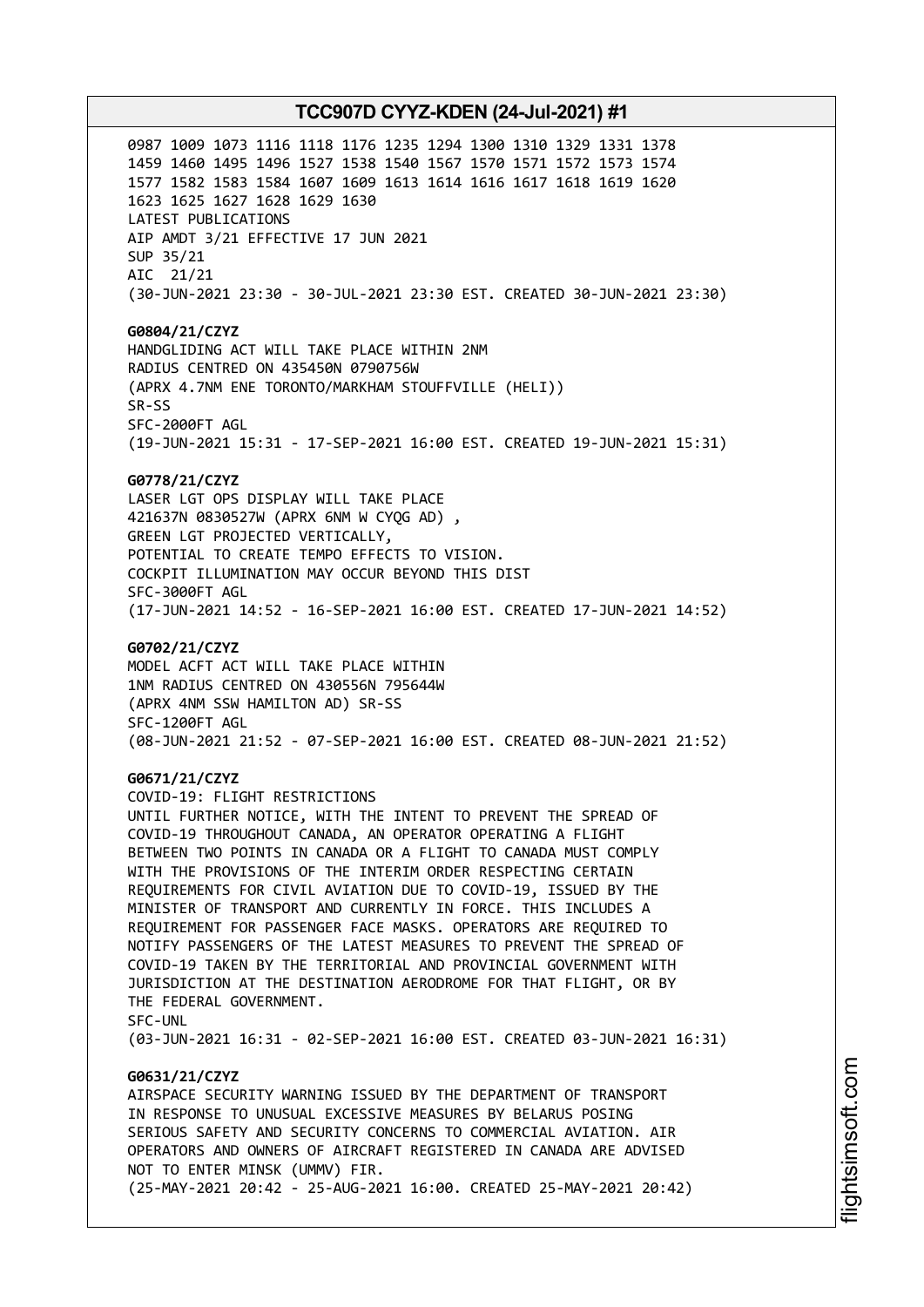**G0545/21/CZYZ** PARAGLIDING ACT WILL TAKE PLACE WITHIN 3NM RADIUS CENTRED ON 440827N 0792914W (QUEENSVILLE (ROLLICK AIRPARK)AD) SR-SS SFC-4000FT AGL (12-MAY-2021 17:35 - 12-AUG-2021 16:00 EST. CREATED 12-MAY-2021 17:35) **G0499/21/CZYZ** AMEND CFS: PLANNING: MANDATORY IFR ROUTES:

CZYZ TORONTO FIR: WAYPOINT MISUT TO READ MUSIT (06-MAY-2021 18:41 - PERM. CREATED 06-MAY-2021 18:41)

# **G0491/21/CZYZ**

COVID 19: INFORMATION BORDER SVC ARE TEMPO SUSPENDED AT THE MAJORITY OF SMALL AIRPORTS ACROSS CANADA. FOR AN UPDATED LIST OF AUTH AIRPORTS OF ENTRY SEE THE LINK FOR OPEN PORTS OF ENTRY AT WWW.CBSA-ASFC.GC.CA/OFFICES (04-MAY-2021 12:44 - 03-AUG-2021 15:00 EST. CREATED 04-MAY-2021 12:44)

# **G0482/21/CZYZ**

V164 BTN YSB AND MONKK MEA TO READ 10000 INSTEAD OF 9000 (03-MAY-2021 12:50 - 03-AUG-2021 09:00 EST. CREATED 03-MAY-2021 12:50)

# **G0457/21/CZYZ**

SIMCOE (LINDSAY) VOR YSO 117.35MHZ U/S (27-APR-2021 21:42 - 27-JUL-2021 23:59. CREATED 27-APR-2021 21:42)

#### **G1275/20/CZYZ**

AMEND PUBLICATIONS: MANDATORY IFR ROUTES: LOCATION TO LOCATION: CYHU L DEP TO KDET A160 RNAV: ROUTE OF FLIGHT TO READ: KESKA SAVEX KANUR TUKIR T614 ILUSI YYZ LETOR PICUP GIGGY ARR (10-SEP-2020 09:01 - PERM. CREATED 08-SEP-2020 16:18)

# │**KZOB (CLEVELAND FIR)** │

#### **07/114/KZOB**

ZOB AIRSPACE R5502A ACT SFC-5000FT (25-JUL-2021 21:01 - 26-JUL-2021 00:01. CREATED 23-JUL-2021 21:06)

┌──────────────────────────────────────────────────────────────────────────────┐

└──────────────────────────────────────────────────────────────────────────────┘

**07/953/KZOB** ZOB AIRSPACE R5502A ACT SFC-5000FT (24-JUL-2021 21:01 - 25-JUL-2021 00:01. CREATED 22-JUL-2021 21:06)

# **07/130/KZOB**

ZOB NAV GPS (FTDRNY GPS 21-47) (INCLUDING WAAS, GBAS, AND ADS-B) MAY NOT BE AVBL WI A 120NM RADIUS CENTERED AT 440854N0753216W (MSS231058) FL400-UNL, 120NM RADIUS AT FL250, 109NM RADIUS AT 10000FT, 82NM RADIUS AT 4000FT AGL, 32NM RADIUS AT 50FT AGL. DLY 1100-1700 2107261100-2107301700 (PERM. CREATED 22-JUL-2021 19:14)

**07/407/KZOB** ZOB AIRSPACE HOT AIR BALLOON WI AN AREA DEFINED AS 10NM RADIUS OF 421250N0842450W (4NM NNW 6H4) SFC-7000FT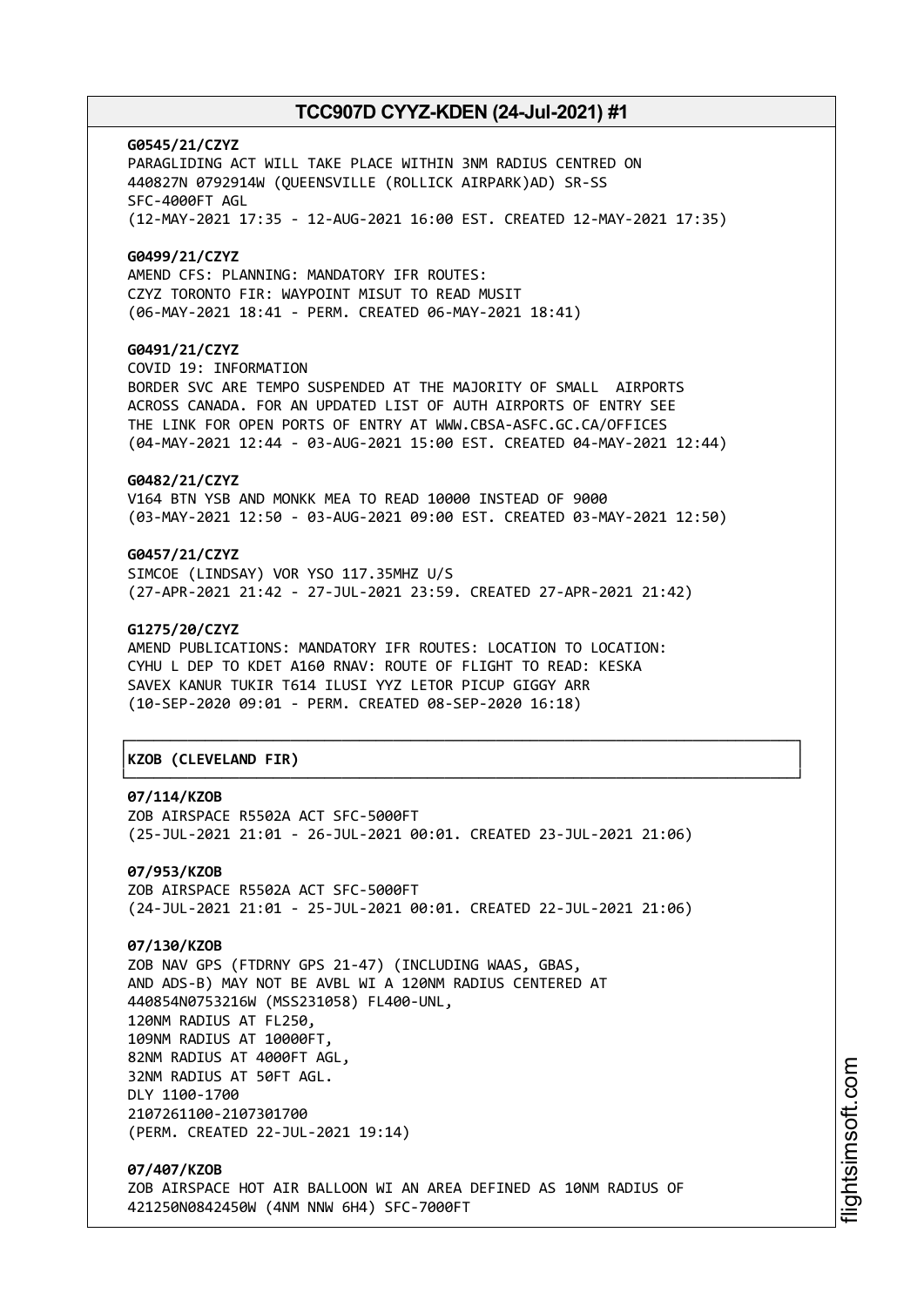(23-JUL-2021 22:15 - 25-JUL-2021 13:15. CREATED 22-JUL-2021 15:33)

#### **1/1516/KZOB**

ZOB AIRSPACE FLT INFO SERVICE BCST (FIS-B) SERVICES MAY NOT BE AVBL WI AN AREA DEFINED AS 25NM RADIUS OF 431340N0851106W. AP AIRSPACE AFFECTED MAY INCLUDE 13C, Y70, 6D6. 1000FT-2000FT. (18-JUL-2021 05:43 - 26-JUL-2021 22:00 EST. CREATED 18-JUL-2021 05:51)

#### **07/171/KZOB**

ZOB OBST WIND TURBINE FARM WI AN AREA DEFINED AS 1NM RADIUS OF 424900N0785203W (7.1NM WSW 9G0) 1066FT (420FT AGL) NOT LGTD (11-JUL-2021 21:42 - 31-JUL-2021 23:59. CREATED 11-JUL-2021 21:42)

# **1/3387/KZOB**

ZOB WV..ROUTE ZOB. V117 BELLAIRE (AIR) VOR/DME, OH R-051 TO WISKE INT, WV NA EXCEPT FOR ACFT EQUIPPED WITH SUITABLE RNAV SYSTEM WITH GPS. BSV VOR R-140 UNUSABLE AT WISKE INT. (01-JUL-2021 20:25 - 01-JUL-2023 20:22 EST. CREATED 01-JUL-2021 20:25)

# **06/397/KZOB**

ZOB OBST WIND TURBINE FARM WI AN AREA DEFINED AS 7NM RADIUS OF 432550N0925402W (15NM SE AUM) 1755FT (492FT AGL) NOT LGTD (18-JUN-2021 00:07 - 18-DEC-2021 00:01. CREATED 18-JUN-2021 00:08)

### **06/099/KZOB**

ZOB OBST WIND TURBINE FARM WI AN AREA DEFINED AS 7NM RADIUS OF 423115N0772742W (12.0NM ESE DSV) 2561FT (420FT AGL) NOT LGTD (06-JUN-2021 15:22 - 08-AUG-2021 23:59. CREATED 06-JUN-2021 15:22)

#### **05/573/KZOB**

ZOB AIRSPACE UAS WI AN AREA DEFINED AS 1.2NM RADIUS OF 422043N0774647W (4.9NM WSW HTF) SFC-400FT AGL (28-MAY-2021 18:55 - 23-SEP-2021 19:40. CREATED 28-MAY-2021 19:12)

#### **03/144/KZOB**

ZOB OBST WIND TURBINE FARM WI AN AREA DEFINED AS 11NM RADIUS OF 392536N0790247W (16NM SE 2G4) 2862FT (420FT AGL) NOT LGTD (15-MAR-2021 12:00 - 30-SEP-2021 23:59. CREATED 09-MAR-2021 17:45)

# **1/3117/KZOB**

ZOB WV..ROUTE ZOB ZDC. V44 KEYER, WV CROSS KEYER AT 6000 WHEN USING DME FROM MGW VORTAC EXCEPT FOR ACFT EQUIPPED WITH SUITABLE RNAV SYSTEM WITH GPS. MGW VORTAC DME UNUSABLE BELOW 6000 AT KEYER. 2102111614-2302101606EST (PERM. CREATED 11-FEB-2021 16:15)

#### **1/1433/KZOB**

ZOB OH..ROUTE ZOB ZAU. V11 GRABI, IN TO EDGEE, OH DME REQUIRED EXCEPT FOR ACFT EQUIPPED WITH SUITABLE RNAV SYSTEM WITH GPS. FBC VORTAC R-310 UNUSABLE. (05-FEB-2021 14:40 - 05-FEB-2023 14:36 EST. CREATED 05-FEB-2021 14:40)

### **1/6018/KZOB**

ZOB WV..ROUTE ZOB ZDC.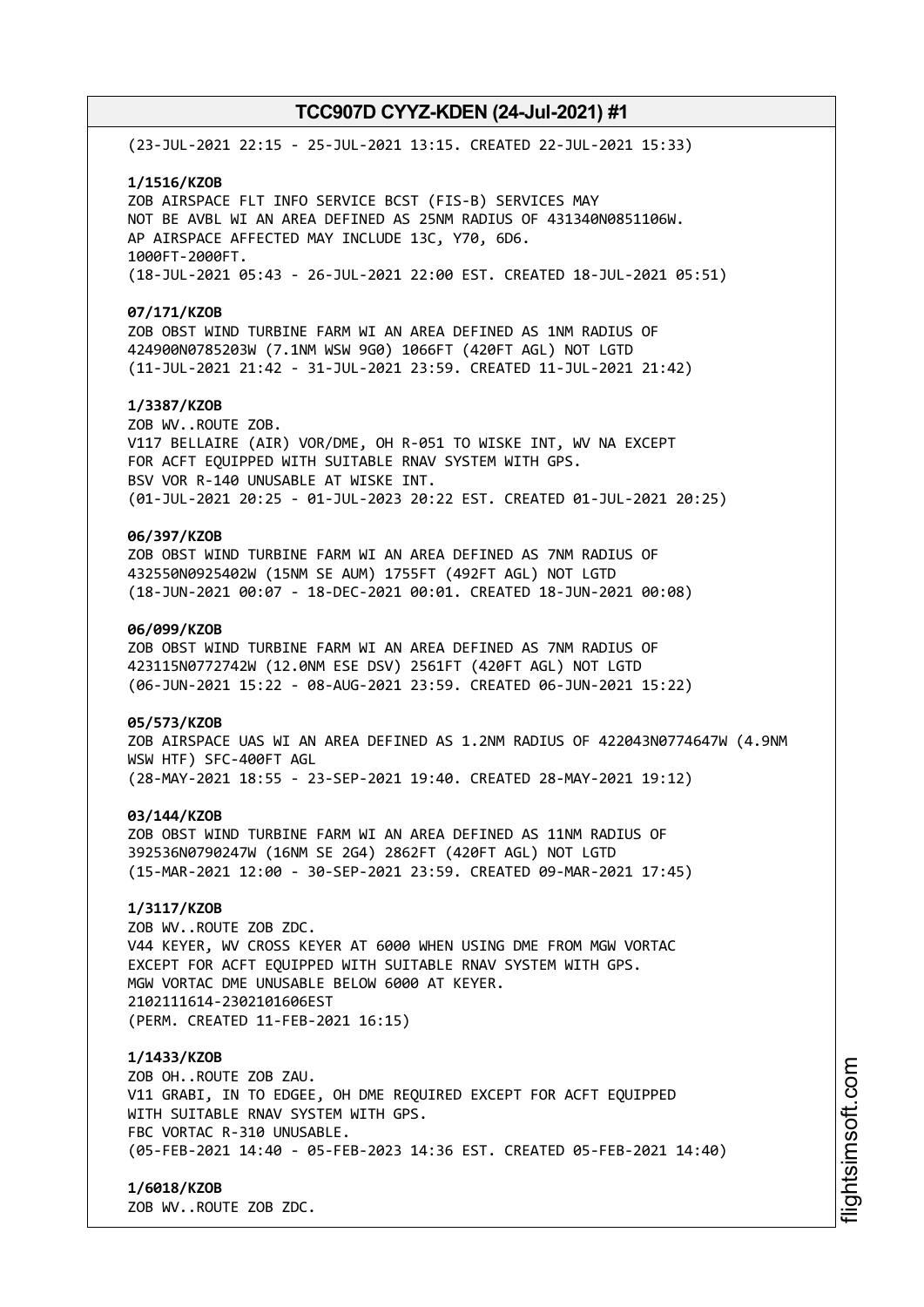V44 MORGANTOWN (MGW) VOR/DME, WV TO KEYER, WV MEA 5400. 2101221551-2301221551EST (PERM. CREATED 22-JAN-2021 15:52)

### **01/453/KZOB**

ZOB AIRSPACE PJE WI AN AREA DEFINED AS 10.6NM RADIUS OF 431536N0785756W (10.8NM N IAG) SFC-15000FT (18-JAN-2021 22:47 - 01-NOV-2023 23:59. CREATED 18-JAN-2021 22:48)

#### **1/1890/KZOB**

ZOB OH..ROUTE ZOB. V279 GUNNE, OH TO FLAG CITY (FBC) VORTAC, OH MOCA 2500. 2101071435-2301071435EST (PERM. CREATED 07-JAN-2021 14:36)

### **0/3272/KZOB**

ZOB NY..ROUTE ZOB ZNY. V252 GENESEO (GEE) VOR/DME, NY TO GIBBE, NY MEA 4500. 2009151326-2209151326EST (PERM. CREATED 15-SEP-2020 13:26)

# **0/5803/KZOB**

ZOB ROUTE ZOB. V103 CLARKSBURG (CKB) VOR/DME, WV TO BELLAIRE (AIR) VOR/DME, OH MEA 3600. V103 ATWOO INT, OH TO AKRON (ACO) VOR/DME, OH MEA 3100. 2004212043-2204212043EST (PERM. CREATED 21-APR-2020 20:44)

# │**KZAU (CHICAGO FIR)** │

# **07/215/KZAU**

ZAU AIRSPACE UAS WI AN AREA DEFINED AS 3.5NM RADIUS OF 430337.10N0912714.40W (5.0NM WNW 7C3) SFC-150FT AGL (26-JUL-2021 11:00 - 27-JUL-2021 01:30. CREATED 23-JUL-2021 23:55)

### **07/214/KZAU**

ZAU AIRSPACE UNMANNED ROCKET WI AN AREA DEFINED AS 1.5NM RADIUS OF OBK341026 SFC-10000FT DLY 1400-2200 (24-JUL-2021 14:00 - 25-JUL-2021 22:00. CREATED 23-JUL-2021 23:39)

┌──────────────────────────────────────────────────────────────────────────────┐

└──────────────────────────────────────────────────────────────────────────────┘

### **07/201/KZAU**

ZAU AIRSPACE AERIAL SPRAYING WI AN AREA DEFINED AS 20NM RADIUS OF 50I SFC-1000FT AGL (22-JUL-2021 12:50 - 07-AUG-2021 23:59. CREATED 22-JUL-2021 12:50)

#### **07/200/KZAU**

ZAU AIRSPACE UAS WI AN AREA DEFINED AS 2.5NM RADIUS OF 430354.60N0912707.70W (5.0NM WNW 7C3) SFC-150FT AGL (25-JUL-2021 11:00 - 26-JUL-2021 01:30. CREATED 22-JUL-2021 11:00)

# **07/194/KZAU**

ZAU AIRSPACE UAS WI AN AREA DEFINED AS 2.5NM RADIUS OF 430052.70N0912816.90W (5.6NM W 7C3) SFC-150FT AGL (24-JUL-2021 11:00 - 25-JUL-2021 01:30. CREATED 21-JUL-2021 16:16)

**1/2529/KZAU**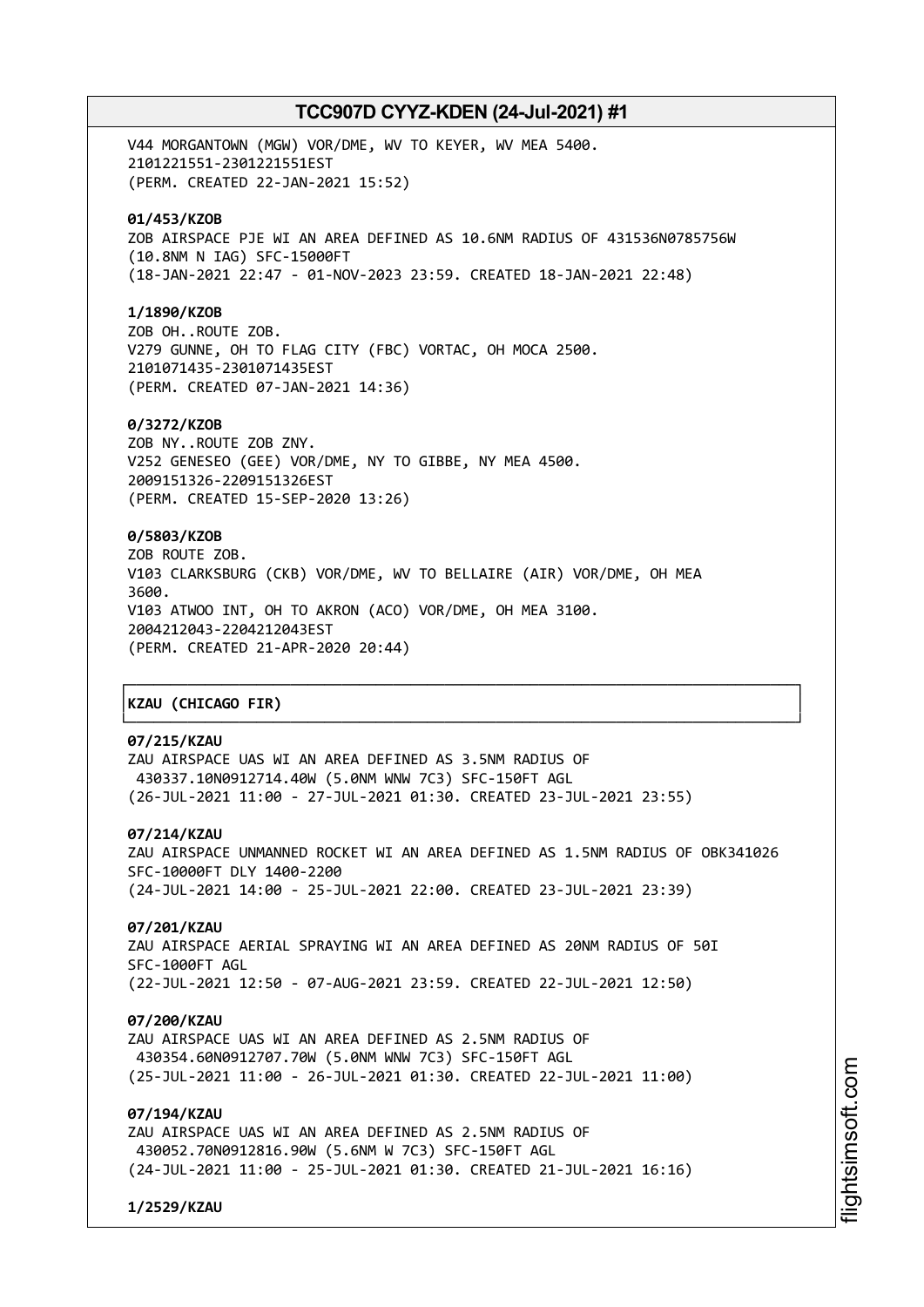ZAU IL..AIRSPACE ROCKFALLS, IL..TEMPORARY FLIGHT RESTRICTIONS. PURSUANT TO 14 CFR SECTION 91.145, MANAGEMENT OF AIRCRAFT OPERATIONS IN THE VICINITY OF AERIAL DEMONSTRATIONS AND MAJOR SPORTING EVENTS. ACFT OPS ARE PROHIBITED WI AN AREA DEFINED AS 5NM RADIUS OF 414429N0894051W (PLL205015.2) SFC-7000FT DUE TO HIGH SPEED AERIAL DEMONSTRATIONS AT THE WHITESIDE COUNTY AIRSHOW 2021. UNLESS AUTH BY ATC-ROCKFORD APPROACH 126.0. GEORGE CLINE, TEL 336-337-8183, IS THE POINT OF CTC. THE ROCKFORD /RFD/ APCH, TEL 815-484-5690, IS THE CDN FACILITY. (24-JUL-2021 18:30 - 24-JUL-2021 21:00. CREATED 20-JUL-2021 16:05)

### **07/165/KZAU**

ZAU OBST WIND TURBINE FARM WI AN AREA DEFINED AS 2.64NM RADIUS OF 403515N0890354W (10.5NM NW BMI) 1220FT (400FT AGL) NOT LGTD (19-JUL-2021 12:43 - 20-AUG-2021 17:00. CREATED 19-JUL-2021 12:44)

#### **1/1517/KZAU**

ZAU AIRSPACE FLT INFO SERVICE BCST (FIS-B) SERVICES MAY NOT BE AVBL WI AN AREA DEFINED AS 25NM RADIUS OF 431340N0851106W. AP AIRSPACE AFFECTED MAY INCLUDE 13C, Y70, 6D6. 1000FT-2000FT. (18-JUL-2021 05:46 - 26-JUL-2021 22:00 EST. CREATED 18-JUL-2021 05:51)

#### **07/128/KZAU**

ZAU OBST WIND TURBINE FARM WI AN AREA DEFINED AS 10NM RADIUS OF 405149N0885345W (12.6NM SW PNT) 1235FT (476FT AGL) NOT LGTD (15-JUL-2021 19:35 - 15-SEP-2021 23:59. CREATED 15-JUL-2021 19:35)

### **06/206/KZAU**

ZAU OBST WIND TURBINE FARM WI AN AREA DEFINED AS 4.5NM RADIUS OF 403251N0872847W (13.7NM SSW 50I) 1162FT (389FT AGL) NOT LGTD (30-JUN-2021 21:50 - 31-DEC-2021 23:59. CREATED 30-JUN-2021 21:50)

### **06/205/KZAU**

ZAU OBST WIND TURBINE FARM WI AN AREA DEFINED AS 4.5NM RADIUS OF 403339N0871726W (14.2NM SE 50I) 1183FT (422FT AGL) NOT LGTD (30-JUN-2021 21:47 - 31-DEC-2021 23:59. CREATED 30-JUN-2021 21:47)

#### **06/204/KZAU**

ZAU OBST WIND TURBINE FARM WI AN AREA DEFINED AS 4.5NM RADIUS OF 403436N0872257W (11.6NM SSE 50I) 1250FT (397FT AGL) NOT LGTD (30-JUN-2021 21:45 - 31-DEC-2021 23:59. CREATED 30-JUN-2021 21:45)

#### **06/203/KZAU**

ZAU OBST WIND TURBINE FARM WI AN AREA DEFINED AS 4.5NM RADIUS OF 403645N0871501W (12.4NM SE 50I) 1230FT (397FT AGL) NOT LGTD (30-JUN-2021 21:42 - 31-DEC-2021 23:59. CREATED 30-JUN-2021 21:42)

#### **1/2637/KZAU**

ZAU MI..ROUTE ZAU. V285 VICTORY (VIO) VOR/DME, MI TO WHITE CLOUD (HIC) VOR/DME, MI NA FOR NAVAID RECEPTION ISSUES. 2105071357-2305071349EST (PERM. CREATED 07-MAY-2021 13:57)

**1/2635/KZAU** ZAU MI..ROUTE ZAU. V193 PULLMAN (PMM) VOR/DME, MI TO WHITE CLOUD (HIC) VOR/DME, MI NA.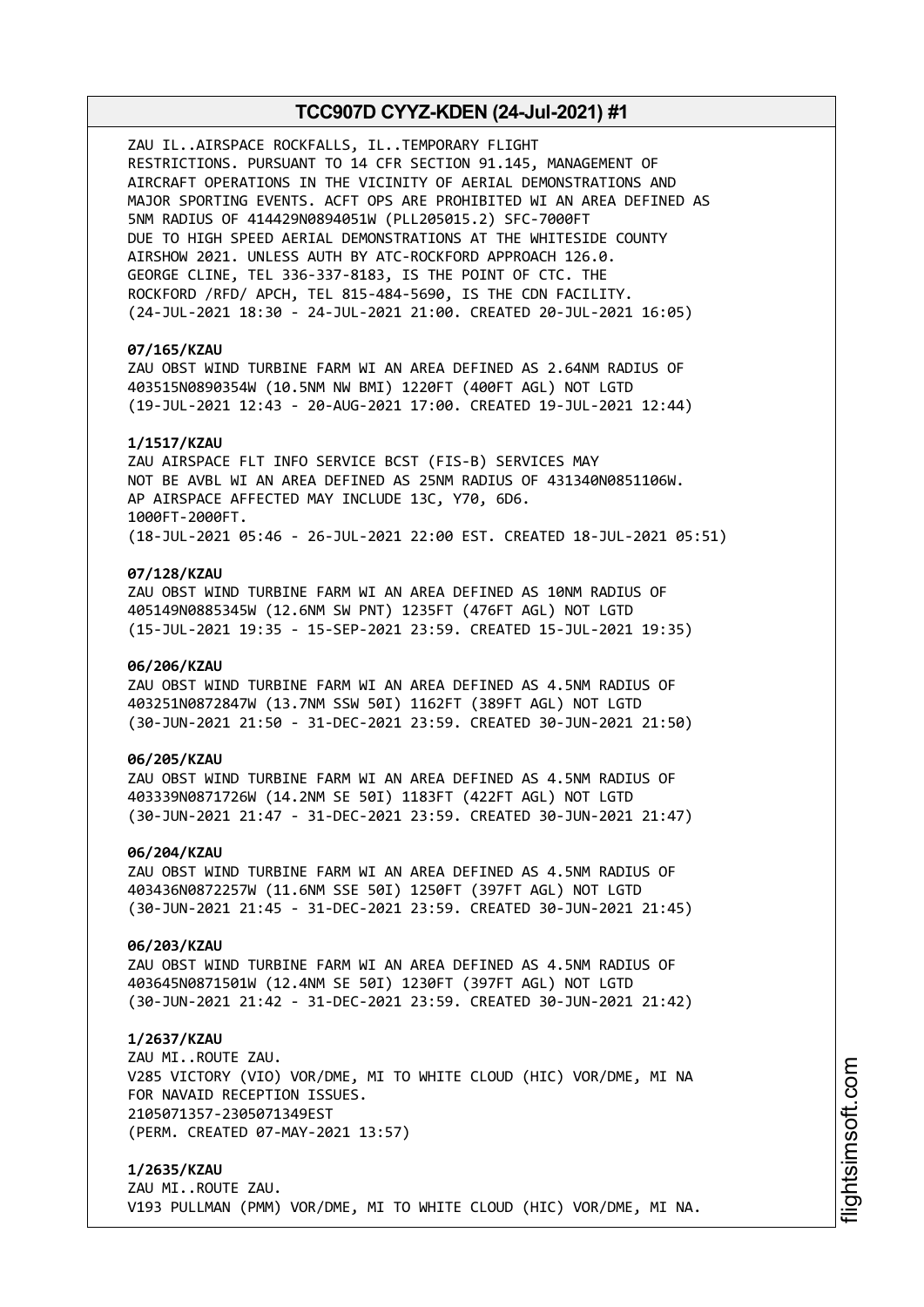PMM R-029 AND HIC R-169 RADIALS UNUSABLE. 2105071347-2305071340EST (PERM. CREATED 07-MAY-2021 13:47) **1/6220/KZAU** ZAU ROUTE ZAU ZKC. V206 KIRKSVILLE (IRK) VORTAC, MO TO OTTUMWA (OTM) VOR/DME, IA MEA 3100. 2104271703-2304271703EST (PERM. CREATED 27-APR-2021 17:04) **1/2402/KZAU** ZAU IL..ROUTE ZAU. T265 START, IL TO MEITZ, IL MOCA 2600. 2104202048-2304202048EST (PERM. CREATED 20-APR-2021 20:48) **1/5369/KZAU** ZAU IA..ROUTE ZAU. V67 BURLINGTON (BRL) VOR/DME, IA TO IOWA CITY (IOW) VOR/DME, IA MOCA 2200. 2102182049-2302162049EST (PERM. CREATED 18-FEB-2021 20:49) **1/9662/KZAU** ZAU ROUTE ZAU. V30 SQUIB, MI TO LITCHFIELD (LFD) VOR/DME, MI NA EXCEPT FOR AIRCRAFT EQUIPPED WITH SUITABLE RNAV SYSTEM WITH GPS. PMM VOR UNUSABLE. (01-FEB-2021 22:07 - 01-FEB-2023 22:06 EST. CREATED 01-FEB-2021 22:07) **1/2026/KZAU** ZAU IA..ROUTE ZAU ZKC. V52 OTTUMWA (OTM) VOR/DME, IA TO LOAMY, MO NA EXCEPT FOR ACFT EQUIPPED WITH SUITABLE RNAV SYSTEM WITH GPS. OTM VOR/DME R-140, 21NM TO COP UNUSABLE. (07-JAN-2021 18:01 - 05-JAN-2023 18:01 EST. CREATED 07-JAN-2021 18:01) **0/9257/KZAU** ZAU IL.AIRSPACE URBANA, IL.LASER LGT RESEARCH WI AN AREA DEFINED AS 401003N880934W OR THE CHAMPAIGN/CMI/VORTAC 034 DEGREE RADIAL 10NM SFC-FL410. LASER LGT BEAMS WILL BE TERMINATED IF NON-PARTICIPATING ACFT ARE DETECTED ENTERING THE AFFECTED AREA. LASER LGT BEAMS MAY BE INJUROUS TO PILOTS/PASSENGERS EYES WI 41000FT AGL VERTICALLY AND 1100FT LATERALLY OF THE LGT SOURCE. FLASH BLINDNESS OR COCKPIT ILLUMINATION MAY OCCUR BEYOND THESE DISTANCES. CHICAGO /ZAU/ ARTCC TEL 630-906-8341 IS THE FAA CDN FACTLTY. DLY 0500-1100 (13-NOV-2020 05:00 - 20-OCT-2022 11:00. CREATED 12-NOV-2020 13:30) **0/8374/KZAU** ZAU ROUTE ZAU. V274 PULLMAN (PMM) VOR/DME, MI TO VICTORY (VIO) VOR/DME, MI NA EXCEPT FOR AIRCRAFT EQUIPPED WITH SUITABLE RNAV SYSTEM WITH GPS. PMM VOR UNUSABLE BEYOND 10 NM.

(26-OCT-2020 15:56 - 27-OCT-2022 15:56 EST. CREATED 26-OCT-2020 15:56)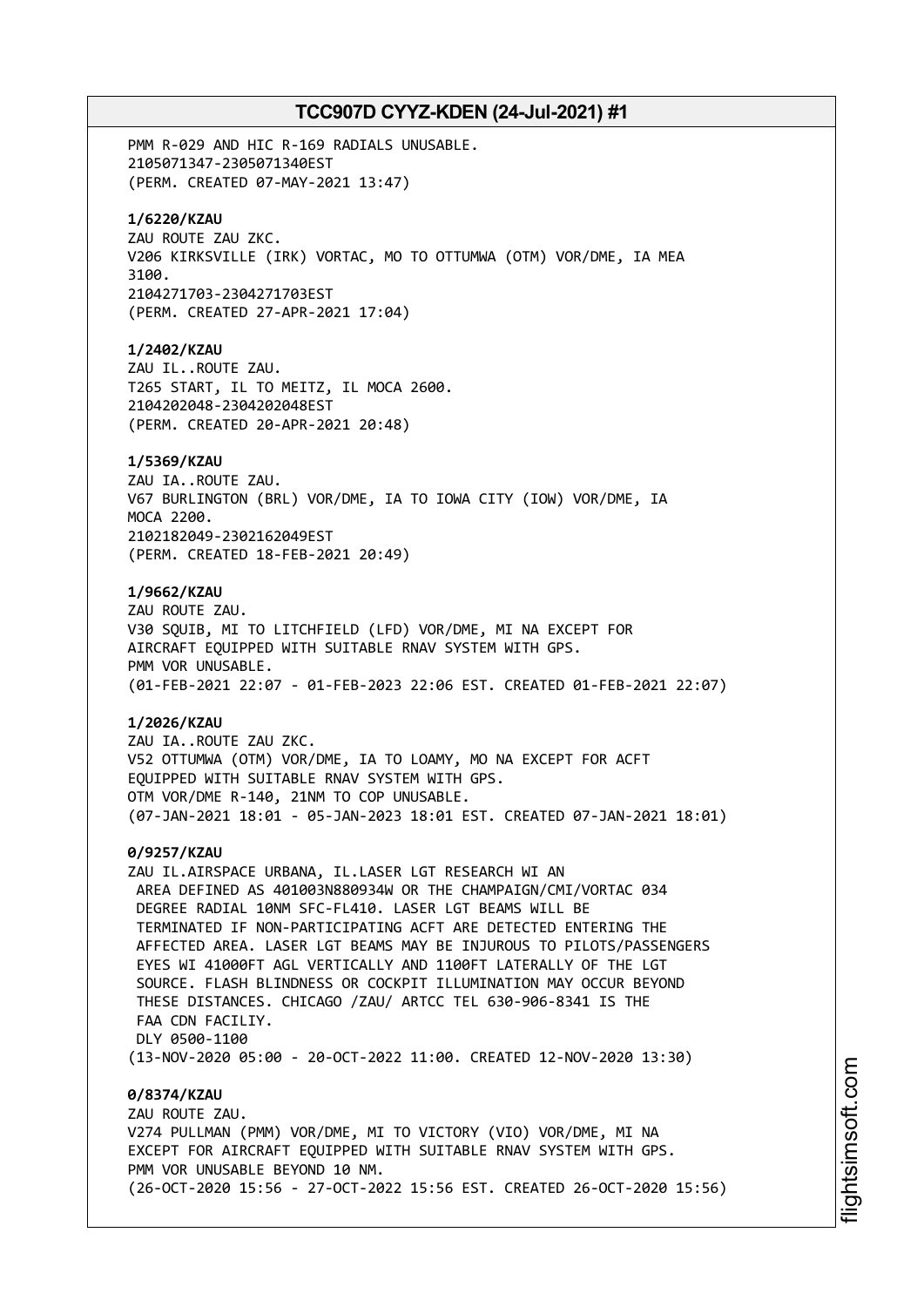┌──────────────────────────────────────────────────────────────────────────────┐

└──────────────────────────────────────────────────────────────────────────────┘

# **0/8373/KZAU**

ZAU ROUTE ZAU. V84 PIVOT, MI TO PULLMAN (PMM) VOR/DME, MI NA EXCEPT FOR AIRCRAFT EQUIPPED WITH SUITABLE RNAV SYSTEM WITH GPS. PMM VOR UNUSABLE BEYOND 10 NM. (26-OCT-2020 15:56 - 27-OCT-2022 15:56 EST. CREATED 26-OCT-2020 15:56)

# │**KZMP (MINNEAPOLIS FIR)** │

# **07/182/KZMP**

ZMP AIRSPACE R4305 ACT SFC-FL450 (24-JUL-2021 14:45 - 24-JUL-2021 17:15. CREATED 24-JUL-2021 08:51)

### **07/181/KZMP**

ZMP AIRSPACE SNOOPY EAST MOA ACT 300FT UP TO BUT NOT INCLUDING FL180 (24-JUL-2021 14:45 - 24-JUL-2021 17:15. CREATED 24-JUL-2021 08:51)

#### **07/180/KZMP**

ZMP AIRSPACE SNOOPY WEST MOA ACT 6000FT UP TO BUT NOT INCLUDING FL180 (24-JUL-2021 14:45 - 24-JUL-2021 17:15. CREATED 24-JUL-2021 08:51)

# **07/151/KZMP**

ZMP AIRSPACE R4202 ACT SFC-8200FT (24-JUL-2021 12:00 - 24-JUL-2021 22:00. CREATED 24-JUL-2021 06:05)

#### **07/144/KZMP**

ZMP AIRSPACE R4301 ACT SFC-5000FT (25-JUL-2021 05:01 - 25-JUL-2021 12:29. CREATED 24-JUL-2021 05:06)

#### **07/190/KZMP**

ZMP OBST WIND TURBINE FARM WI AN AREA DEFINED AS 1.46NM RADIUS OF 462001N0985330W (43.1NM SSW JMS) 2341FT (400FT AGL) NOT LGTD (24-JUL-2021 02:16 - 24-AUG-2021 23:59 EST. CREATED 24-JUL-2021 02:20)

#### **07/189/KZMP**

ZMP OBST WIND TURBINE FARM WI AN AREA DEFINED AS 5NM RADIUS OF 430707N0980427W (18NM ENE AGZ) 2000FT (600FT AGL) NOT LGTD (24-JUL-2021 00:29 - 27-AUG-2021 03:00. CREATED 24-JUL-2021 00:29)

# **07/188/KZMP**

ZMP AIRSPACE UAS WI AN AREA DEFINED AS 3.5NM RADIUS OF 430337.10N0912714.40W (5.0NM WNW 7C3) SFC-150FT AGL (26-JUL-2021 11:00 - 27-JUL-2021 01:30. CREATED 23-JUL-2021 23:55)

#### **07/185/KZMP**

ZMP AIRSPACE PYROTECHNIC DEMONSTRATION WI AN AREA DEFINED AS 1NM RADIUS OF PLN239028.5 SFC-500FT (25-JUL-2021 03:00 - 25-JUL-2021 03:30. CREATED 23-JUL-2021 16:25)

# **07/004/KZMP**

ZMP AIRSPACE R4301 ACT SFC-5000FT (24-JUL-2021 05:01 - 24-JUL-2021 12:29. CREATED 23-JUL-2021 05:05)

# **07/993/KZMP**

ZMP AIRSPACE R5401 ACT SFC-5000FT (24-JUL-2021 00:00 - 24-JUL-2021 23:59. CREATED 23-JUL-2021 00:06)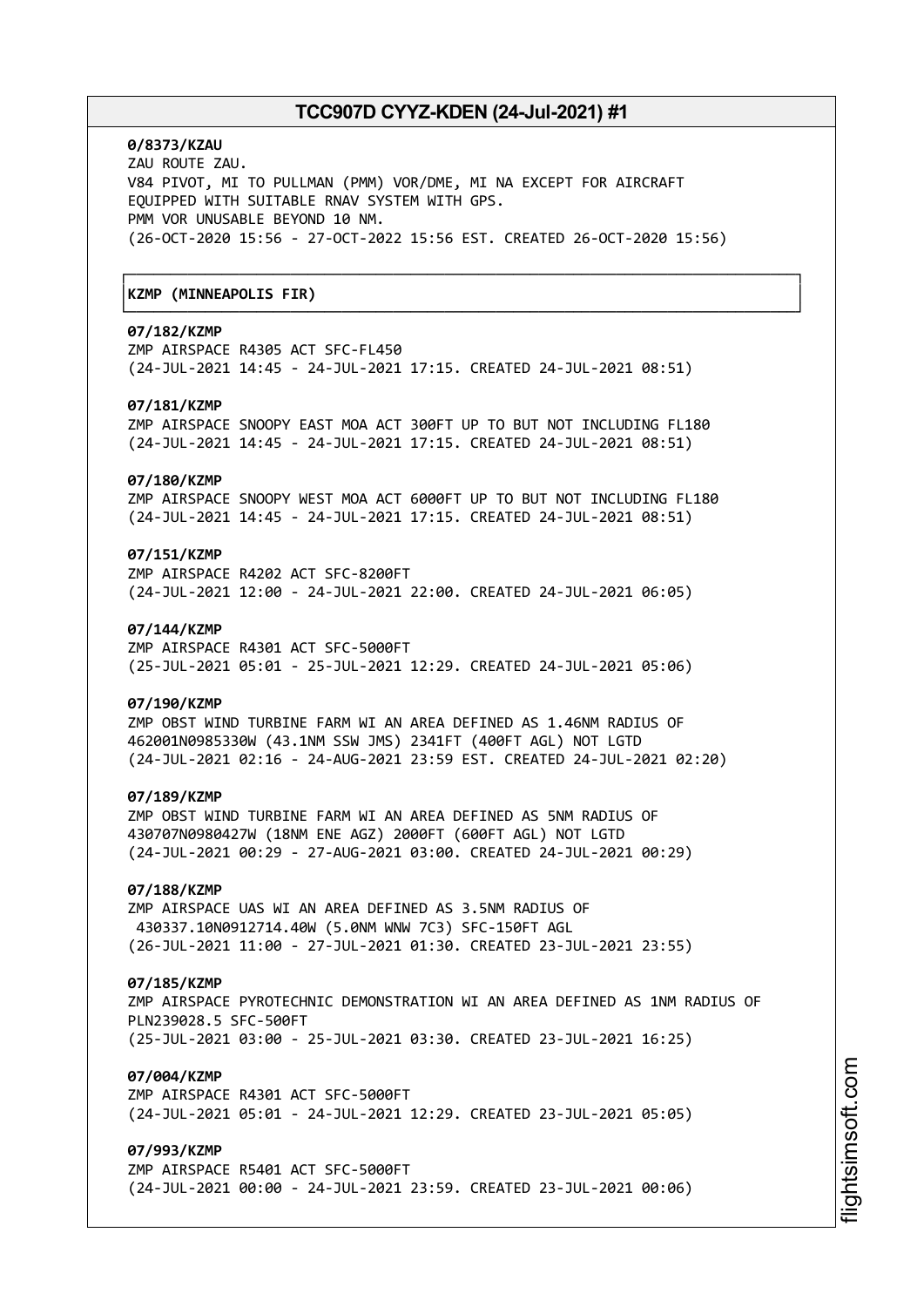#### **07/182/KZMP**

ZMP AIRSPACE AIRDROP WI AN AREA DEFINED AS 3NM EITHER SIDE OF A LINE FM AXN064050 TO AXN050035 TO AXN038040 SFC-3300FT (28-JUL-2021 23:00 - 29-JUL-2021 01:30. CREATED 22-JUL-2021 17:39)

### **07/181/KZMP**

ZMP AIRSPACE AIRDROP WI AN AREA DEFINED AS 3NM EITHER SIDE OF A LINE FM AXN064050 TO AXN050035 TO AXN038040 SFC-3300FT (28-JUL-2021 17:00 - 28-JUL-2021 19:30. CREATED 22-JUL-2021 17:39)

# **07/180/KZMP**

ZMP AIRSPACE AIRDROP WI AN AREA DEFINED AS 3NM EITHER SIDE OF A LINE FM AXN064050 TO AXN050035 TO AXN038040 SFC-3300FT (27-JUL-2021 23:00 - 28-JUL-2021 01:30. CREATED 22-JUL-2021 17:39)

### **07/179/KZMP**

ZMP AIRSPACE AIRDROP WI AN AREA DEFINED AS 3NM EITHER SIDE OF A LINE FM AXN064050 TO AXN050035 TO AXN038040 SFC-3300FT (27-JUL-2021 17:00 - 27-JUL-2021 19:30. CREATED 22-JUL-2021 17:39)

#### **07/177/KZMP**

ZMP AIRSPACE UAS WI AN AREA DEFINED AS 2.5NM RADIUS OF 430354.60N0912707.70W (5.0NM WNW 7C3) SFC-150FT AGL (25-JUL-2021 11:00 - 26-JUL-2021 01:30. CREATED 22-JUL-2021 11:00)

### **1/3372/KZMP**

ZMP MN..AIRSPACE HIBBING, MN..TEMPORARY FLIGHT RESTRICTIONS WI AN AREA DEFINED AS 3NM RADIUS OF 472512N0930335W (HIB294016.2) SFC-4500FT MINE BLASTING. PURSUANT TO 14 CFR SECTION 91.137(A)(1) TEMPORARY FLIGHT RESTRICTIONS ARE IN EFFECT. ONLY RELIEF ACFT OPS UNDER DIRECTION OF KEETAC MINING ARE AUTH IN THE AIRSPACE. KEETAC MINING TEL 218-778-8798 IS IN CHARGE OF ON SCENE EMERG RESPONSE ACT. MINNEAPOLIS /ZMP/ ARTCC TEL 651-463-5580 IS THE FAA CDN FACILITY. (26-JUL-2021 16:50 - 26-JUL-2021 19:00. CREATED 21-JUL-2021 18:37)

#### **07/175/KZMP**

ZMP AIRSPACE UAS WI AN AREA DEFINED AS 2.5NM RADIUS OF 430052.70N0912816.90W (5.6NM W 7C3) SFC-150FT AGL (24-JUL-2021 11:00 - 25-JUL-2021 01:30. CREATED 21-JUL-2021 16:16)

#### **07/167/KZMP**

ZMP AIRSPACE PJE WI AN AREA DEFINED AS 2NM RADIUS OF OVR215025 SFC-FL180 DLY SR-SS (22-JUL-2021 11:11 - 26-JUL-2021 01:47. CREATED 20-JUL-2021 19:56)

#### **07/166/KZMP**

ZMP AIRSPACE UAS WI AN AREA DEFINED AS .5NM EITHER SIDE OF A LINE FM 444533N0945345W (6.8NM ESE OVL) TO 443210N0945332W (9.4NM E RWF) TO 443210N0945203W (10.6NM E RWF) TO 443013N0945150W (11.2NM ESE RWF) TO 442237N0943347W (5.1NM NNW ULM) SFC-300FT AGL DLY 1200-2330 (22-JUL-2021 12:00 - 14-AUG-2021 23:30. CREATED 20-JUL-2021 19:19)

# **07/165/KZMP**

ZMP AIRSPACE UAS WI AN AREA DEFINED AS .5NM EITHER SIDE OF A LINE FM 452351N0924823W (8.3NM NW OEO) TO 452350N0924104W (5.9NM N OEO) TO 452443N0923941W (7.2NM NNE OEO) TO 452247N0924215W (4.9NM N OEO) SFC-300FT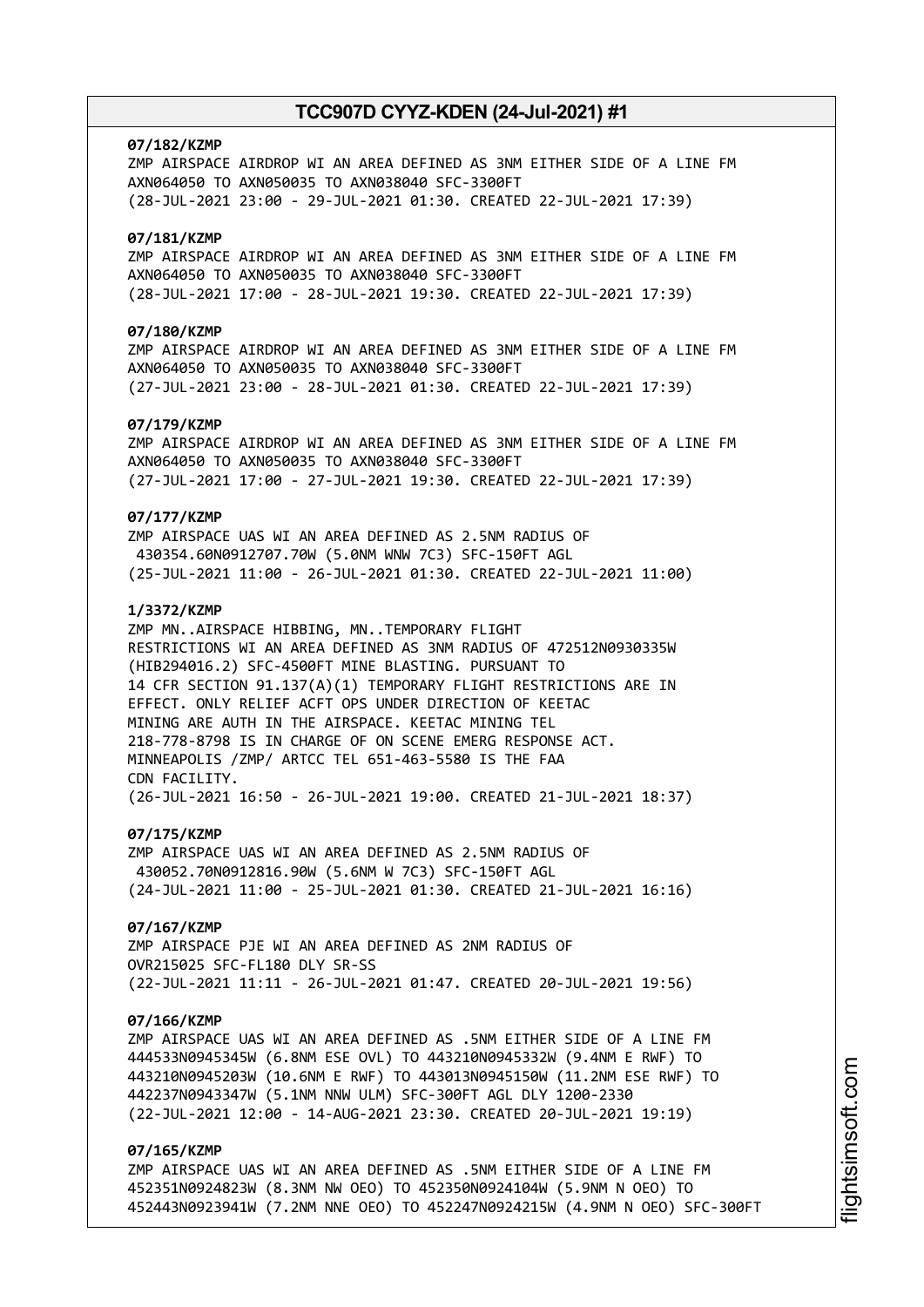#### AGL

(22-JUL-2021 12:00 - 14-AUG-2021 23:30. CREATED 20-JUL-2021 19:19)

#### **07/164/KZMP**

ZMP AIRSPACE UAS WI AN AREA DEFINED AS .5NM EITHER SIDE OF A LINE FM 453855N0945259W (4.6NM SSE D39) TO 453235N0945153W (11.7NM SSE D39) TO 453227N0944843W (12.1NM NNW PEX) TO 453128N0944829W (10.9NM NNW PEX) TO 452947N0944242W (8.9NM NNE PEX) TO 452624N0944241W (5.1NM NNE PEX) SFC-300FT AGL DLY 1200-2330

(22-JUL-2021 12:00 - 14-AUG-2021 23:30. CREATED 20-JUL-2021 18:35)

#### **07/163/KZMP**

ZMP AIRSPACE UAS WI AN AREA DEFINED AS .5NM EITHER SIDE OF A LINE FM 452958N0942154W (13.2NM WSW STC) TO 452948N0943055W (12.3NM NE PEX) TO 453035N0943057W (12.7NM NE PEX) TO 453159N0943906W (10.4NM NNE PEX) TO 453146N0944215W (9.5NM NNE PEX) TO 453823N0944134W (10.9NM SE D39) TO 453920N0944237W (9.9NM ESE D39) SFC-300FT AGL DLY 1200-2330 (22-JUL-2021 12:00 - 14-AUG-2021 23:30. CREATED 20-JUL-2021 18:34)

# **07/162/KZMP**

ZMP AIRSPACE UAS WI AN AREA DEFINED AS .5NM EITHER SIDE OF A LINE FM 452924N0941107W (6.3NM SW STC) TO 452641N0941437W (9.9NM SW STC) TO 452517N0942025W (14.0NM SW STC) TO 452515N0942525W (13.9NM ENE PEX) TO 451907N0942526W (13.8NM NNE LJF) SFC-300FT AGL DLY 1200-2330 (22-JUL-2021 12:00 - 14-AUG-2021 23:30. CREATED 20-JUL-2021 18:33)

#### **07/161/KZMP**

ZMP AIRSPACE UAS WI AN AREA DEFINED AS .5NM EITHER SIDE OF A LINE FM 444533N0945345W (6.8NM ESE OVL) TO 443210N0945332W (9.4NM E RWF) TO 443210N0945203W (10.6NM E RWF) TO 443013N0945150W (11.2NM ESE RWF) TO 442237N0943347W (5.1NM NNW ULM) SFC-300FT AGL DLY 1200-2330 (22-JUL-2021 12:00 - 14-AUG-2021 23:30. CREATED 20-JUL-2021 18:32)

### **07/160/KZMP**

ZMP AIRSPACE UAS WI AN AREA DEFINED AS .5NM EITHER SIDE OF A LINE FM 452351N0924823W (8.3NM NW OEO) TO 452350N0924104W (5.9NM N OEO) TO 452443N0923941W (7.2NM NNE OEO) TO 452247N0924215W (4.9NM N OEO) SFC-300FT AGL DLY 1200-2330 (22-JUL-2021 12:00 - 14-AUG-2021 23:30. CREATED 20-JUL-2021 18:30)

# **07/159/KZMP**

ZMP AIRSPACE UAS WI AN AREA DEFINED AS .5NM EITHER SIDE OF A LINE FM 452022N0925844W (5.5NM N 25D) TO 452121N0925801W (6.6NM NNE 25D) TO 452139N0925508W (7.5NM NE 25D) TO 452410N0925406W (10.2NM NE 25D) TO 452740N0925448W (13.2NM NW OEO) SFC-300FT AGL DLY 1200-2330 (22-JUL-2021 12:00 - 14-AUG-2021 23:30. CREATED 20-JUL-2021 18:25)

#### **07/157/KZMP**

ZMP AIRSPACE UAS WI AN AREA DEFINED AS .5NM EITHER SIDE OF A LINE FM 443059N0944937W (11.1NM ESE RWF) TO 443231N0944932W (11.0NM E RWF) TO 443238N0942800W (11.6NM NNE ULM) TO 443515N0942805W (13.6NM SE 1D6) TO 443538N0941855W (13.9NM SW GYL) TO 443630N0941326W (10.8NM SW GYL) TO 443723N0940909W (8.5NM SSW GYL) TO 443748N0935659W (9.4NM SE GYL) TO 443905N0935659W (8.5NM SE GYL) TO 443859N0934833W (13.3NM SE GYL) TO 443513N0934806W (10.0NM NE 12Y) TO 443510N0934150W (12.9NM NE 12Y) TO 443330N0934145W (11.8NM NE 12Y) TO 443318N0933925W (13.1NM NE 12Y) SFC-300FT AGL DLY 1200-2330 (22-JUL-2021 12:00 - 14-AUG-2021 23:30. CREATED 20-JUL-2021 18:25)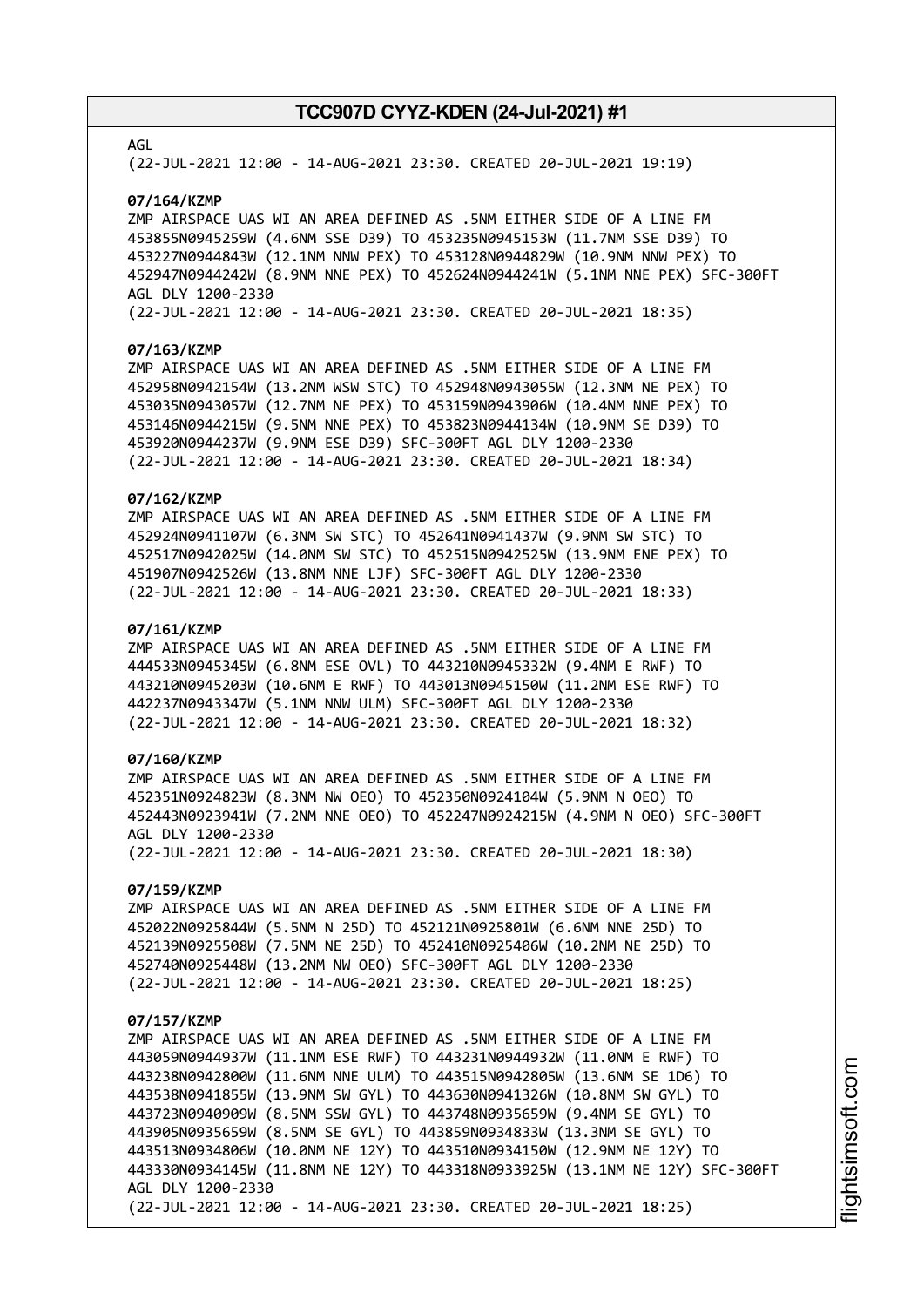#### **07/156/KZMP**

ZMP AIRSPACE UAS WI AN AREA DEFINED AS .5NM EITHER SIDE OF A LINE FM 451824N0924817W (5.0NM W OEO) TO 451407N0925359W (4.0NM E 25D) SFC-300FT AGL DLY 1200-2330 (22-JUL-2021 12:00 - 14-AUG-2021 23:30. CREATED 20-JUL-2021 18:24)

#### **07/152/KZMP**

ZMP OBST WIND TURBINE FARM WI AN AREA DEFINED AS 6NM RADIUS OF 462355N0995933W (39NM SE BIS) 2100FT (660FT AGL) NOT LGTD (20-JUL-2021 14:21 - 20-AUG-2021 23:59 EST. CREATED 20-JUL-2021 14:22)

### **07/141/KZMP**

ZMP OBST WIND TURBINE FARM WI AN AREA DEFINED AS 2.36NM RADIUS OF 432035N0935323W (15.7NM NW FXY) 1731FT (400FT AGL) NOT LGTD (19-JUL-2021 19:51 - 19-AUG-2021 23:59 EST. CREATED 19-JUL-2021 19:52)

#### **07/140/KZMP**

ZMP AIRSPACE UAS WI AN AREA DEFINED AS 7.5NM RADIUS OF 450000N0883800W (9.5NM SE 7P5) SFC-400FT AGL TUE WED THU FRI MON 1200-2030 (20-JUL-2021 12:00 - 27-AUG-2021 20:30. CREATED 19-JUL-2021 19:50)

# **07/130/KZMP**

ZMP OBST WIND TURBINE FARM WI AN AREA DEFINED AS 40NM RADIUS OF 432554.54N0935824.88W (12NM SE SUB) 3386FT (1682FT AGL) NOT LGTD (19-JUL-2021 11:24 - 26-JUL-2021 23:59. CREATED 19-JUL-2021 11:24)

#### **07/129/KZMP**

ZMP OBST WIND TURBINE FARM WI AN AREA DEFINED AS 7NM RADIUS OF 424705N0932611W (8.2NM SE Y48) 1754FT (498FT AGL) NOT LGTD (19-JUL-2021 08:41 - 26-JUL-2021 23:59. CREATED 19-JUL-2021 08:42)

### **07/120/KZMP**

ZMP AIRSPACE UAS WI AN AREA DEFINED AS .5NM EITHER SIDE OF A LINE FM 434343N0954843W (11.0NM NW OTG) TO 434358N0955557W (14.3NM NE LYV) TO 435147N0955604W (9.9NM SW DVP) SFC-300FT AGL DLY 1200-2330 (17-JUL-2021 12:00 - 07-AUG-2021 23:30. CREATED 16-JUL-2021 19:46)

#### **07/119/KZMP**

ZMP AIRSPACE UAS WI AN AREA DEFINED AS .5NM EITHER SIDE OF A LINE FM 433905N0973622W (20.1NM SE MHE) TO 433907N0972842W (25.6NM SE MHE) TO 433302N0972842W (24.3NM NE 8V3) TO 433301N0971604W (21.1NM NW Y14) SFC-300FT AGL DLY 1200-2330 (17-JUL-2021 12:00 - 07-AUG-2021 23:30. CREATED 16-JUL-2021 19:44)

#### **07/118/KZMP**

ZMP OBST WIND TURBINE FARM WI AN AREA DEFINED AS 2.5NM RADIUS OF 475212N1005215W (21.3NM N 91N) 2183FT (495FT AGL) NOT LGTD (16-JUL-2021 18:07 - 31-JUL-2021 23:59. CREATED 16-JUL-2021 18:07)

# **07/097/KZMP**

ZMP AIRSPACE UAS WI AN AREA DEFINED AS .5NM EITHER SIDE OF A LINE FM 451040N0963017W (4.7NM SW 1D1) TO 445308N0963023W (11.9NM NE 1D1) TO 445303N0963227W (10.6NM NE 1D1) TO 444904N0963230W (7.9NM ENE 1D1) TO 444753N0963018W (9.2NM ENE 1D1) TO 444654N0963059W (8.5NM ENE 1D1) SFC-300FT AGL DLY 1200-2330 (14-JUL-2021 12:00 - 07-AUG-2021 23:30. CREATED 13-JUL-2021 15:34)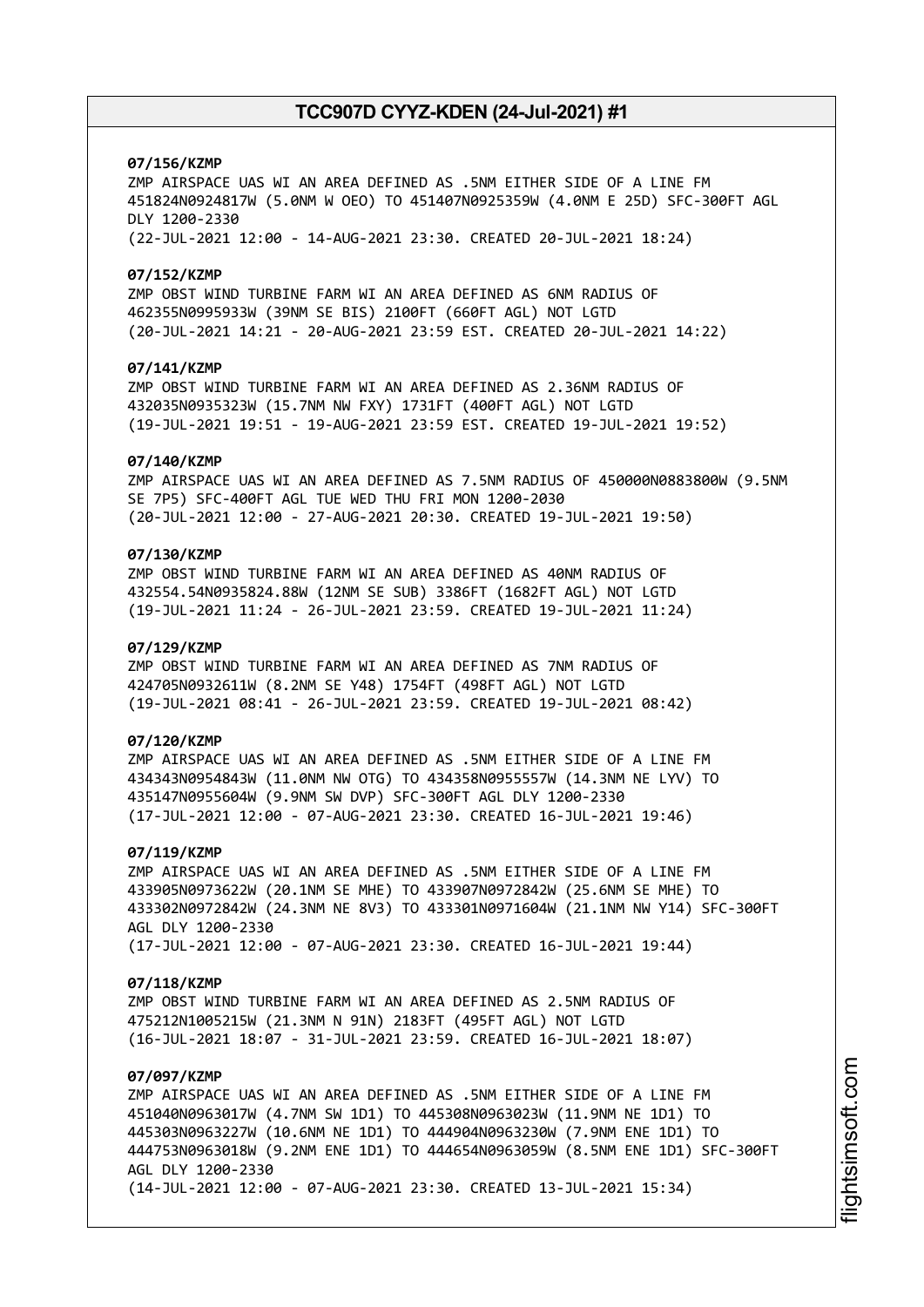#### **07/096/KZMP**

ZMP AIRSPACE UAS WI AN AREA DEFINED AS .5NM EITHER SIDE OF A LINE FM 435845N0955524W (7.0NM W DVP) TO 435844N0955301W (4.9NM W DVP) SFC-300FT AGL DLY 1200-2330 (14-JUL-2021 12:00 - 07-AUG-2021 23:30. CREATED 13-JUL-2021 15:19)

#### **07/089/KZMP**

ZMP OBST WIND TURBINE FARM WI AN AREA DEFINED AS 3.8NM RADIUS OF 465722N1011010W (16.9NM NW Y19) 2263FT (400FT AGL) NOT LGTD (13-JUL-2021 14:54 - 13-AUG-2021 23:59 EST. CREATED 13-JUL-2021 14:58)

### **07/086/KZMP**

ZMP AIRSPACE UAS WI AN AREA DEFINED AS .5NM EITHER SIDE OF A LINE FM 440115N0960257W (11.2NM NNE PQN) TO 440914N0960146W (9.6NM SE 63Y) TO 440911N0955413W (14.1NM ENE DVP) TO 441442N0955349W (11.3NM NNE 63Y) TO 441507N0955239W (11.6NM W TKC) SFC-300FT AGL DLY 1200-2330 (14-JUL-2021 12:00 - 07-AUG-2021 23:30. CREATED 13-JUL-2021 14:52)

#### **07/084/KZMP**

ZMP AIRSPACE UAS WI AN AREA DEFINED AS .5NM EITHER SIDE OF A LINE FM 450506N0934936W (4.5NM S CFE) TO 450526N0941701W (9.6NM E LJF) TO 450657N0941720W (9.4NM ENE LJF) TO 450701N0942032W (7.1NM ENE LJF) TO 450841N0942354W (5.4NM NE LJF) SFC-300FT AGL DLY 1200-2330 (14-JUL-2021 12:00 - 07-AUG-2021 23:30. CREATED 13-JUL-2021 14:46)

# **07/082/KZMP**

ZMP AIRSPACE UAS WI AN AREA DEFINED AS .5NM EITHER SIDE OF A LINE FM 440216N0962018W (3.7NM NNW PQN) (3.7NM NNW PQN) TO 441241N0961946W (9.0NM SW 63Y) (9.0NM SW 63Y) SFC-300FT AGL DLY 1200-2330 (14-JUL-2021 12:00 - 07-AUG-2021 23:30. CREATED 13-JUL-2021 14:44)

#### **1/8208/KZMP**

ZMP ND..AIRSPACE FARGO, ND..TEMPORARY FLIGHT RESTRICTIONS. PURSUANT TO 14 CFR SECTION 91.145, MANAGEMENT OF AIRCRAFT OPERATIONS IN THE VICINITY OF AERIAL DEMONSTRATIONS AND MAJOR SPORTING EVENTS. ACFT OPS ARE PROHIBITED WI AN AREA DEFINED AS 5NM RADIUS OF 465430N0964859W (FAR360009.4) SFC-16000FT EFFECTIVE 2107221700 UTC UNTIL 2107222200 UTC,

> 2107231500 UTC UNTIL 2107232200 UTC, 2107241600 UTC UNTIL 2107242200 UTC, AND 2107251600 UTC UNTIL 2107252200 UTC.

DUE TO UNITED STATES NAVY BLUE ANGELS AND OTHER HIGH SPEED AERIAL DEMONSTRATIONS AT THE FARGO AIRSHO. UNLESS AUTH BY ATC - FARGO TOWER 133.8. DONALD S. DUCK, TEL 574-903-6596, IS THE POINT OF CTC. THE FARGO /FAR/ ATCT, TEL 701-235-8894, IS THE CDN FAC. (22-JUL-2021 17:00 - 25-JUL-2021 22:00. CREATED 13-JUL-2021 11:48)

#### **1/6743/KZMP**

ZMP MN..AIRSPACE 18NM NE OF ELY, MN..TEMPORARY FLIGHT RESTRICTIONS WI AN AREA DEFINED AS 7NM RADIUS OF 475621N0912419W (HIB052065.1) SFC-4000FT. TO PROVIDE A SAFE ENVIRONMENT FOR FIRE FIGHTING AVIATION OPS. PURSUANT TO 14 CFR SECTION 91.137(A)(2) TEMPORARY FLIGHT RESTRICTIONS ARE IN EFFECT. UNITED STATES FOREST SERVICE TEL 218-237-4582 OR FREQ 118.1500/DELTA LAKE FIRE IS IN CHARGE OF THE OPS. MINNEAPOLIS /ZMP/ ARTCC IS THE FAA CDN FACILITY.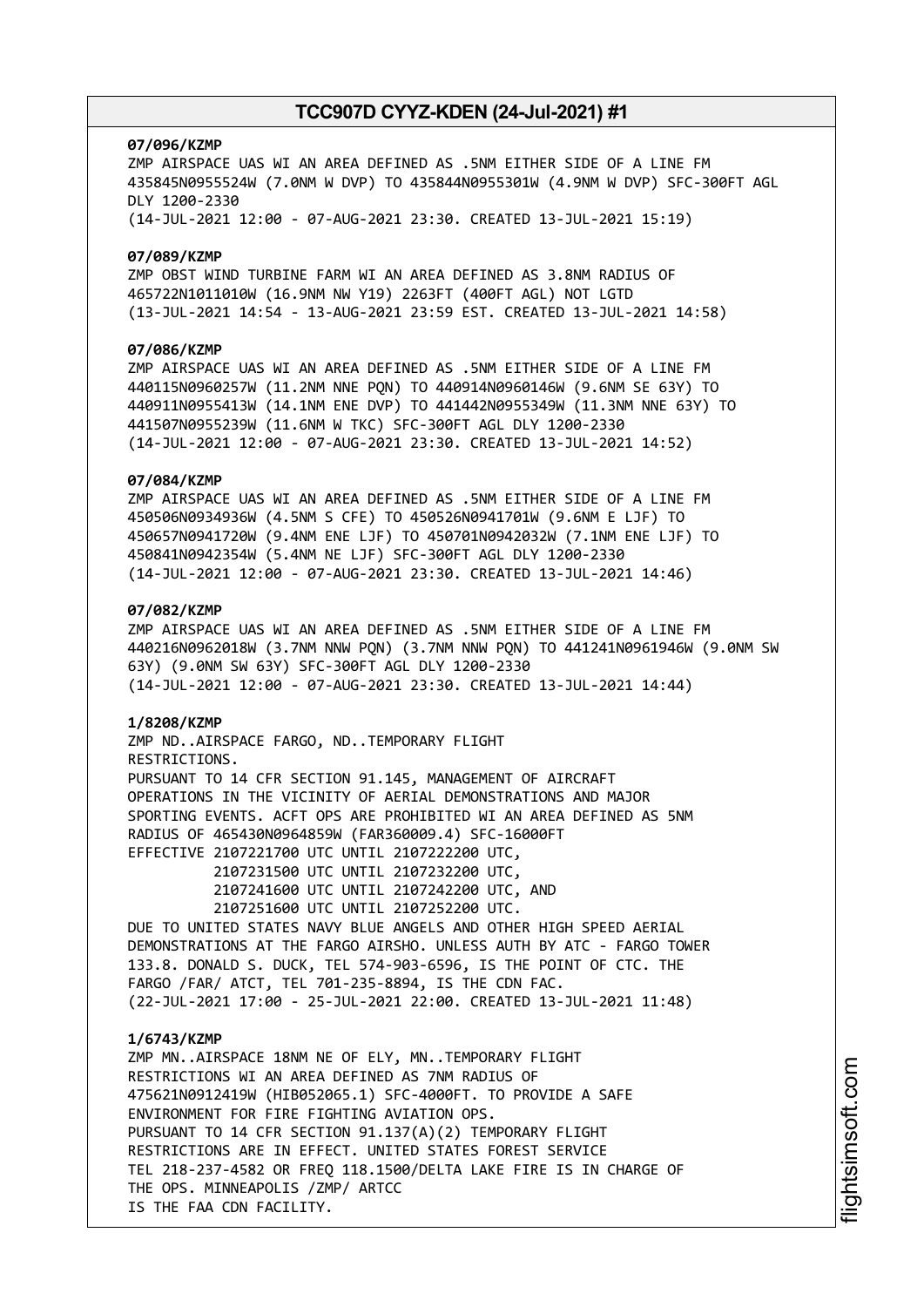(10-JUL-2021 13:00 - 10-AUG-2021 03:00. CREATED 10-JUL-2021 01:21)

#### **07/046/KZMP**

ZMP OBST WIND TURBINE FARM WI AN AREA DEFINED AS 7NM RADIUS OF 421936N0952509W (1.7NM SE IDG) 1300FT (500FT AGL) NOT LGTD (08-JUL-2021 14:27 - 29-JUL-2021 23:59. CREATED 08-JUL-2021 14:27)

#### **07/028/KZMP**

ZMP OBST WIND TURBINE FARM WI AN AREA DEFINED AS 5NM RADIUS OF 443709N0964117W (9.3NM S 5HE) 2500FT (550FT AGL) NOT LGTD (05-JUL-2021 01:59 - 04-AUG-2021 23:59. CREATED 05-JUL-2021 01:59)

# **07/021/KZMP**

ZMP OBST WIND TURBINE FARM WI AN AREA DEFINED AS 7.29NM RADIUS OF 431159N0934703W (11.8NM WSW FXY) 1731FT (400FT AGL) NOT LGTD (02-JUL-2021 17:17 - 02-AUG-2021 17:00. CREATED 02-JUL-2021 17:19)

#### **07/020/KZMP**

ZMP OBST WIND TURBINE FARM WI AN AREA DEFINED AS 17NM RADIUS OF 463738N1024441W (7.5NM S DIK) 2583FT (400FT AGL) NOT LGTD (02-JUL-2021 16:27 - 03-AUG-2021 17:00. CREATED 02-JUL-2021 16:29)

# **07/013/KZMP**

ZMP AIRSPACE UAS WI AN AREA DEFINED AS .5NM EITHER SIDE OF A LINE FM 444752N0935924W (5.2NM NE GYL) TO 444705N0935513W (8.2NM ENE GYL) TO 444903N0935060W (12.1NM NE GYL) TO 444725N0935056W (11.5NM ENE GYL) SFC-300FT AGL DLY 1200-2330 (07-JUL-2021 12:00 - 31-JUL-2021 23:30. CREATED 02-JUL-2021 01:00)

#### **1/3469/KZMP**

ZMP IA..ROUTE ZMP. V505 ALMAY, MN TO PRAGS, MN MOCA 2800. 2107012144-2306292144EST (PERM. CREATED 01-JUL-2021 21:44)

#### **1/3468/KZMP**

ZMP IA..ROUTE ZMP. V505 GUMBO, IA TO FORT DODGE (FOD) VORTAC, IA MEA 3100. 2107012142-2306292142EST (PERM. CREATED 01-JUL-2021 21:42)

# **06/245/KZMP**

ZMP OBST WIND TURBINE FARM WI AN AREA DEFINED AS 3NM RADIUS OF 442840N0990801W (8.1NM WSW MKA) 2451FT (420FT AGL) NOT LGTD (30-JUN-2021 22:00 - 31-DEC-2021 23:59. CREATED 30-JUN-2021 22:00)

#### **06/207/KZMP**

ZMP OBST WIND TURBINE FARM WI AN AREA DEFINED AS 4.75NM RADIUS OF 433641N0923546W (17.3NM ESE AUM) 1805FT (400FT AGL) NOT LGTD (25-JUN-2021 08:00 - 25-JUL-2021 23:59 EST. CREATED 25-JUN-2021 08:01)

# **06/204/KZMP**

ZMP OBST WIND TURBINE FARM WI AN AREA DEFINED AS 5.97NM RADIUS OF 431806N0934647W (9.5NM NW FXY) 1731FT (400FT AGL) NOT LGTD (24-JUN-2021 20:16 - 26-JUL-2021 17:00. CREATED 24-JUN-2021 20:23)

### **06/200/KZMP** ZMP OBST WIND TURBINE FARM WI AN AREA DEFINED AS 5NM RADIUS OF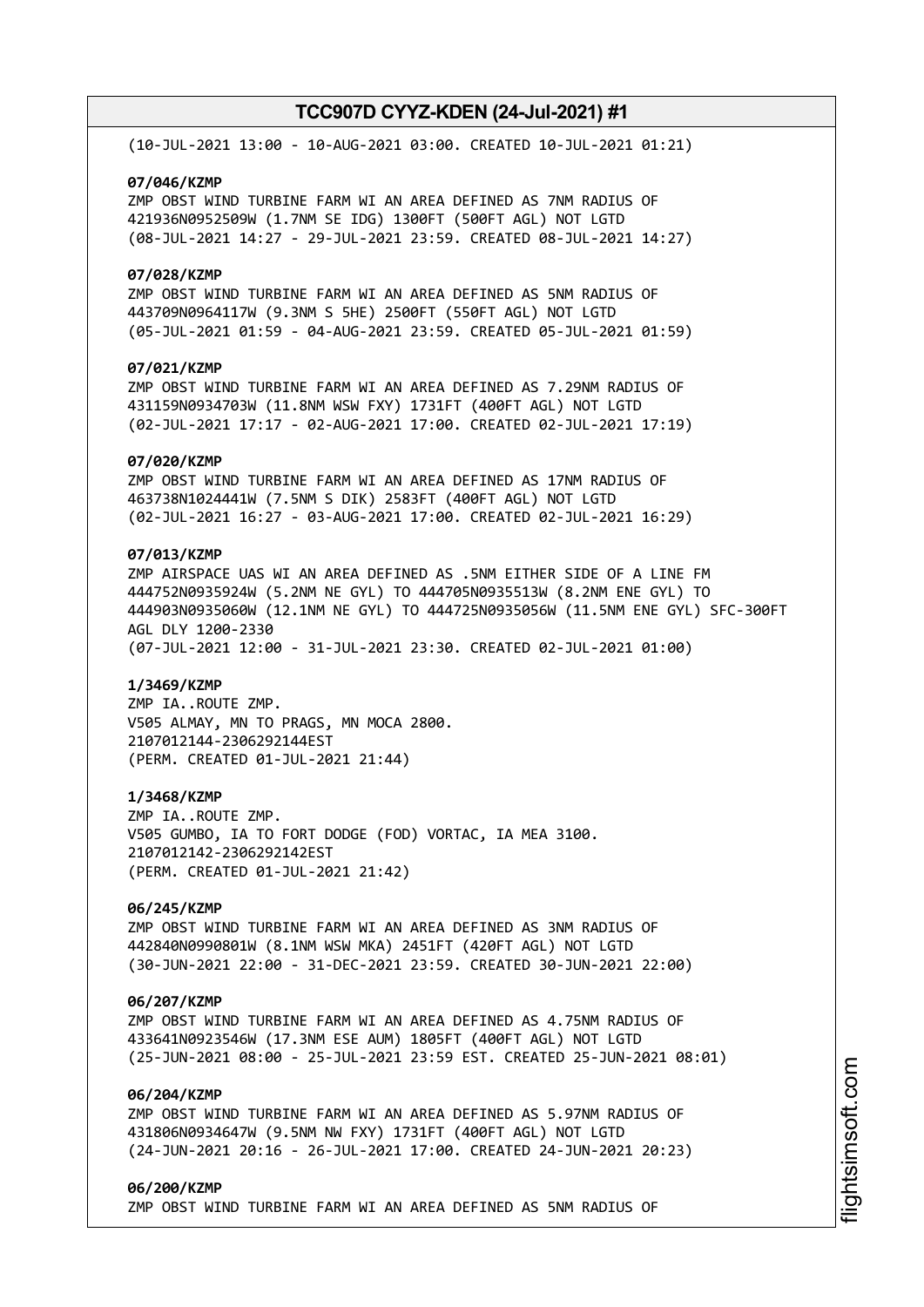443709N0964117W (19.6NM NNE BKX) 2500FT (550FT AGL) NOT LGTD (24-JUN-2021 08:01 - 24-JUL-2021 23:59. CREATED 24-JUN-2021 08:02)

### **1/7606/KZMP**

ZMP MN..ROUTE ZMP. V218, V505 SQEAK, MN MRA 10000. INL VOR R-176 RESTRICTIONS. (21-JUN-2021 21:22 - 19-JUN-2023 21:22 EST. CREATED 21-JUN-2021 21:22)

#### **06/157/KZMP**

ZMP OBST WIND TURBINE FARM WI AN AREA DEFINED AS 13NM RADIUS OF 394929N0970148W (7.7NM S PNC) 1152FT (354FT AGL) NOT LGTD (18-JUN-2021 19:06 - 31-JUL-2021 23:59. CREATED 18-JUN-2021 19:06)

### **06/038/KZMP**

ZMP OBST WIND TURBINE FARM WI AN AREA DEFINED AS 10NM RADIUS OF 443214.5N0962214.7W (11.8NM SE SD2) 2192FT (461FT AGL) NOT LGTD (03-JUN-2021 22:09 - 03-AUG-2021 23:59. CREATED 03-JUN-2021 22:09)

#### **1/5683/KZMP**

ZMP IA..ROUTE ZMP. V172 WUNOT, IA TO LINDE, IA MOCA 3900. 2106021438-2306011438EST (PERM. CREATED 02-JUN-2021 14:39)

#### **1/5617/KZMP**

ZMP MN..ROUTE ZMP. V15 MOFIT, ND TO IRIWY, ND MOCA 3700. 2106021252-2306021252EST (PERM. CREATED 02-JUN-2021 12:52)

#### **05/184/KZMP**

ZMP OBST WIND TURBINE FARM WI AN AREA DEFINED AS 15NM RADIUS OF 433110.27N0930923.76W (15NM NW AEL) 1893FT (459FT AGL) NOT LGTD (29-MAY-2021 18:22 - 30-NOV-2021 23:59. CREATED 29-MAY-2021 18:22)

#### **05/170/KZMP**

ZMP AIRSPACE UAS WI AN AREA DEFINED AS 480829N0971609W (9.6NM SE D06) TO 480836N0972327W (9.5NM S D06) TO 480736N0972917W (10.3NM SSW D06) TO 480514N0973522W (14.4NM SW D06) TO 481610N0995042W (9.8NM SE RUG) TO 483200N0994600W (8.3NM SE 2H9) TO 484600N0993600W (6.3NM S 06D) TO 485336N0992513W (7.4NM E 06D) TO 485439N0971530W (1.7NM S PMB) TO POINT OF ORIGIN SFC-FL180 (28-MAY-2021 14:48 - 25-MAY-2022 23:59. CREATED 28-MAY-2021 14:48)

#### **05/140/KZMP**

ZMP AIRSPACE UAS WI AN AREA DEFINED AS 485439N0971530W (2NM S PMB) TO 484942N0964014W (10NM NE HCO) TO 483722N0961709W (10NM NE 23D) TO 482554N0960458W (18.6NM NW 3G2) TO 480627N0955538W (10NM ENE TVF) TO 475746N0971617W (3.5NM W GFK) TO POINT OF ORIGIN 11000FT-FL180 (25-MAY-2021 14:01 - 25-MAY-2022 23:59. CREATED 25-MAY-2021 14:01)

**1/7155/KZMP** ZMP MN..ROUTE ZMP. V412 REDWOOD FALLS (RWF) VOR/DME, MN TO FLYING CLOUD (FCM) VOR/DME, MN MEA 4000. 2104282016-2304282016EST (PERM. CREATED 28-APR-2021 20:17)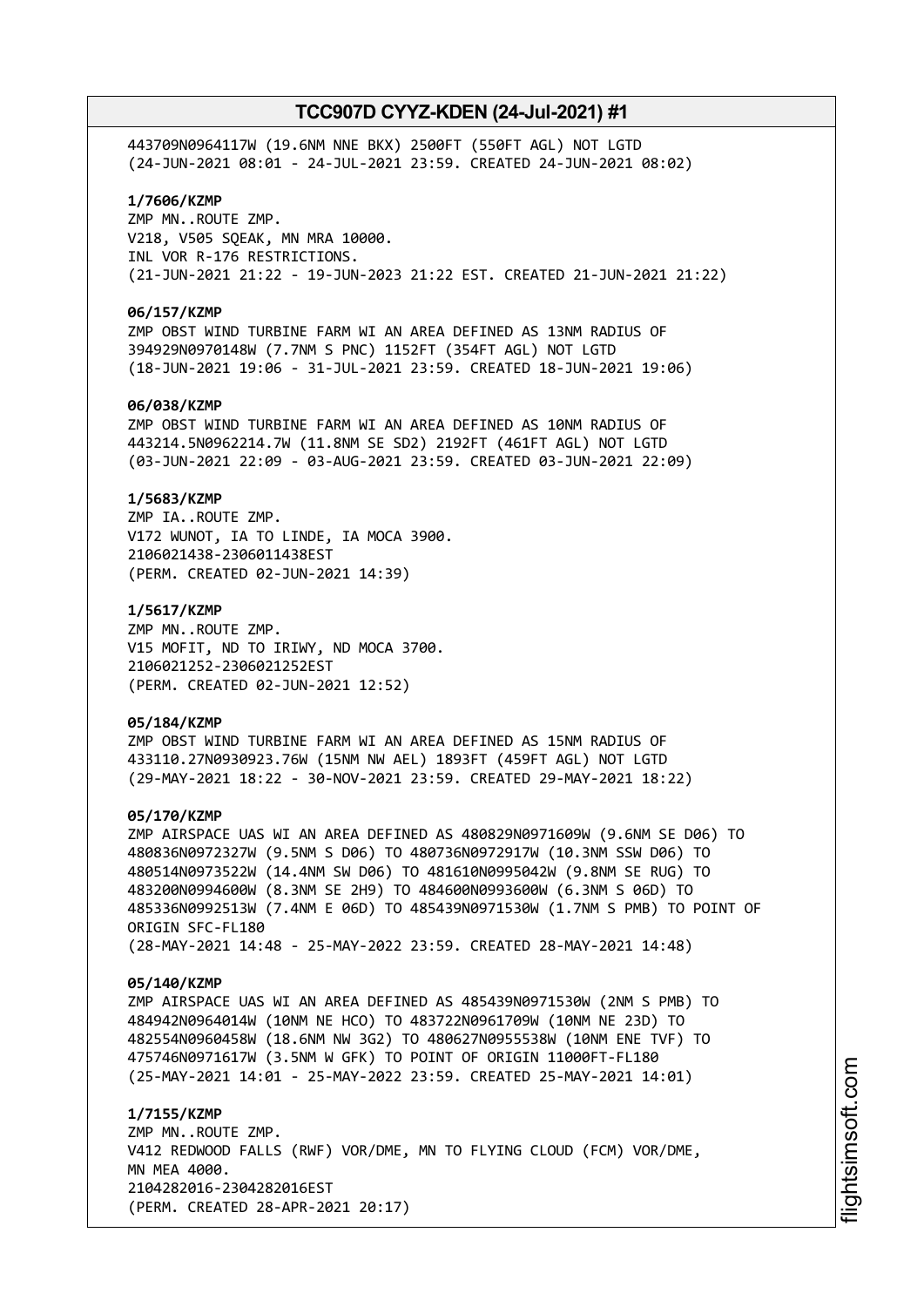# **04/146/KZMP**

ZMP SVC MINNEAPOLIS ARTCC CLASS E SERVICE AVBL WI AN AREA DEFINED AS 63NM RADIUS OF 462132.12N0872350.72W (SAW) 1200FT AGL-14500FT EXC SAWYER TWR CLASS D SFC AREA (20-APR-2021 20:35 - PERM. CREATED 20-APR-2021 20:35)

#### **04/087/KZMP**

ZMP OBST WIND TURBINE FARM WI AN AREA DEFINED AS 10NM RADIUS OF 403100N0952300W (6NM N K57) UNKNOWN (600FT AGL) NOT LGTD (12-APR-2021 15:57 - 01-AUG-2021 23:59. CREATED 12-APR-2021 15:58)

# **04/009/KZMP**

ZMP AIRSPACE UAS WI AN AREA DEFINED AS 1NM RADIUS OF 453537.50N0931059.90W (4.0NM ENE CBG) SFC-400FT AGL SUN SAT SR-SS (04-APR-2021 11:48 - 31-OCT-2021 23:01. CREATED 01-APR-2021 19:16)

# **1/8045/KZMP**

ZMP ROUTE ZMP. V78 WATERTOWN (ATY) VORTAC, SD TO CLAPS INT, MN MOCA 3600. 2102251413-2302251413EST (PERM. CREATED 25-FEB-2021 14:15)

# **1/2001/KZMP**

ZMP KS..ROUTE ZMP ZKC. V551 SALINA (SLN) VORTAC, KS TO MANKATO (TKO) VORTAC, KS MEA 6000. 2101071747-2301071747EST (PERM. CREATED 07-JAN-2021 17:47)

### **0/2230/KZMP**

ZMP MT..ROUTE ZMP ZLC. J70 LEWISTOWN (LWT) VOR/DME, MT TO DICKINSON (DIK) VORTAC, ND MEA 21000. LWT VOR/DME RESTRICTION. (25-SEP-2020 19:29 - 25-SEP-2022 19:29 EST. CREATED 25-SEP-2020 19:29)

### **09/105/KZMP**

ZMP OBST CRANE (ASN UNKNOWN) 460421N0933943W (17.5NM N 18Y) UNKNOWN (120FT AGL) FLAGGED AND LGTD DLY 1200-2200 (21-SEP-2020 12:00 - 01-JAN-2022 22:00. CREATED 14-SEP-2020 12:02)

### **0/3546/KZMP**

ZMP MN..ROUTE ZMP. V78 WATERTOWN (ATY) VORTAC, SD TO CLAPS, MN MOCA 3600. 2008172013-2208172013EST (PERM. CREATED 17-AUG-2020 20:14)

### **0/4948/KZMP**

ZMP SD..ROUTE ZMP. V78 WATERTOWN (ATY) VORTAC, SD TO CLAPS, MN MOCA 3600. 2006012022-2206012022EST (PERM. CREATED 01-JUN-2020 20:23)

#### **0/0061/KZMP**

ZMP NE..ROUTE ZMP. V71 PAWNEE CITY (PWE) VORTAC, NE R-149 TO TOPEKA (TOP) VORTAC, KS R-330 MOCA 2900. 2005111724-2205051724EST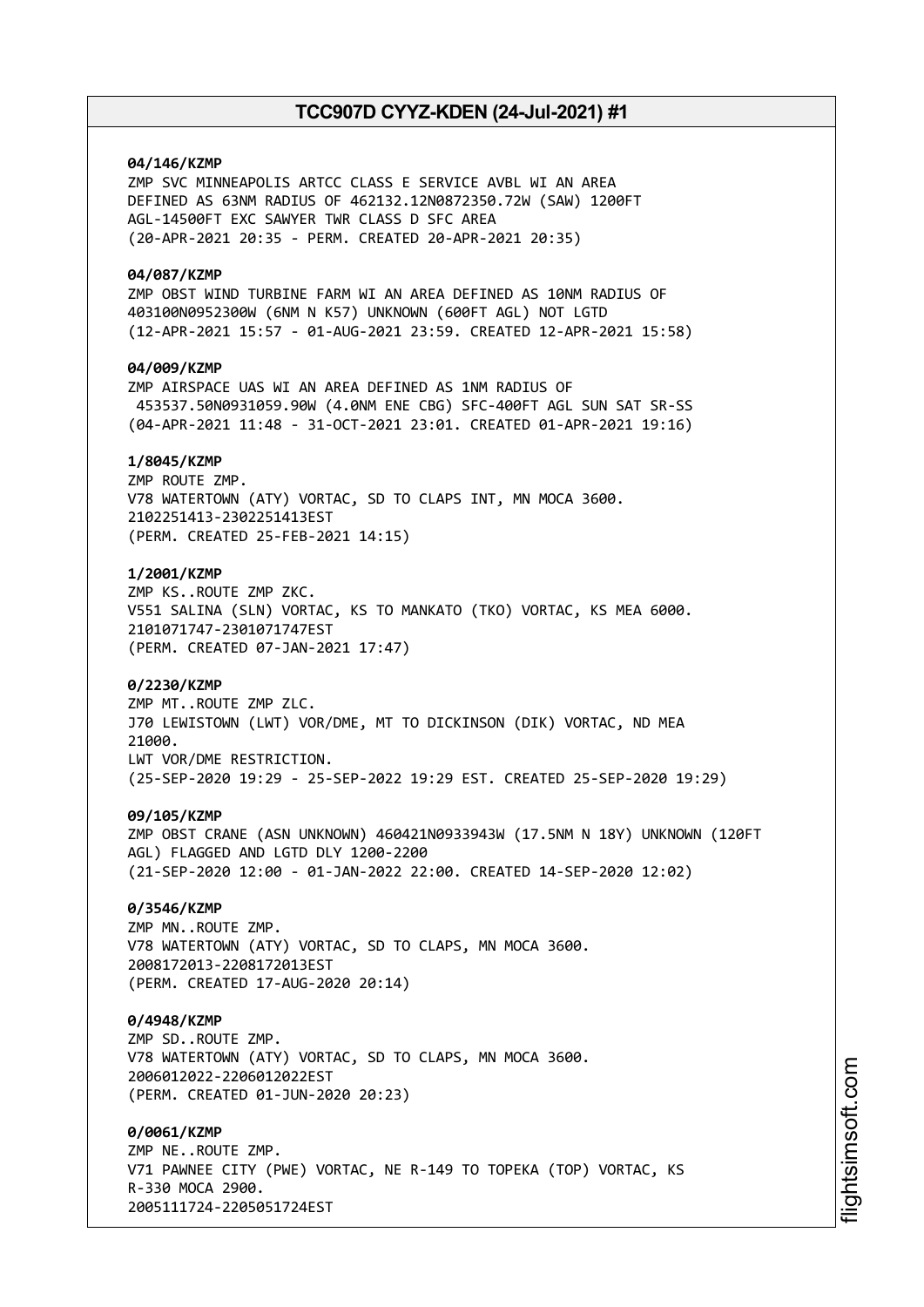(PERM. CREATED 11-MAY-2020 17:25)

#### **0/5880/KZMP**

ZMP WI..ROUTE ZMP. V129 EAU CLAIRE (EAU) VORTAC, WI R-176 TO NODINE (ODI) VORTAC, MN MEA 4700. EAU VORTAC R-176 UNUSABLE BELOW 4700. (22-JAN-2020 15:01 - 22-JAN-2022 14:59 EST. CREATED 22-JAN-2020 15:01)

#### **0/5874/KZMP**

ZMP WI..ROUTE ZMP. V129 EAU CLAIRE (EAU) VORTAC, WI R-341 TO COP MEA 6000. EAU VORTAC R-341 UNUSABLE BEYOND 40 NM BELOW 6000. 2001221451-2201221451EST (PERM. CREATED 22-JAN-2020 14:51)

#### **0/5391/KZMP**

ZMP ROUTE ZMP. V398 ALMAY, MN TO KASPR, MN MOCA 2900. 2001211612-2201211612EST (PERM. CREATED 21-JAN-2020 16:12)

### **0/5329/KZMP**

ZMP ROUTE ZMP. V24 ALMAY, MN TO KASPR, MN MOCA 2900. 2001211439-2201211439EST (PERM. CREATED 21-JAN-2020 14:40)

#### **0/3417/KZMP**

ZMP WI..ROUTE ZMP. V26 EAU CLAIRE (EAU) VORTAC, WI R-088 FROM 40 NM TO COP MEA 7500. EAU VORTAC R-088 UNUSABLE BEYOND 40 NM BELOW 7500. 2001131829-2201131824EST (PERM. CREATED 13-JAN-2020 18:29)

┌──────────────────────────────────────────────────────────────────────────────┐

└──────────────────────────────────────────────────────────────────────────────┘

# │**KZDV (DENVER FIR)** │

#### **1/4410/KZDV**

ZDV CO..AIRSPACE FORT MORGAN, CO.. TEMPORARY FLIGHT RESTRICTIONS WI AN AREA DEFINED AS 1NM RADIUS OF 401447N1034019W (AKO272022.7)SFC-5000FT AGL TO PROVIDE A SAFE ENVIRONMENT FOR PUBLIC SAFETY. PURSUANT TO 14 CFR SECTION 91.137(A) (2) TEMPORARY FLIGHT RESTRICTIONS ARE IN EFFECT. ONLY ACFT PERMITTED UNDER THE PROVISIONS OF 14 CFR 91.137 (A) (2) ARE ALLOWED TO OPR IN THIS AREA. FORT MORGAN PUBLIC SAFETY 720-576-0908 IS IN CHARGE OF THE AIRPSACE. DENVER /ZDV/ ARTCC TEL 303-651-4248 IS THE FAA CDN FACILITY. MEDIA CONVERNS REGARDING THIS TFR SHOULD BE DIRECTED TO THE FAA PUBLIC AFFAIRS THRU THE WASHINGTON OPS CENTER AT 202-267-3333. 2107240600-2107260200 (PERM. CREATED 24-JUL-2021 06:19)

#### **1/4398/KZDV**

ZDV WY..AIRSPACE 25 NM NE OF GILLETTE, WY..TEMPORARY FLIGHT RESTRICTIONS WI AN AREA DEFINED AS 10NM RADIUS OF 443502N1050925W (GCC041021.8) SFC-10000FT. TO PROVIDE A SAFE ENVIRONMENT FOR FIRE FIGHTING ACFT OPS. PURSUANT TO 14 CFR SECTION 91.137(A)(2) TEMPORARY FLIGHT RESTRICTIONS ARE IN EFFECT. CASPER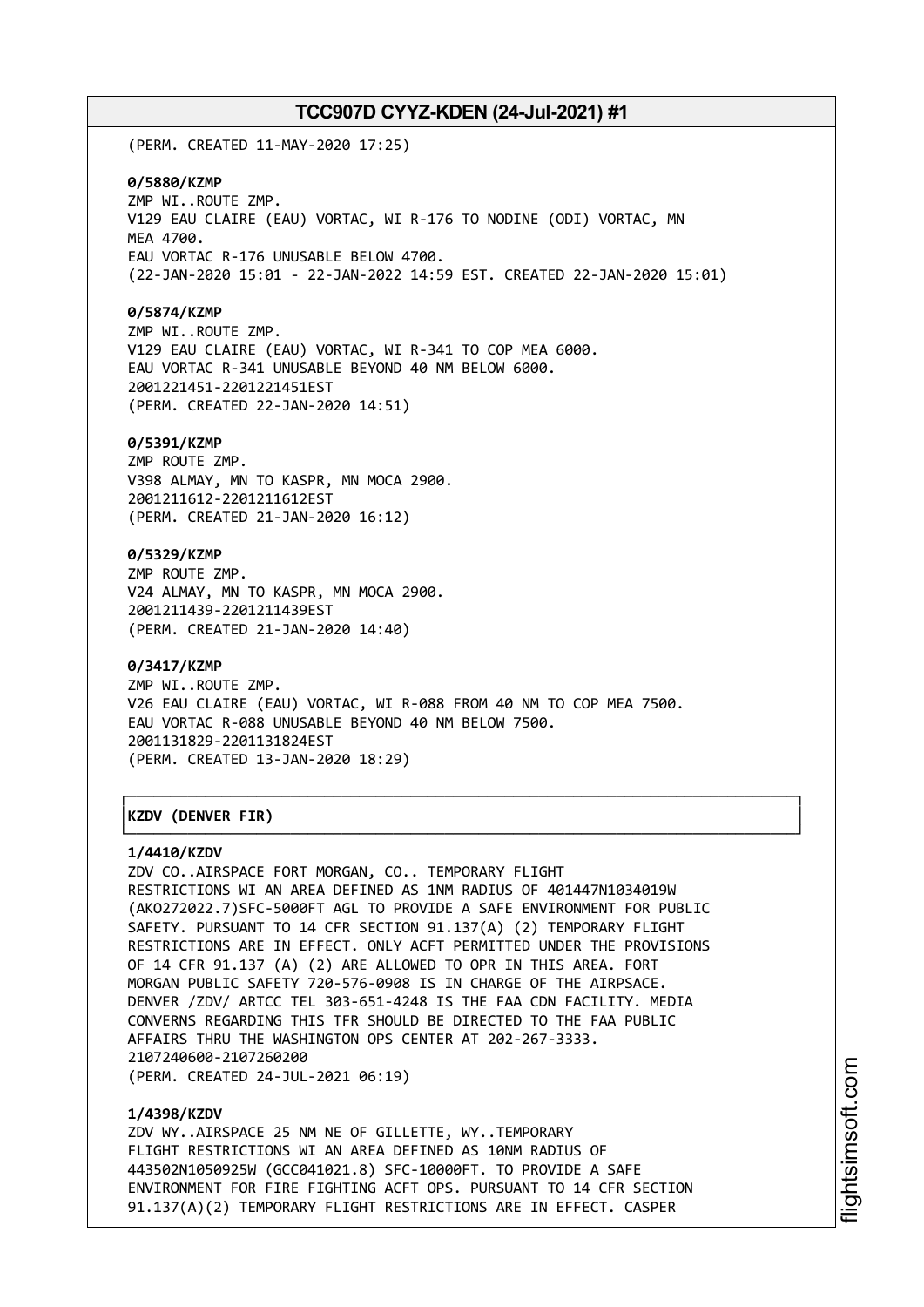INTERAGENCY DISPATCH CENTER TEL 307-233-1149 OR FREQ 125.1750/THE MITCHELL CREEK FIRE IS IN CHARGE OF THE OPERATION. DENVER /ZDV/ ARTCC TEL 303-651-4248 IS THE FAA CDN FACILITY. DLY 1400-0400 (24-JUL-2021 14:00 - 24-SEP-2021 04:00 EST. CREATED 24-JUL-2021 02:47) **07/516/KZDV** ZDV OBST WIND TURBINE FARM WI AN AREA DEFINED AS 4NM RADIUS OF 424057N1055326W (23NM WSW DGW) 6800FT (400FT AGL) NOT LGTD (24-JUL-2021 00:29 - 27-AUG-2021 03:00. CREATED 24-JUL-2021 00:29) **07/770/KZDV** ZDV AIRSPACE R2601A ACT SFC-12499FT (24-JUL-2021 06:01 - 26-JUL-2021 10:59. CREATED 24-JUL-2021 00:06) **07/746/KZDV** ZDV AIRSPACE R2603 ACT SFC-9999FT (24-JUL-2021 22:00 - 24-JUL-2021 23:00. CREATED 23-JUL-2021 22:06) **07/716/KZDV** ZDV AIRSPACE R7001B ACT 8000FT-FL235 (24-JUL-2021 14:00 - 25-JUL-2021 06:00. CREATED 23-JUL-2021 14:06) **07/717/KZDV** ZDV AIRSPACE R7001A ACT SFC-7999FT (24-JUL-2021 14:00 - 25-JUL-2021 06:00. CREATED 23-JUL-2021 14:06) **07/126/KZDV** ZDV NAV GPS (FTIRCA GPS 21-22) (INCLUDING WAAS, GBAS, AND ADS-B) MAY NOT BE AVBL WI A 271NM RADIUS CENTERED AT 352121N1163405W (HEC 336034) FL400-UNL, 221NM RADIUS AT FL250, 148NM RADIUS AT 10000FT, 121NM RADIUS AT 4000FT AGL, 89NM RADIUS AT 50FT AGL. 2107250600-2107250759 (PERM. CREATED 21-JUL-2021 15:52) **1/2572/KZDV** ZDV CO..AIRSPACE MORRISON, CO LASER LGT DEMONSTRATION WI AN AREA DEFINED AS RED ROCKS AMPHITHEATER, OR 393956N1051219W (BJC181015), SFC-8356FT AGL. LASER LGT BEAM MAY BE INJURIOUS TO PILOTS/PAX EYES WI 580FT VER OR 1367FT LATERALLY OF THE LGT SOURCE. FLASH BLINDNESS OR COCKPIT ILLUMINATION MAY OCCUR BEYOND THESE DIST. DENVER TRACON /D01/ TEL 303-342-1590 IS THE FAA CDN FAC. DLY 0200-0600 (28-JUL-2021 02:00 - 29-JUL-2021 06:00. CREATED 20-JUL-2021 17:05) **07/118/KZDV** ZDV NAV GPS (FTIRCA GPS 21-22) (INCLUDING WAAS, GBAS, AND ADS-B) MAY NOT BE AVBL WI A 271NM RADIUS CENTERED AT 352121N1163405W (HEC 336034) FL400-UNL, 221NM RADIUS AT FL250, 148NM RADIUS AT 10000FT, 121NM RADIUS AT 4000FT AGL, 89NM RADIUS AT 50FT AGL.

2107241630-2107241759

(PERM. CREATED 20-JUL-2021 16:58)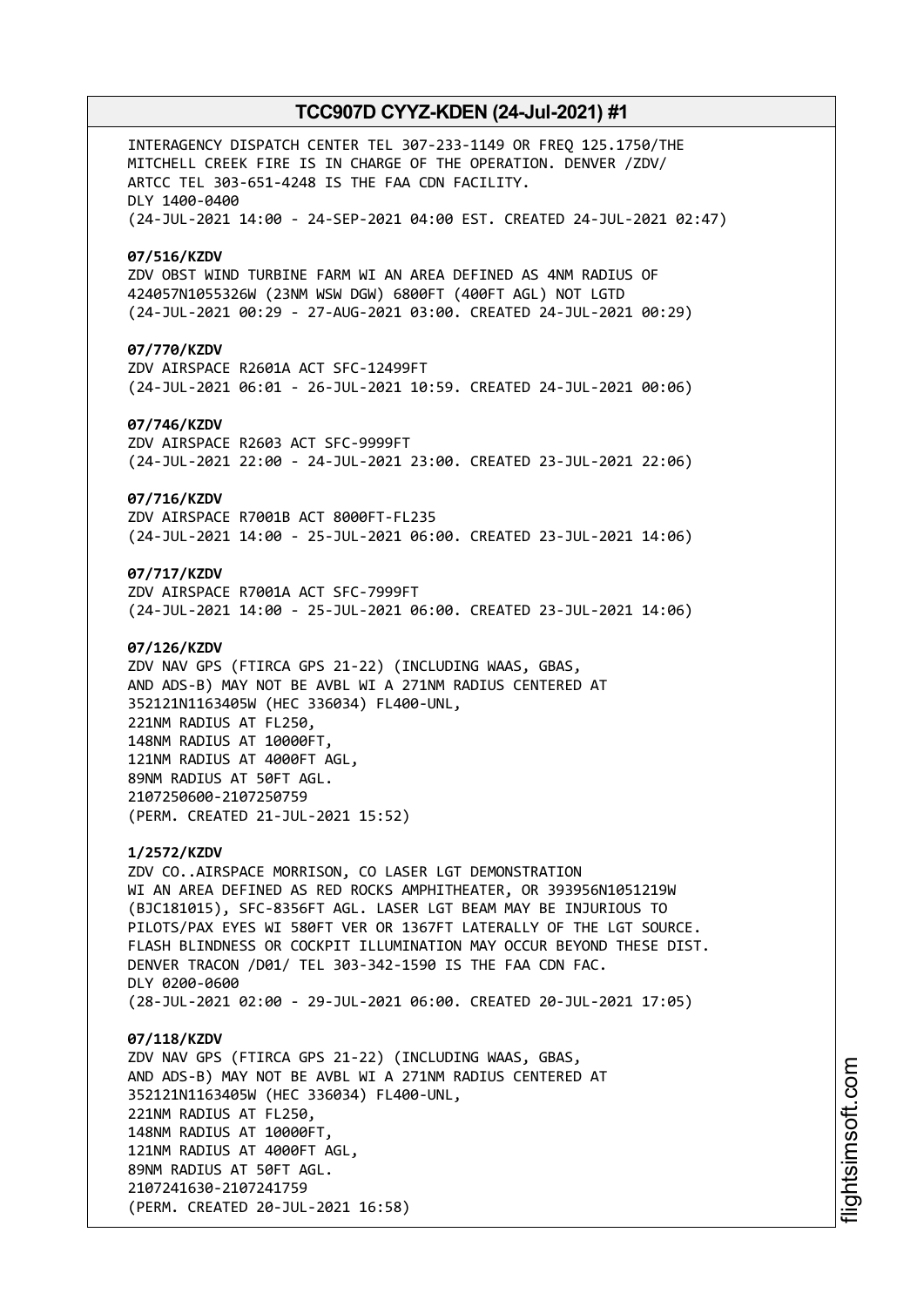**1/1859/KZDV** ZDV WY..AIRSPACE CHEYENNE, WY..TEMPORARY FLIGHT RESTRICTIONS. PURSUANT TO 14 CFR SECTION 91.145, MANAGEMENT OF ACFT OPS IN THE VICINITY OF AERIAL DEMONSTRATIONS AND MAJOR SPORTING EVENTS, ACFT OPS ARE PROHIBITED WI AN AREA DEFINED AS 6NM RADIUS OF 411132N1045142W (CYS242004.2) SFC-17999FT EFFECTIVE 2107261730 UTC UNTIL 2107261900 UTC, 2107262045 UTC UNTIL 2107262245 UTC, 2107271500 UTC UNTIL 2107271730 UTC, AND 2107281500 UTC UNTIL 2107281730 UTC. DUE TO HIGH SPEED AERIAL DEMONSTRATIONS. UNLESS AUTH BY ATC. DAVID SCHULTZ, TEL 610-724-3300, IS THE POINT OF CTC. THE DENVER /ZDV/ ARTCC, TEL 303-651-4248, IS THE FAA CDN FAC. (26-JUL-2021 17:30 - 28-JUL-2021 17:30. CREATED 19-JUL-2021 12:55) **07/305/KZDV** ZDV OBST WIND TURBINE (ASN UNKNOWN) 390337N1035851W (13.2NM W 5V4) 6174FT

(400FT AGL) NOT LGTD (14-JUL-2021 18:38 - 04-AUG-2021 05:00. CREATED 14-JUL-2021 18:38)

# **07/304/KZDV**

ZDV AIRSPACE SMALL ARMS FIRING WI AN AREA DEFINED AS 422502N1045414W (8.2NM SE 76V) TO 422502N1045242W (9.2NM SE 76V) TO 422007N1045225W (7.6NM NW GUR) TO 422007N1045415W (8.8NM NW GUR) TO POINT OF ORIGIN SFC-8500FT AGL (14-JUL-2021 18:30 - 01-AUG-2021 06:00. CREATED 14-JUL-2021 18:30)

### **07/303/KZDV**

ZDV AIRSPACE SMALL ARMS FIRING WI AN AREA DEFINED AS 422000N1045231W (7.5NM NW GUR) TO 422000N1045438W (9NM NW GUR) TO 422907N1045437W (15.5NM NW GUR) TO 422907N1045231W (14.8NM NW GUR) TO POINT OF ORIGIN SFC-8500FT AGL (14-JUL-2021 18:29 - 01-AUG-2021 06:00. CREATED 14-JUL-2021 18:29)

# **07/212/KZDV**

ZDV OBST WIND TURBINE FARM WI AN AREA DEFINED AS 8.35NM RADIUS OF 430402N1053059W (9NM SSE WYO7) 5996FT (499FT AGL) NOT LGTD (10-JUL-2021 08:31 - 10-AUG-2021 17:00. CREATED 10-JUL-2021 08:38)

#### **1/6758/KZDV**

ZDV CO..AIRSPACE 13NM N OF STEAMBOAT SPRINGS, CO..TEMPORARY FLIGHT RESTRICTIONS WI AN AREA DEFINED AS 8NM RADIUS OF 404337N1064925W (BQZ355015.9) SFC-13000FT. TO PROVIDE A SAFE ENVIRONMENT FOR FIRE FIGHTING ACFT OPS. PURSUANT TO 14 CFR SECTION 91.137(A)(2) TEMPORARY FLIGHT RESTRICTIONS ARE IN EFFECT. CRAIG INTERAGENCY DISPATCH CENTER TEL 970-826-5037 OR FREQ 126.6000/THE MORGAN CREEK FIRE IS IN CHARGE OF THE OPERATION. DENVER / ZDV / ARTCC TEL 303-651-4248 IS THE FAA CDN FACILITY. DLY 1400-0500 2107101400-2109100500EST (PERM. CREATED 10-JUL-2021 03:35)

**07/025/KZDV** ZDV NAV GPS (WSMRNM GPS 21-24) (INCLUDING WAAS, GBAS, AND ADS-B) MAY NOT BE AVBL WI A 352NM RADIUS CENTERED AT 333031N1063528W (TCS055037) FL400-UNL 296NM RADIUS AT FL250, 234NM RADIUS AT 10000FT, 233NM RADIUS AT 4000FT AGL,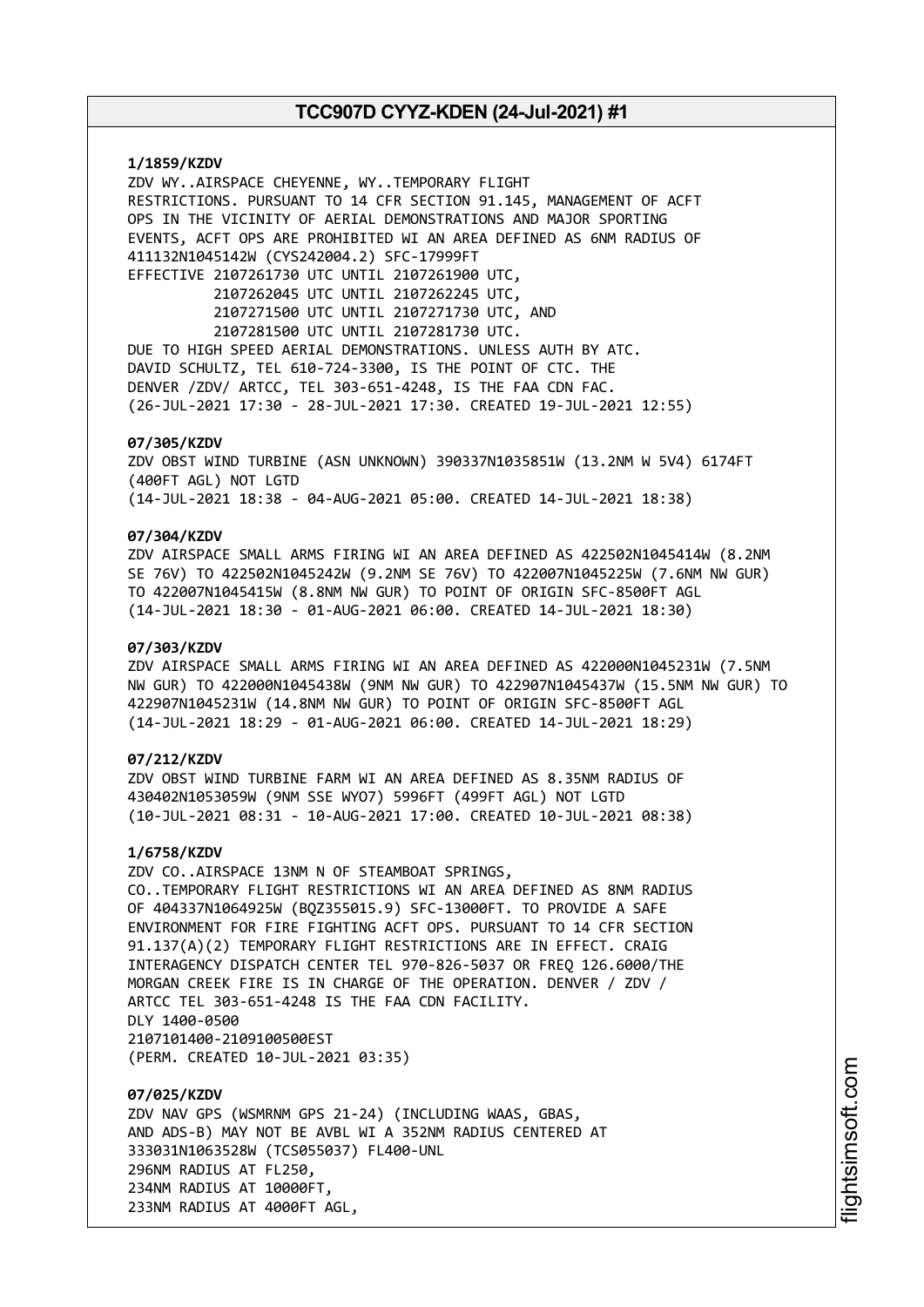164NM RADIUS AT 50FT AGL. DLY 1830-2230 2107141830-2107312230 (PERM. CREATED 09-JUL-2021 20:03)

#### **1/5562/KZDV**

ZDV CO..AIRSPACE 20NM SSE STEAMBOAT SPRINGS, CO..TEMPORARY FLIGHT RESTRICTIONS WI AN AREA DEFINED AS 5NM RADIUS OF 400818N1064455W (RLG286016.3) SFC-14000FT. TO PROVIDE A SAFE ENVIRONMENT FOR FIRE FIGHTING ACFT OPS. PURSUANT TO 14 CFR SECTION 91.137(A)(2) TEMPORARY FLIGHT RESTRICTIONS ARE IN EFFECT. CRAIG INTERAGENCY DISPATCH CENTER TEL 970-826-5037 OR FREQ 133.1000/THE MUDDY SLIDE FIRE IS IN CHARGE OF THE OPS. DENVER /ZDV/ ARTCC TEL 303-651-4248 IS THE FAA CDN FAC. DLY 1400-0500 2107081400-2109080500EST (PERM. CREATED 07-JUL-2021 23:17)

#### **07/684/KZDV**

ZDV AIRSPACE R2601B ACT 12500FT UP TO BUT NOT INCLUDING FL225 (07-JUL-2021 06:00 - 30-JUL-2021 06:00. CREATED 07-JUL-2021 00:05)

# **07/481/KZDV**

ZDV AIRSPACE R2601C ACT FL225 UP TO BUT NOT INCLUDING FL350 (07-JUL-2021 06:00 - 30-JUL-2021 06:00. CREATED 06-JUL-2021 06:06)

#### **07/070/KZDV**

ZDV OBST WIND TURBINE FARM WI AN AREA DEFINED AS 1.1NM RADIUS OF 405917N1025519W (11.1NM SE SNY) 4693FT (400FT AGL) NOT LGTD (03-JUL-2021 11:49 - 03-AUG-2021 23:59 EST. CREATED 03-JUL-2021 11:49)

#### **07/069/KZDV**

ZDV OBST WIND TURBINE FARM WI AN AREA DEFINED AS 4.7NM RADIUS OF 405845N1025148W (11.1NM SE SNY) 4621FT (400FT AGL) NOT LGTD (03-JUL-2021 11:48 - 03-AUG-2021 23:59 EST. CREATED 03-JUL-2021 11:48)

### **07/068/KZDV**

ZDV OBST WIND TURBINE FARM WI AN AREA DEFINED AS 6.61NM RADIUS OF 405841N1032416W (14.9NM SSE IBM) 5101FT (400FT AGL) NOT LGTD (03-JUL-2021 11:43 - 03-AUG-2021 23:59 EST. CREATED 03-JUL-2021 11:46)

### **07/067/KZDV**

ZDV OBST WIND TURBINE FARM WI AN AREA DEFINED AS 6.61NM RADIUS OF 405841N1032416W (11.3NM SW SNY) 5101FT (400FT AGL) NOT LGTD (03-JUL-2021 11:44 - 03-AUG-2021 23:59 EST. CREATED 03-JUL-2021 11:46)

#### **07/026/KZDV**

ZDV AIRSPACE SMALL ARMS FIRING WI AN AREA DEFINED AS 421538N1044515W (1.2NM S GUR) TO 421440N1044316W (1NM S GUR) TO 421014N1044529W (6.5N S GUR) TO 421022N1045208W (7.3NM SW GUR) TO 421420N1045208W (5.9NM SW GUR) TO POINT OF ORIGIN SFC-8500FT AGL DLY 1400-0559 (06-JUL-2021 14:00 - 31-JUL-2021 05:59. CREATED 01-JUL-2021 15:43)

#### **06/620/KZDV**

ZDV OBST WIND TURBINE FARM WI AN AREA DEFINED AS 5NM RADIUS OF 405445N1034909W (18.3NM SW IBM) 5666FT (410FT AGL) NOT LGTD (30-JUN-2021 21:24 - 31-DEC-2021 23:59. CREATED 30-JUN-2021 21:24)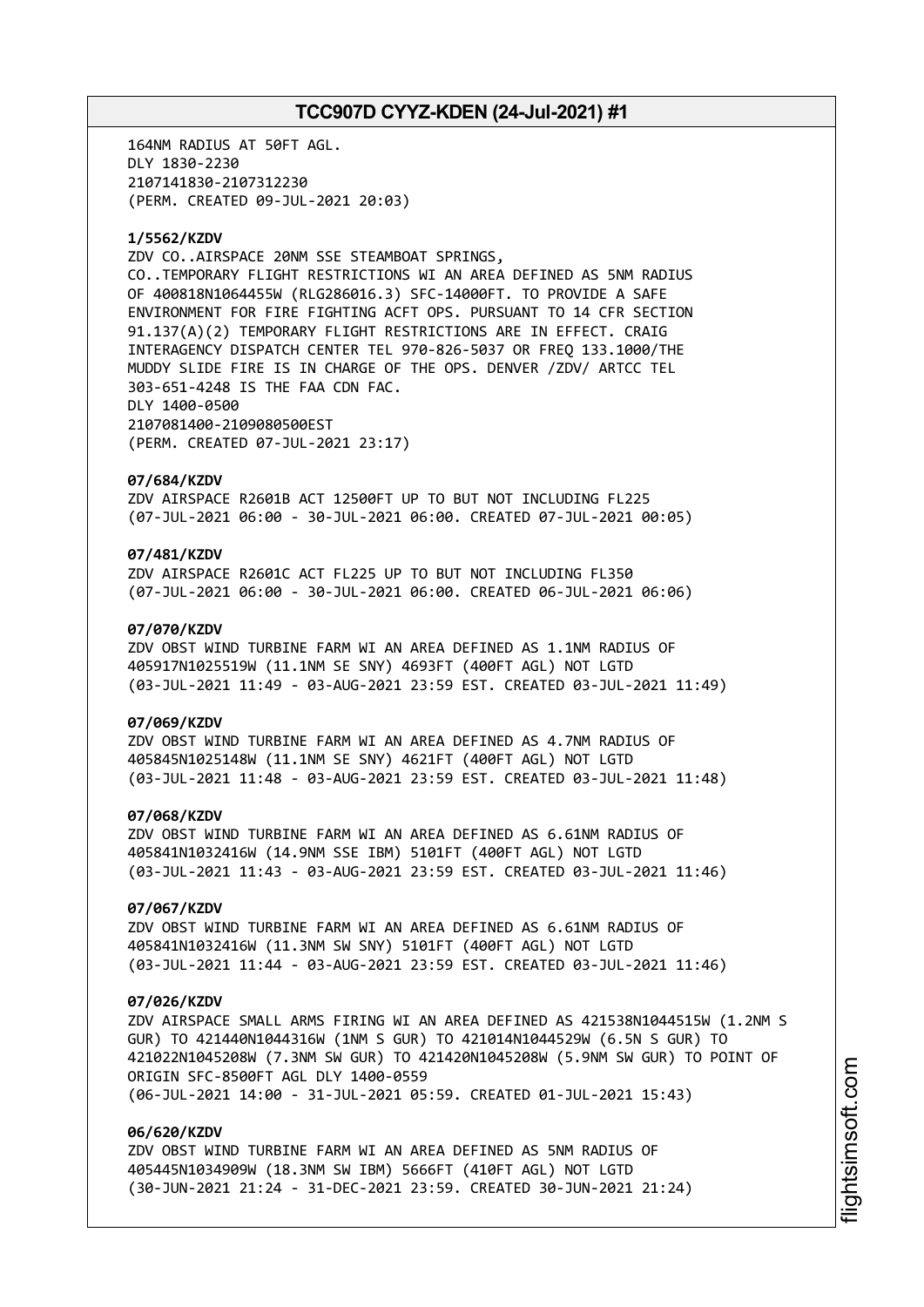#### **06/619/KZDV**

ZDV OBST WIND TURBINE FARM WI AN AREA DEFINED AS 5NM RADIUS OF 405639N1034426W (15.5NM SSW IBM) 5543FT (389FT AGL) NOT LGTD (30-JUN-2021 21:18 - 31-DEC-2021 23:59. CREATED 30-JUN-2021 21:20)

#### **06/580/KZDV**

ZDV OBST WIND TURBINE FARM WI AN AREA DEFINED AS 8NM RADIUS OF 393725N1034032W (20.4NM N LIC) 5353FT (400FT AGL) NOT LGTD (28-JUN-2021 22:29 - 28-JUL-2021 23:59 EST. CREATED 28-JUN-2021 22:34)

### **1/5052/KZDV**

ZDV CO..ROUTE ZDV. V108 TRUEL, CO TO RED TABLE (DBL) VOR/DME, CO MOCA 14000. 2106011502-2305301502EST (PERM. CREATED 01-JUN-2021 15:03)

#### **1/3092/KZDV**

ZDV SD..AIRSPACE CRAZY HORSE, SD.. LASER LGT DEMONSTRATION WILL BE CONDUCTED AT CRAZY HORSE MEMORIAL WI AN AREA DEFINED AS 435001N1033737W OR (RAP239028) SFC-500FT AGL. LASER LGT BEAMS WILL BE TERMINATED IF NON PARTICIPATING ACFT ARE DETECTED ENTERING THE AFFECTED AREA. LASER LGT BEAMS MAY BE INJUROUS TO PILOTS/PASSENGERS EYES WI 500FT VERTICALLY AND 1900FT LATERALLY OF THE LGT SOURCE. FLASH BLINDNESS OR COCKPIT ILLUMINATION MAY OCCUR BEYOND THESE DISTANCES. ELLSWORTH AFB /RCA/ TERMINAL APCH CTL TEL 605-385-6199 IS THE FAA CDN FACILITY DLY 0030-0330 (29-MAY-2021 00:30 - 30-SEP-2021 03:30. CREATED 26-MAY-2021 21:47)

#### **1/8432/KZDV**

ZDV UT..ROUTE ZDV ZLC. J196 BRYCE CANYON (BCE) VORTAC, UT TO RIFMN, UT MEA 36000. BCE VORTAC R-033 D160 36000-45000. (19-MAY-2021 18:33 - 17-MAY-2023 18:33 EST. CREATED 19-MAY-2021 18:34)

#### **1/0706/KZDV**

ZDV KS..ROUTE ZDV ZKC. V17 GARDEN CITY (GCK) VORTAC, KS TO COFFE, KS MOCA 4700. 2104161846-2304141846EST (PERM. CREATED 16-APR-2021 18:46)

# **1/0386/KZDV**

ZDV CO..ROUTE ZDV. V211 BRAZO, NM MRA 14000 AT BRAZO WHEN USING DME. DRO DME UNUSABLE BELOW 14000 AT BRAZO. (15-APR-2021 21:03 - 15-APR-2023 21:03 EST. CREATED 15-APR-2021 21:03)

#### **1/0953/KZDV**

ZDV CO..ROUTE ZDV. V356 FIDLE INT, CO TO ELORE INT, CO NA EXCEPT FOR ACFT EQUIPPED WITH SUITABLE RNAV SYSTEM WITH GPS. 2103041542-2303041542EST (PERM. CREATED 04-MAR-2021 15:43)

# **03/009/KZDV**

ZDV AIRSPACE AIRDROP WI AN AREA DEFINED AS 3NM EITHER SIDE OF A LINE FM HGO358021 TO HGO337012 TO HGO259010 TO HGO248012 TO HGO177019 SFC-9000FT AVOIDANCE ADZ DLY 1700-0500